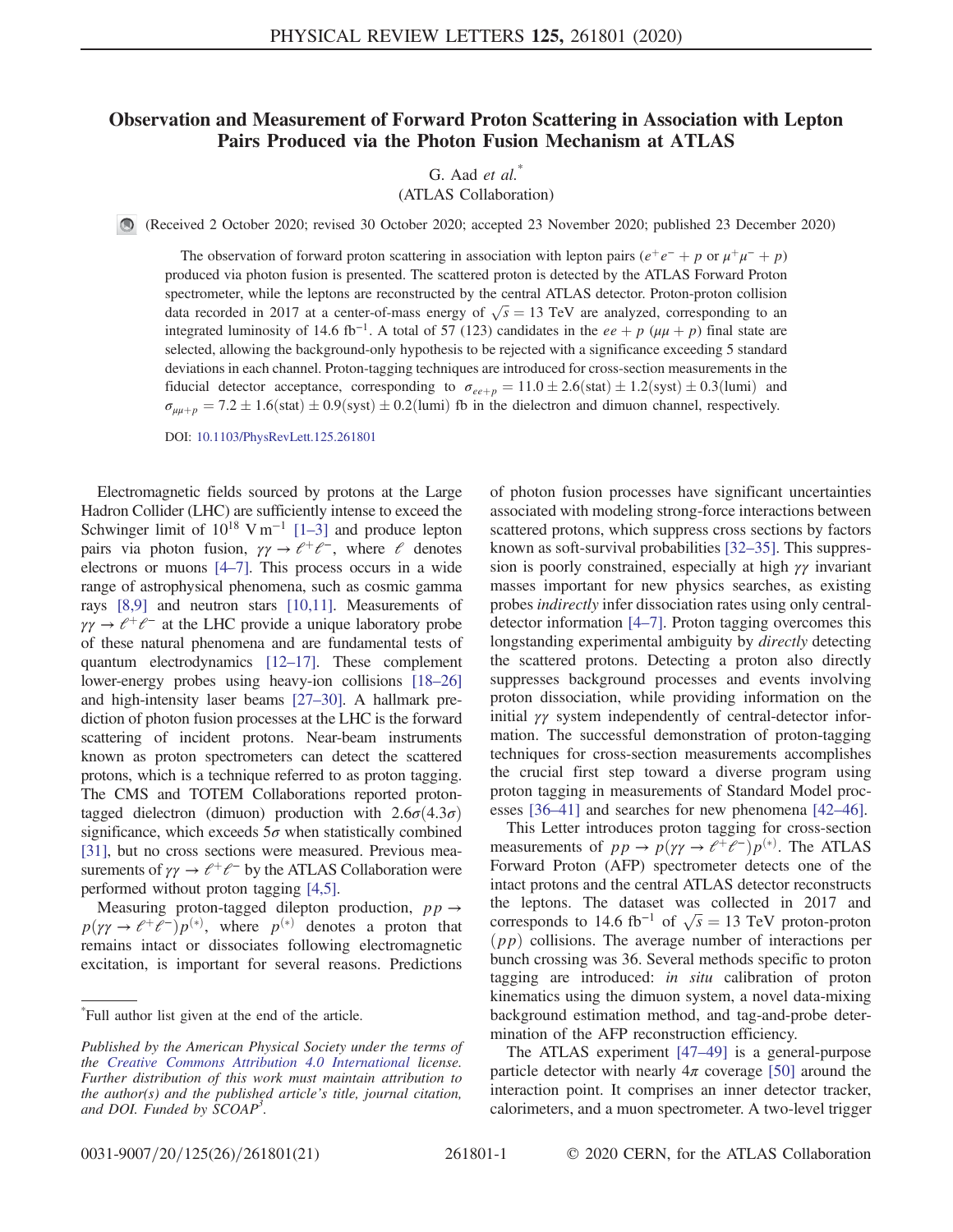system [\[51\]](#page-6-3) is employed to select events containing sameflavor lepton pairs, each lepton with  $p_T^{e(\mu)} > 17(14)$  GeV [\[52](#page-6-4)–54], after which standard data-quality requirements are applied [\[55\].](#page-6-5)

The AFP spectrometer [\[56,57\]](#page-6-6) consists of four tracking units located along the beam pipe at  $z = \pm 205$  and  $\pm$ 217 m, referred to as near and far stations, respectively. The  $+z(-z)$  direction is labeled side A (C). Each station houses a silicon tracker comprising four planes of edgeless silicon pixel sensors [58–[61\].](#page-6-7) The sensors have  $336 \times$ 80 pixels with area  $50 \times 250 \ \mu m^2$ . The direction normal to each sensor is tilted 14° relative to the beam to improve hit efficiency and x-position resolution, resulting in an overall spatial resolution of  $\sigma_x = 6 \mu m$  [\[62\].](#page-6-8) Movable near-beam devices at each station, known as Roman pots, insert the tracker along the  $x$  direction in the beam pipe. Data taking with the AFP commences once the trackers are at a position where the innermost silicon edge is within 2 mm of the beam center during stable beams. Data quality for this analysis requires that every AFP station has at least three silicon planes operational at high voltage, and the AFP data acquisition system [\[63\]](#page-6-9) must report no problems.

Simulated events of the exclusive signal  $pp \rightarrow$  $p(\gamma \gamma \rightarrow \ell^+ \ell^-) p$  were produced using the HERWIG7 Monte Carlo (MC) generator [\[64,65\]](#page-6-10). The single-dissociative signal  $pp \rightarrow p(\gamma \gamma \rightarrow \ell^+ \ell^-) p^*$  was generated using LPAIR4.0 [\[66\],](#page-6-11) with proton dissociation modeled using the Brasse *et al.* [\[67\]](#page-6-12) and Suri-Yennie [\[68\]](#page-6-13) structure functions interfaced with JETSET7.408 [\[69,70\].](#page-6-14) Simulation of these processes is detailed in Ref. [\[5\].](#page-5-10) To model the centraldetector response, the exclusive signal sample underwent full detector simulation based on GEANT4 [\[71\]](#page-6-15). The singledissociative samples employed a fast simulation [\[72\]](#page-6-16), which uses a parametrization of the calorimeter response [\[73\]](#page-6-17). The response of the AFP spectrometer is modeled by a fast simulation, where a Gaussian smearing is applied to track positions based on the AFP spatial resolution. Simulated samples include the effect on the central detector of multiple  $pp$  interactions in the same and neighboring bunch crossing (pileup), as detailed in Ref. [\[5\]](#page-5-10).

Reconstructed events must contain at least one interaction vertex with two or more associated inner-detector tracks that satisfy  $p_T > 500 \,\text{MeV}, |\eta| < 2.5$ , and the "Loose" criterion [\[74,75\]](#page-6-18). Electrons (muons) must satisfy  $p_T >$ 18(15) GeV,  $|\eta|$  < 2.47(2.4), the "LooseAndBLayer" [\[76\]](#page-7-0) ("Medium" [\[77\]](#page-7-1)) identification criterion, and  $|z_0 \sin \theta|$  < 0.5 mm [\[78\]](#page-7-2). Electrons sharing an inner-detector track with a muon are discarded. To suppress fake and/or nonprompt lepton backgrounds, remaining electrons (muons) must satisfy transverse impact parameter significance  $|d_0/\sigma_{d_0}|$  <  $5(3)$  and isolation requirements described in Ref. [\[79\]](#page-7-3) (Ref. [\[80\]\)](#page-7-4). Electrons must also satisfy "Medium" identification [\[76\]](#page-7-0). Small corrections are applied to leptons in simulated samples to match reconstruction and trigger efficiencies measured in data, as described in Refs. [\[76,77\]](#page-7-0).

Selected events must have exactly two same-flavor leptons with opposite electric charge ( $e^+e^-$  or  $\mu^+\mu^-$ ) and be matched to the leptons that triggered the event. To suppress quarkonia and Z boson resonances, the dilepton invariant mass must satisfy  $m_{\ell\ell} > 20$  and  $m_{\ell\ell} \notin [70, 105]$  GeV. To select events compatible with  $pp \to p(\gamma \gamma \to \ell^+ \ell^-) p^{(*)}$  processes based on the simulated signals, the dilepton transverse momentum must satisfy  $p_T^{\ell\ell}$  < 5 GeV. This set of criteria is referred to as the preselection. Signal event candidates must additionally have small acoplanarity  $A_{\phi}^{\ell\ell} = 1 - |\Delta\phi_{\ell\ell}|/\pi < 0.01$ . These events must have no inner-detector tracks ( $N_{\text{tracks}}^{0.5 \text{ mm}} = 0$ ) that satisfy  $\Delta R$ (track,  $\ell$ ) > 0.01 for both leptons and  $|z_0^{\text{track}} - z_0^{\ell\ell}| \leq 0.5$  mm, where  $z_0^{\text{track}}$  is the track  $z_0$  position and  $z_0^{e\ell} = (z_0^{\ell_1} + z_0^{\ell_2})/2$  with  $\ell_{1,2}$  denoting the two leptons. The expected proton energy loss based on lepton kinematics  $\xi_{\ell\ell}$  is determined from  $m_{\ell\ell}$  and the dilepton rapidity  $y_{\ell\ell}$  by momentum conservation  $\xi_{\ell}e^{\pm} = (m_{\ell}e/\sqrt{s})e^{\pm y_{\ell}e}$ , where  $+$ (−) corresponds to the proton on side A (C).

Reconstruction of scattered protons combines information from the AFP tracker and LHC magnet lattice [\[81\]](#page-7-5). Protons transported to the AFP leave hits in the silicon tracker, which are processed by clustering and track-finding algorithms detailed in Ref. [\[59\].](#page-6-19) Tracks are reconstructed from clusters in at least two planes. Small corrections of around 0.1 mm are applied to ensure the cluster positions between planes are compatible within the spatial resolution. The proton transport function  $x_{\text{AFP}} = T(\xi_{\text{AFP}})$  relates the track x position  $x<sub>AFP</sub>$  to the fractional energy loss of the scattered proton  $\xi_{\text{AFP}} = 1 - E_{\text{scattered}}/E_{\text{beam}}$ , where  $E_{\text{scattered}}$  ( $E_{\text{beam}}$ ) is the scattered (beam) proton energy. The LHC magnets and beam optics [\[82\]](#page-7-6) govern the form of  $T(\xi_{\text{AFP}})$  [\[83\]](#page-7-7), which is simulated in the MAD-X package [\[84,85\]](#page-7-8) with further details discussed in Refs. [\[56,86,87\].](#page-6-6) Determination of  $\xi_{\text{A}\text{FP}}$  uses both the near and far stations if tracks are within their common acceptance, otherwise only the far station is used.

The absolute scale of  $E_{\text{scattered}}$  depends on the closest separation  $x_0^s$  between each AFP station s and the beam center [\[87\].](#page-7-9) The beam positions relative to the detectors were determined in dedicated runs with beam-based alignment procedures [\[88\]](#page-7-10) using beam loss monitors [\[89\],](#page-7-11) and cross-checked with beam position monitor measurements [\[90\]](#page-7-12). There were three data-taking periods in 2017. In the first data-taking period, the  $x_0^s$  values were initially set to  $-4.0(-3.0)$  mm on side A and  $-3.8(-2.9)$  mm on side C for the near (far) stations; during a second data-taking period, all stations were moved 0.5 mm closer to the beam to improve acceptance. This first (second) data-taking period corresponds to 5% (17%) of the analyzed dataset. For the remaining dataset, the far stations were moved a further 0.2 mm toward the beam. The initially measured  $x_{\text{AFP}}$  values relative to  $x_0^s$  are calibrated in situ using the dimuon data sample passing the signal event selection. The  $x_{\ell\ell}^s - x_{\text{AFP}}^s$  distribution is peaked for signal processes due to the kinematic correlation between  $x_{\ell\ell}^s$  and  $x_{\text{AFP}}^s$ , where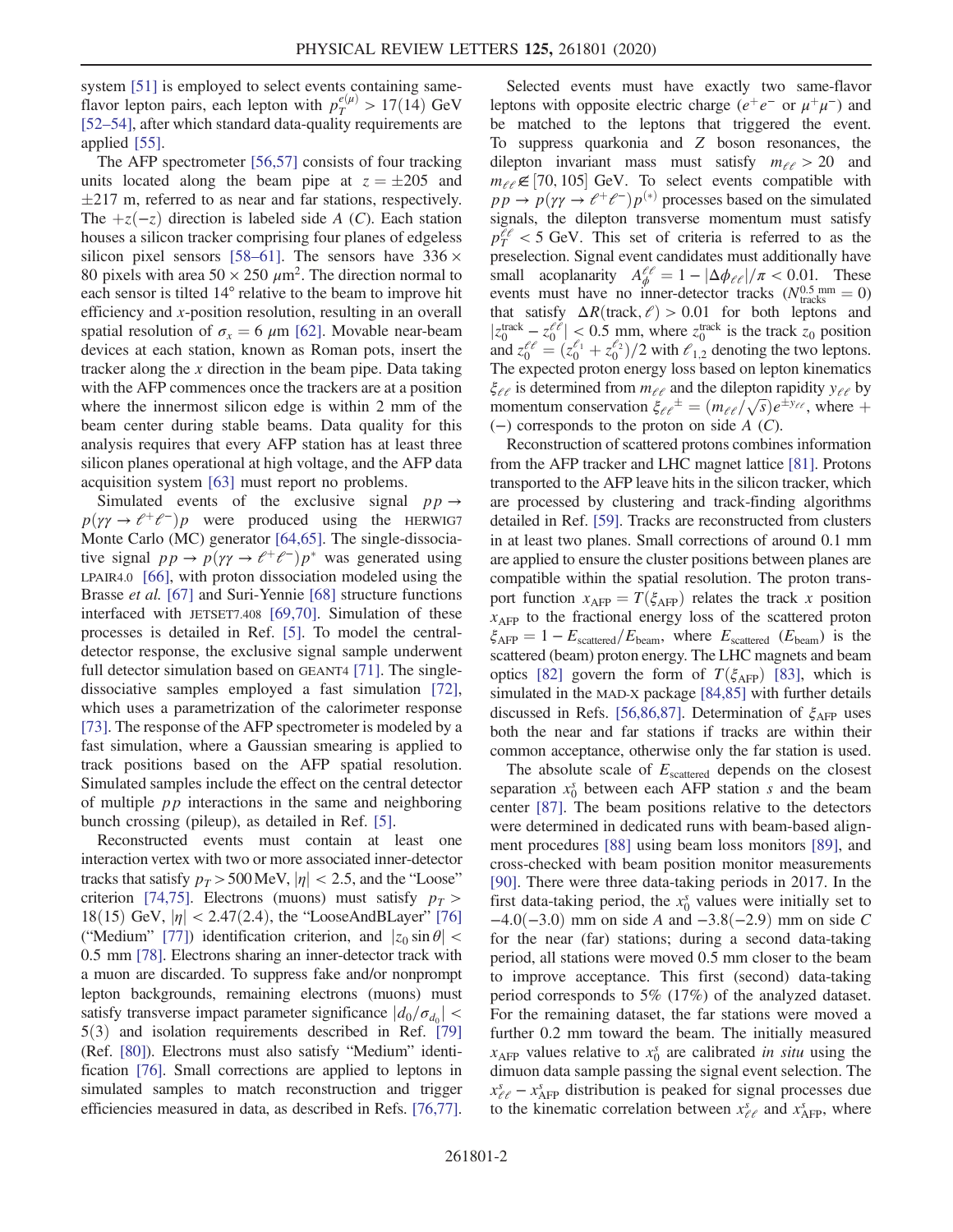$x_{\ell\ell} = T(\xi_{\ell\ell})$  is the expected position calculated using the transport function. Additive corrections are applied to  $x_{\text{A}\text{FP}}^s$ in data to center the maximum of the peak at zero. These corrections are found to be  $-0.28(-0.34)$  mm on side A and  $-0.17(-0.36)$  mm on side C for the near (far) stations. Selected dielectron events are used to verify that the signal is centered at zero. After applying these corrections, the lower value of the acceptance corresponds to  $\xi_{\rm AFP}^{\rm A}$  > 0.028(0.018) on side A and  $\xi_{\text{AFP}}^{\text{C}} > 0.026(0.019)$  on side  $C$  for the near (far) stations. The upper value of the acceptance is bounded by  $\xi_{\text{A}\text{FP}} < 0.12$  due to the presence of beam collimators [\[56\].](#page-6-6)

To select events with one or more proton candidates, the  $\xi_{\ell\ell}$  and  $\xi_{\rm AFP}$  values for at least one AFP side are required to be within the range [0.02, 0.12]. If there is more than one proton candidate on the same AFP side, which occurs in 35% of selected events, the proton with  $\xi_{\text{A}\text{FP}}$  closest to  $\xi_{\ell\ell}$ is chosen. Proton-tagged dilepton candidates, denoted  $l l + p$ , are selected by requiring kinematic matching on at least one AFP side,  $|\xi_{\text{AFP}} - \xi_{\ell\ell}| < 0.005$ , which retains (rejects) more than 95% (85%) of the signal (background).

The dominant source of background after this selection arises from lepton pairs produced in a pp interaction different from that of the detected proton. In this case, the lepton pairs are produced via the Drell-Yan mechanism, as well as  $\gamma \gamma \rightarrow e^+e^-$  processes, in which any outgoing protons are either outside the AFP acceptance or not reconstructed in AFP due to detector inefficiency. These events are collectively referred to as combinatorial backgrounds and are estimated using a data-driven method. A mixed-data sample is constructed by randomly pairing each measured  $\xi_{\ell\ell}$  value, passing AFP acceptance  $\xi_{\text{AFP}} \in [0.02, 0.12]$ , with 100 values of  $\xi_{\text{AFP}}$  from a large control sample of  $> 10^6$  events. This control sample is constructed from the preselected events and requiring  $A_{\phi}^{\ell\ell} > 0.01$ . The 123 selected data events failing kinematic matching,  $|\xi_{\text{AFP}} - \xi_{\ell\ell}| > 0.005$ , result mostly from combinatorial background processes, which are used to normalize the mixed-data sample using a background-only profile-likelihood fit [\[91,92\].](#page-7-13)

Systematic uncertainties in the background normalization arise from the limited size of the data sample satisfying  $|\xi_{\rm AFP} - \xi_{\ell\ell}| > 0.005$ . An uncertainty in the background shape arises from kinematic changes in the control sample of protons due to the acoplanarity requirement. This uncertainty is estimated by replacing the  $A_{\phi}^{\ell\ell} > 0.01$ condition with  $N_{\text{tracks}}^{0.5 \text{ mm}} \ge 1$  and comparing the two background predictions in the region  $|\xi_{\text{AFP}} - \xi_{\ell\ell}| < 0.005$ ; they are found to differ by 14%. Further shape uncertainties arise from instrumental effects, which are expected to be dominated by the sensitivity to the number of interactions per bunch crossing  $\mu$ . The background predictions for  $\mu$  < 35 and  $\mu \ge 35$  are found to differ by 8% in the  $|\xi_{\text{AFP}} - \xi_{\ell\ell}| < 0.005$  region. These two shape differences are assigned as additional uncertainties.

The background estimation method is validated by applying it to the orthogonal  $m_{\ell\ell} \in [70, 105]$  GeV region. The region  $|\xi_{\text{AFP}} - \xi_{\ell\ell}| > 0.005$  is dominated by Drell-Yan events, which have no correlated protons. In this region, the data and prediction from the mixed-data sample are found to be compatible within the uncertainties across the  $\xi_{\rm AFP}$  –  $\xi_{\ell\ell}$  range for both sides A and C.

After applying the event selection including kinematic matching,  $|\xi_{\text{AFP}} - \xi_{\ell\ell}| < 0.005$ , a total of 57 (123) candidates in the  $ee + p$  ( $\mu\mu + p$ ) final state are observed compared with a background-only expectation of  $6.2 \pm 0.001$ 1.2  $(13.4 \pm 2.5)$  events. Using the asymptotic profilelikelihood method [\[91,92\],](#page-7-13) the background-only hypothesis is rejected with a significance exceeding  $5\sigma$  in each channel [\[93\].](#page-7-14) This provides direct evidence of forward proton scattering in association with electron and muon pairs produced via photon fusion. The  $\xi_{\text{A}\text{FP}} - \xi_{\ell\ell}$  distributions of data, signal, and background at detector level before kinematic matching are shown in Fig. [1](#page-2-0). To illustrate

<span id="page-2-0"></span>

FIG. 1. Distributions of  $\xi_{\text{AFP}} - \xi_{\ell\ell}$  with  $\xi_{\ell\ell}$  and  $\xi_{\text{AFP}}$  satisfying [0.02, 0.12] for side A (left) and side C (right). The total prediction comprises the signal and combinatorial background processes, where  $p^*$  denotes a dissociated proton. The simulated predictions are normalized to data to illustrate the expected signal composition. The first (last) bin includes underflow (overflow). The hatched band indicates the combined statistical and systematic uncertainties of the prediction. Error bars denote statistical uncertainties of the data.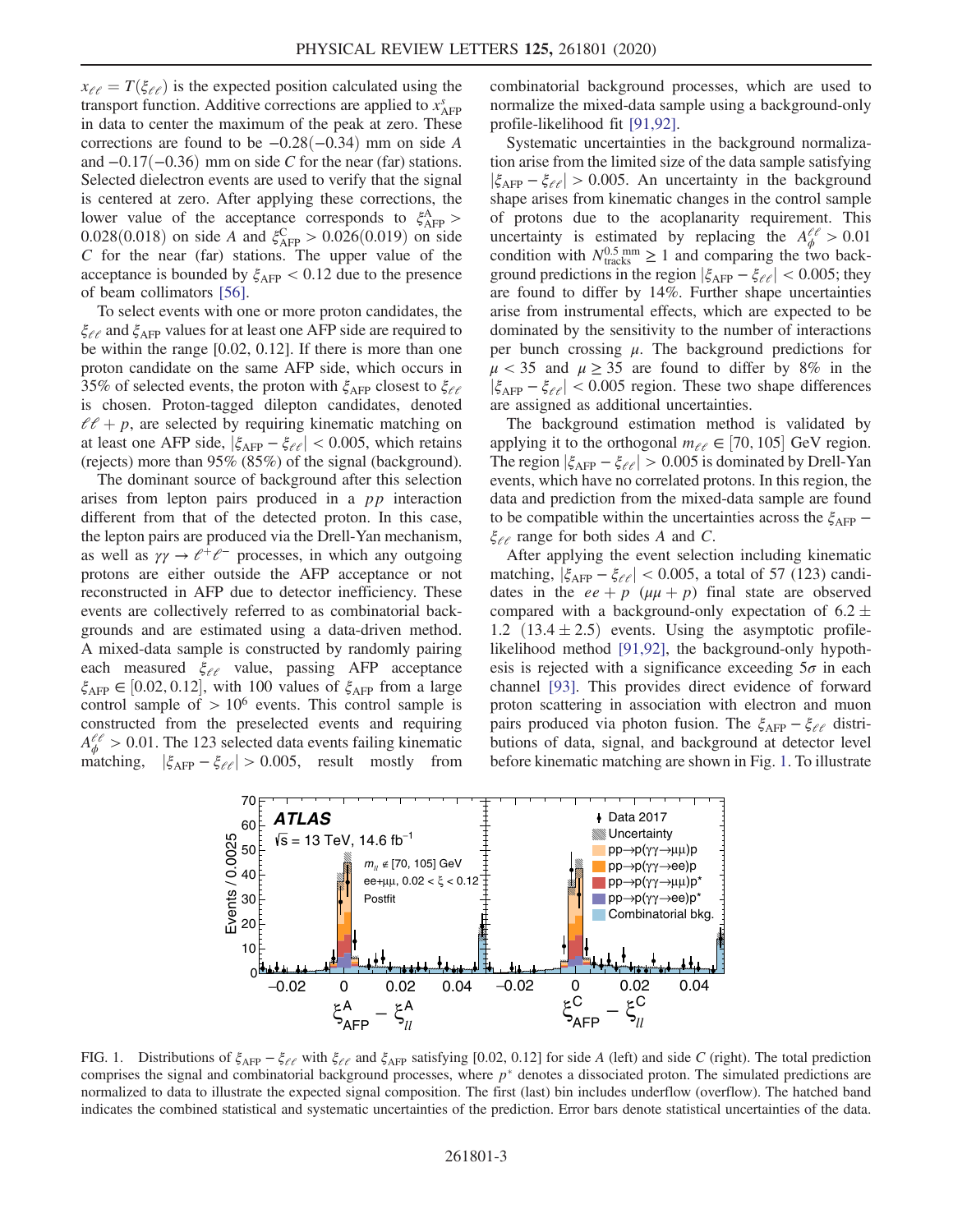<span id="page-3-0"></span>

FIG. 2. The 57 (123) ee  $(\mu\mu)$  data event candidates in the dilepton rapidity  $y_{\ell \ell}$  vs  $m_{\ell \ell}$  plane satisfying event selection and kinematic matching,  $|\xi_{\text{AFP}} - \xi_{\ell\ell}| < 0.005$ , on at least one side. Shaded (hatched) areas denote the acceptance (no acceptance) for the AFP stations indicated in the legend. Areas neither shaded nor hatched correspond to  $\xi \in [0, 1]$ .

the expected composition of the signal, the simulated samples are normalized to data with sides A and C combined and fit separately in the ee and  $\mu\mu$  channels. Figure [2](#page-3-0) displays positions in the  $y_{\ell \ell} - m_{\ell \ell}$  plane of data candidates satisfying  $|\xi_{\text{A}\text{FP}} - \xi_{\ell\ell}| < 0.005$  on at least one side and the corresponding acceptance regions of the four AFP stations. The highest-mass ee candidate has an invariant mass  $m_{\ell \ell} = 717$  GeV and rapidity  $y_{\ell \ell} = 0.252$ , so the scattered protons would be within the acceptance of both AFP sides if this were an exclusive process. However, it is found that the proton on side A fails kinematic matching  $|\xi_{\text{A}\text{FP}} - \xi_{\ell\ell}| < 0.005$ , so this event is likely a single-dissociative process where the side A proton candidate originates from a pileup interaction. The corresponding quantities for the highest-mass  $\mu\mu$  candidate are  $m_{\ell\ell} = 319 \text{ GeV}$  $m_{\ell\ell} = 319 \text{ GeV}$  $m_{\ell\ell} = 319 \text{ GeV}$  and  $y_{\ell\ell} = 0.255$ . Figure 3 illustrates detector-level distributions of dilepton acoplanarity, mass, and rapidity after kinematic matching with the signal samples normalized to  $N_{\text{obs}} - N_{\text{bkg}}$ .

Cross sections are measured in a fiducial region defined at particle level with an event selection similar to that applied at detector level [\[94\]](#page-7-15). To reliably estimate AFP reconstruction efficiencies using tag-and-probe techniques, the  $\xi_{\text{A}\text{FP}}$  and  $\xi_{\ell\ell}$  values are restricted to a tighter range [0.035, 0.08] and each proton candidate is required to have an associated track in both near and far stations. The measured cross sections are defined by  $\sigma_{\rm fid.}=(N_{\rm obs}-N_{\rm bkg})/(\mathcal{L}\cdot C_{\rm cent}\cdot C_{\rm AFP}).$  Here,  $N_{\rm obs}$   $(N_{\rm bkg})$ is the number of observed data (expected background) events passing event selection, and  $C_{cent}$  ( $C_{\text{AFP}}$ ) is an overall correction factor accounting for the centraldetector (AFP) efficiency. The integrated luminosity,  $\mathcal{L} = 14.6$  fb<sup>-1</sup>, is measured using the LUCID-2 detector [\[95\]](#page-7-16) and the uncertainty is determined to be 2.4% [\[96\].](#page-7-17) In this tighter region,  $N_{obs}$  is found to be 19 (23) for the ee ( $\mu\mu$ ) channel and  $N_{\text{bkg}} = 1.7 \pm 0.3(2.3 \pm 0.5)$ . The event rate between the two channels differs more for the  $\xi \in$ [0.02, 0.12] than  $\xi \in [0.035, 0.08]$  region because  $\mu\mu$  events with low  $m_{\ell\ell}$  and high  $|y_{\ell\ell}|$  have greater selection efficiency due to trigger and reconstruction requirements.

The  $C_{cent}$  factor is defined as the ratio of the number of MC events passing detector-level selection to the number passing the particle-level fiducial requirements. Uncertainties in  $C_{\text{cent}}$  are estimated by varying the electron (muon) energy (momentum) scale and resolution, and datato-MC correction factors described in Refs. [\[76,77\]](#page-7-0), together with corrections applied to account for pileup modeling. The dominant uncertainties for ee events arise from pileup modeling (2%) and identification (1%), while for  $\mu\mu$  events, these correspond to pileup modeling (3%), resolution (3%), and scale (2%); other sources such as trigger and isolation efficiencies contribute 1% or less. Using data-driven methods described in Ref. [\[5\]](#page-5-10), a further correction of  $0.89 \pm 0.04$  is applied to  $C_{cent}$  to account for

<span id="page-3-1"></span>

FIG. 3. Distributions of dilepton acoplanarity  $A_{\phi}^{\ell\ell}$  (left), invariant mass  $m_{\ell\ell}$  (center), rapidity  $y_{\ell\ell}$  (right) satisfying  $\xi_{\ell\ell}$ ,  $\xi_{\text{AFP}} \in [0.02, 0.12]$ , and  $|\xi_{\text{AFP}} - \xi_{\ell\ell}| < 0.005$  for at least one AFP side. Events with  $70 < m_{\ell\ell} < 105$  GeV are vetoed. The total prediction comprises the signal and combinatorial background processes, where  $p^*$  denotes a dissociated proton. The simulated predictions are normalized to data to illustrate the expected signal composition. The rightmost bin of the  $m_{\ell\ell}$  distribution includes overflow. The hatched band indicates the combined statistical and systematic uncertainties of the prediction. Error bars denote statistical uncertainties of the data.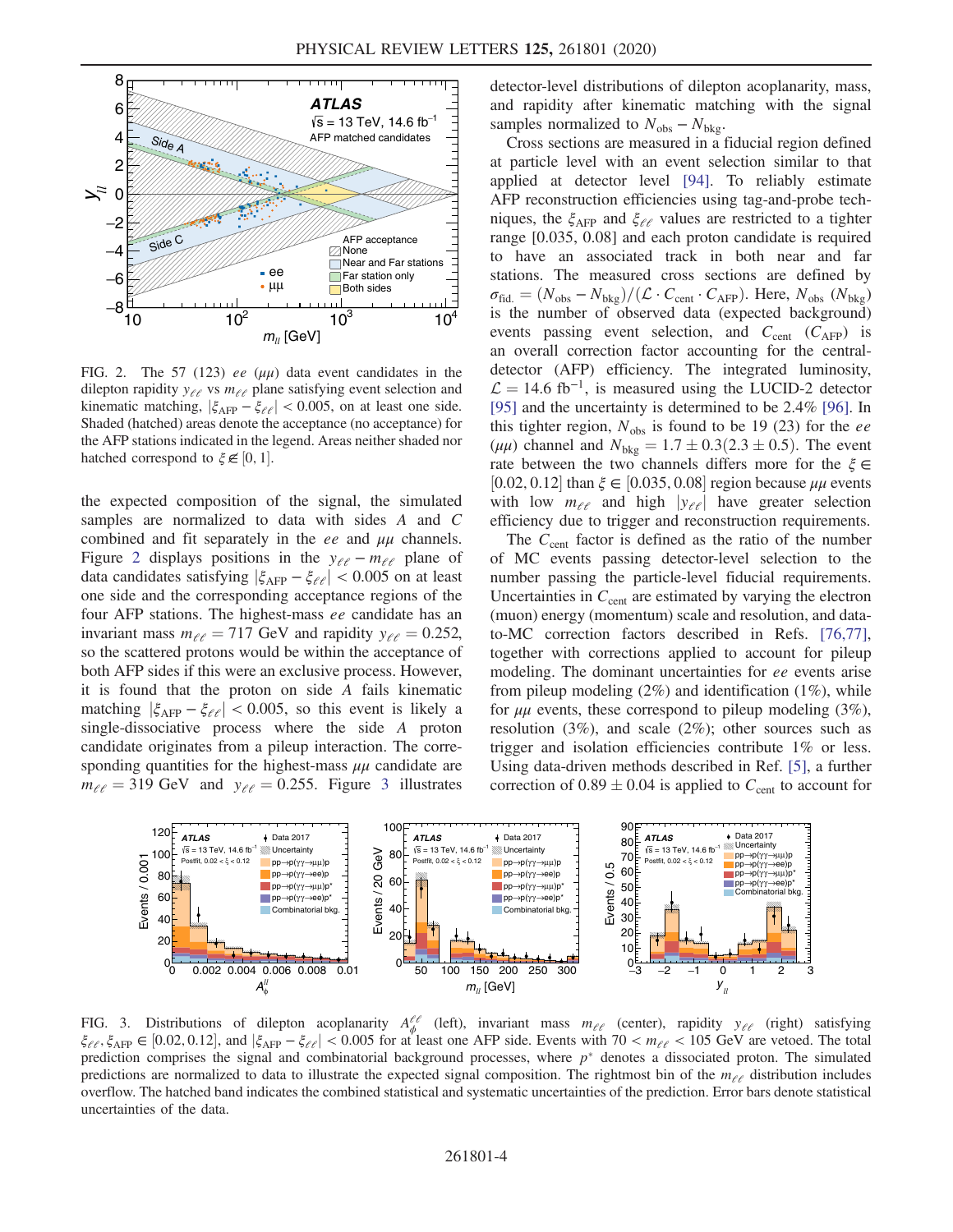differences between data and MC when modeling the luminous region at the interaction point. The 5% uncertainty in this correction is evaluated as the difference between either applying this data-driven method to simulated signal samples or imposing the  $N_{\text{tracks}}^{0.5 \text{ mm}} = 0$  requirement on these samples. Overall, this results in  $C_{\text{cent}}^{ee} = 0.12 \pm 0.01$  $\left(C_{\text{cent}}^{\mu\mu}\right) = 0.22 \pm 0.02$  for the ee  $\left(\mu\mu\right)$  channel.

The  $C_{\text{AFP}}$  factor is defined by the product  $\epsilon_{\text{track}} \cdot \epsilon_{\text{smear}}$ . The track reconstruction efficiency  $\epsilon_{\text{track}}$  is found to be  $0.92 \pm 0.02$  for sides A and C. The near-station efficiency is estimated using a tag-and-probe method by first selecting events with exactly one track in the far (tag) station in the acceptance common to both stations,  $-12 < x_{\text{AFP}} < -5$  mm. The efficiency is the fraction of these events that also have one or more tracks in the near (probe) station satisfying  $|x_{\text{near}} - x_{\text{far}}| < 2 \text{ mm}$ . The tag and probe stations are inverted to measure the far-station efficiency. It is found that  $\epsilon_{\text{track}}$  varies with  $\xi_{\text{AFP}}$  by 2%, which is assigned as an additional uncertainty. The proton resolution correction  $\epsilon_{\text{smear}}$  is found to be  $0.98 \pm 0.02$  $(0.96 \pm 0.04)$  for the *ee* ( $\mu\mu$ ) channel. This is evaluated as the fraction of simulated signal events passing  $\xi_{\text{AFP}}, \xi_{\ell\ell} \in [0.035, 0.08],$  and  $|\xi_{\text{AFP}} - \xi_{\ell\ell}| < 0.005$  out of those satisfying  $\xi_{\ell\ell} \in [0.035, 0.08]$ . Uncertainties in  $C_{\text{AFP}}$ are dominated by global alignment (6%) evaluated by  $\pm 0.3$  mm variations of  $x_{\text{AFP}}$  and beam optics (5%) evaluated by varying the beam crossing angle by 50  $\mu$  rad in the MAD-X package. Uncertainties involving track and cluster reconstruction are found to be less than 1%. The overall uncertainty in  $C_{\text{A}\text{FP}}$  is 9%.

The measured fiducial cross sections in the ee and  $\mu\mu$ channels are  $\sigma_{ee+p}^{\text{fid.}} = 11.0 \pm 2.6$ (stat) $\pm 1.2$ (syst) $\pm 0.3$ (lumi) and  $\sigma_{\mu\mu+p}^{\text{fid}} = 7.2 \pm 1.6 \text{(stat)} \pm 0.9 \text{(syst)} \pm 0.2 \text{(lumi)}$  fb, respectively. Table [I](#page-4-0) compares these with the combined HERWIG and LPAIR predictions assuming unit soft-survival factors  $S_{\text{surv}} = 1$ . Soft-survival effects are included using an  $m_{\ell\ell}$ -dependent reweighting of these predictions to  $S_{\text{surv}}$ calculated for exclusive processes from Ref. [\[34\]](#page-5-11); LPAIR predictions are additionally scaled down by 15% to account for  $S_{\text{surv}}$  being lower for single-dissociative processes [\[33\]](#page-5-12).

<span id="page-4-0"></span>TABLE I. Fiducial cross sections from the combined HERWIG and LPAIR predictions with  $S_{\text{surv}} = 1$  and  $S_{\text{surv}}$  estimated using Refs. [\[33,34\]](#page-5-12) as described in the main text. SUPERCHIC 4 [\[97\]](#page-7-18) predictions include fully kinematically dependent  $S<sub>surv</sub>$ . Uncertainties of 7% (17%) are assigned for predictions of the exclusive (single-dissociative) processes [\[98\]](#page-7-19). The bottom row displays the measured cross sections with statistical and systematic uncertainties combined.

| $\sigma_{\text{HERWIG+LPAIR}} \times S_{\text{surv}}$ | $\sigma_{ee+p}^{\text{fid.}}$ (fb) | $\sigma_{\mu\mu+p}^{\text{fid.}}$ (fb) |
|-------------------------------------------------------|------------------------------------|----------------------------------------|
| $S_{\text{surv}}=1$                                   | $15.5 \pm 1.2$                     | $13.5 \pm 1.1$                         |
| $Ssurv$ using Refs. [33,34]                           | $10.9 \pm 0.8$                     | $9.4 \pm 0.7$                          |
| SUPERCHIC 4 [97]                                      | $12.2 \pm 0.9$                     | $10.4 \pm 0.7$                         |
| Measurement                                           | $11.0 \pm 2.9$                     | $7.2 \pm 1.8$                          |

SUPERCHIC 4 [\[97\]](#page-7-18) predictions include full kinematic dependence on  $S<sub>surv</sub>$  for exclusive, single-, and doubledissociative processes. The predictions for ee are higher than for  $\mu\mu$  due to the looser  $\eta(e)$  requirement [\[94\]](#page-7-15).

In summary, forward proton scattering in association with lepton pairs produced via photon fusion,  $pp \rightarrow$  $p(\gamma \gamma \rightarrow \ell^+ \ell^-) p^{(*)}$ , is observed with a significance exceeding  $5\sigma$  in both the  $ee + p$  and  $\mu\mu + p$  final states using 14.6 fb<sup>-1</sup> of  $\sqrt{s}$  = 13 TeV *pp* collisions at the LHC. These results demonstrate that the ATLAS Forward Proton spectrometer performs well in high-luminosity data taking. Furthermore, proton tagging is introduced for crosssection measurements of photon fusion processes at the electroweak scale.

We thank CERN for the very successful operation of the LHC, as well as the support staff from our institutions without whom ATLAS could not be operated efficiently. We acknowledge the support of ANPCyT, Argentina; YerPhI, Armenia; ARC, Australia; BMWFW and FWF, Austria; ANAS, Azerbaijan; SSTC, Belarus; CNPq and FAPESP, Brazil; NSERC, NRC and CFI, Canada; CERN; ANID, Chile; CAS, MOST and NSFC, China; COLCIENCIAS, Colombia; MSMT CR, MPO CR and VSC CR, Czech Republic; DNRF and DNSRC, Denmark; IN2P3-CNRS and CEA-DRF/IRFU, France; SRNSFG, Georgia; BMBF, HGF and MPG, Germany; GSRT, Greece; RGC and Hong Kong SAR, China; ISF and Benoziyo Center, Israel; INFN, Italy; MEXT and JSPS, Japan; CNRST, Morocco; NWO, Netherlands; RCN, Norway; MNiSW and NCN, Poland; FCT, Portugal; MNE/IFA, Romania; MES of Russia and NRC KI, Russia Federation; JINR; MESTD, Serbia; MSSR, Slovakia; ARRS and MIZŠ, Slovenia; DST/NRF, South Africa; MICINN, Spain; SRC and Wallenberg Foundation, Sweden; SERI, SNSF and Cantons of Bern and Geneva, Switzerland; MOST, Taiwan; TAEK, Turkey; STFC, United Kingdom; DOE and NSF, U.S. In addition, individual groups and members have received support from BCKDF, CANARIE, Compute Canada, CRC and IVADO, Canada; Beijing Municipal Science & Technology Commission, China; COST, ERC, ERDF, Horizon 2020 and Marie Skłodowska-Curie Actions, European Union; Investissements d'Avenir Labex, Investissements d'Avenir Idex and ANR, France; DFG and AvH Foundation, Germany; Herakleitos, Thales and Aristeia programs cofinanced by EU-ESF and the Greek NSRF, Greece; BSF-NSF and GIF, Israel; La Caixa Banking Foundation, CERCA Programme Generalitat de Catalunya and PROMETEO and GenT Programmes Generalitat Valenciana, Spain; Göran Gustafssons Stiftelse, Sweden; The Royal Society and Leverhulme Trust, United Kingdom. The crucial computing support from all WLCG partners is acknowledged gratefully, in particular from CERN, the ATLAS Tier-1 facilities at TRIUMF (Canada), NDGF (Denmark, Norway, Sweden), CC-IN2P3 (France),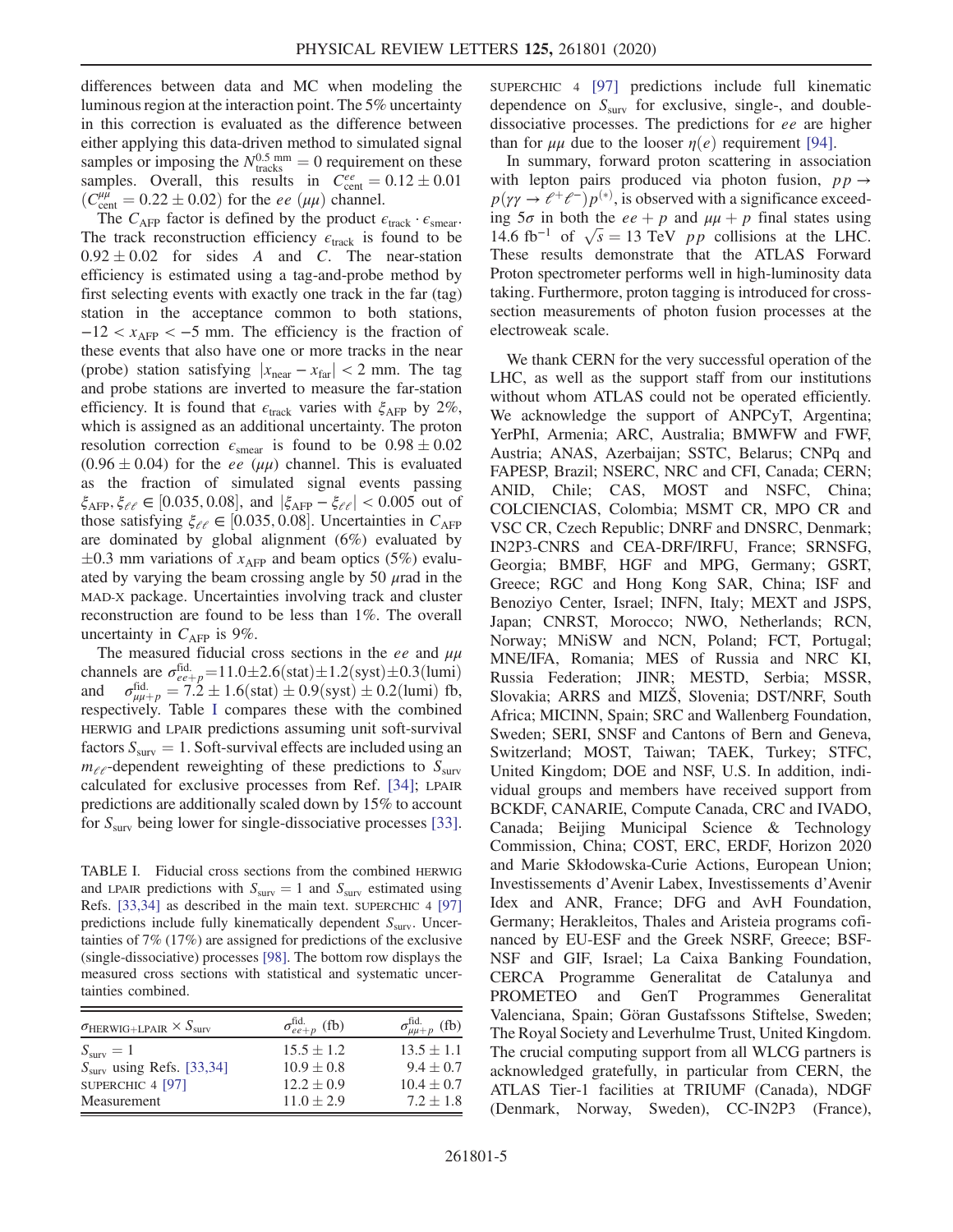KIT/GridKA (Germany), INFN-CNAF (Italy), NL-T1 (Netherlands), PIC (Spain), ASGC (Taiwan), RAL (UK) and BNL (U.S.), the Tier-2 facilities worldwide, and large non-WLCG resource providers. Major contributors of computing resources are listed in Ref. [\[99\].](#page-7-20) We are grateful to the LHC optics, collimation, machine protection, and operations groups that enabled the use of the ATLAS Forward Proton spectrometer.

- <span id="page-5-0"></span>[1] G. Breit and J. A. Wheeler, Collision of two light quanta, Phys. Rev. 46[, 1087 \(1934\).](https://doi.org/10.1103/PhysRev.46.1087)
- [2] W. Heisenberg and H. Euler, Folgerungen aus der diracschen theorie des positrons, Z. Phys. 98[, 714 \(1936\).](https://doi.org/10.1007/BF01343663)
- [3] J. Schwinger, On gauge invariance and vacuum polarization, Phys. Rev. 82[, 664 \(1951\).](https://doi.org/10.1103/PhysRev.82.664)
- <span id="page-5-1"></span>[4] ATLAS Collaboration, Measurement of exclusive  $\gamma \gamma \rightarrow$  $l^+\ell^-$  production in proton-proton collisions at  $\sqrt{s} =$ 7 TeV with the ATLAS detector, [Phys. Lett. B](https://doi.org/10.1016/j.physletb.2015.07.069) 749, 242 [\(2015\).](https://doi.org/10.1016/j.physletb.2015.07.069)
- <span id="page-5-10"></span>[5] ATLAS Collaboration, Measurement of the exclusive  $\gamma \gamma \rightarrow$  $\mu^+\mu^-$  process in proton-proton collisions at  $\sqrt{s}$  = 13 TeV with the ATLAS detector, [Phys. Lett. B](https://doi.org/10.1016/j.physletb.2017.12.043) 777[, 303 \(2018\)](https://doi.org/10.1016/j.physletb.2017.12.043).
- [6] CMS Collaboration, Search for exclusive or semi-exclusive γγ production and observation of exclusive and semi-exclusive  $e^+e^-$  production in pp collisions at  $\sqrt{s}$  = 7 TeV, [J. High Energy Phys. 11 \(2012\) 080.](https://doi.org/10.1007/JHEP11(2012)080)
- [7] CMS Collaboration, Exclusive  $\gamma \gamma \rightarrow \mu^+ \mu^-$  production in proton-proton collisions at  $\sqrt{s}$  = 7 TeV, [J. High Energy](https://doi.org/10.1007/JHEP01(2012)052) [Phys. 01 \(2012\) 052.](https://doi.org/10.1007/JHEP01(2012)052)
- <span id="page-5-2"></span>[8] R. J. Gould and G. P. Schréder, Pair production in photonphoton collisions, Phys. Rev. 155[, 1404 \(1967\)](https://doi.org/10.1103/PhysRev.155.1404).
- [9] E. Dwek and F. Krennrich, The extragalactic background light and the gamma-ray opacity of the universe, [Astropart.](https://doi.org/10.1016/j.astropartphys.2012.09.003) Phys. 43[, 112 \(2013\).](https://doi.org/10.1016/j.astropartphys.2012.09.003)
- <span id="page-5-3"></span>[10] R. Ruffini, G. Vereshchagin, and S.-S. Xue, Electronpositron pairs in physics and astrophysics: From heavy nuclei to black holes, [Phys. Rep.](https://doi.org/10.1016/j.physrep.2009.10.004) 487, 1 (2010).
- [11] V. M. Kaspi and A. Beloborodov, Magnetars, [Annu. Rev.](https://doi.org/10.1146/annurev-astro-081915-023329) [Astron. Astrophys.](https://doi.org/10.1146/annurev-astro-081915-023329) 55, 261 (2017).
- <span id="page-5-4"></span>[12] M.-S. Chen, I. J. Muzinich, H. Terazawa, and T. P. Cheng, Lepton pair production from two-photon processes, Phys. Rev. D 7[, 3485 \(1973\)](https://doi.org/10.1103/PhysRevD.7.3485).
- [13] V. M. Budnev, I. F. Ginzburg, G. V. Meledin, and V. G. Serbo, The two-photon particle production mechanism. Physical problems. Applications. Equivalent photon approximation, Phys. Rep. 15[, 181 \(1975\).](https://doi.org/10.1016/0370-1573(75)90009-5)
- [14] K. Piotrzkowski, Tagging two-photon production at the CERN Large Hadron Collider, [Phys. Rev. D](https://doi.org/10.1103/PhysRevD.63.071502) 63, 071502 [\(2001\).](https://doi.org/10.1103/PhysRevD.63.071502)
- [15] V. A. Khoze, A. D. Martin, and M. G. Ryskin, Prospects for new physics observations in diffractive processes at the LHC and Tevatron, [Eur. Phys. J. C](https://doi.org/10.1007/s100520100884) 23, 311 (2002).
- [16] J. de Favereau de Jeneret et al., High energy photon interactions at the LHC, [arXiv:0908.2020.](https://arXiv.org/abs/0908.2020)
- [17] LHCb Collaboration, Central exclusive production of  $J/\psi$ and  $\psi(2S)$  mesons in pp collisions at  $\sqrt{s} = 13$  TeV, [J. High Energy Phys. 10 \(2018\) 167.](https://doi.org/10.1007/JHEP10(2018)167)
- <span id="page-5-5"></span>[18] ATLAS Collaboration, Observation of Centrality-Dependent Acoplanarity for Muon Pairs Produced via Two-Photon Scattering in Pb + Pb Collisions at  $\sqrt{s_{NN}}$  = 5.02 TeV with the ATLAS Detector, [Phys. Rev. Lett.](https://doi.org/10.1103/PhysRevLett.121.212301) 121, [212301 \(2018\).](https://doi.org/10.1103/PhysRevLett.121.212301)
- [19] ATLAS Collaboration, Observation of Light-by-Light Scattering in Ultraperipheral  $Pb + Pb$  Collisions with the AT-LAS Detector, Phys. Rev. Lett. 123[, 052001 \(2019\).](https://doi.org/10.1103/PhysRevLett.123.052001)
- [20] CMS Collaboration, Evidence for light-by-light scattering and searches for axion-like particles in ultraperipheral PbPb collisions at  $\sqrt{s_{NN}}$  = 5.02 TeV, [Phys. Lett. B](https://doi.org/10.1016/j.physletb.2019.134826) 797, 134826 [\(2019\).](https://doi.org/10.1016/j.physletb.2019.134826)
- [21] ALICE Collaboration, Coherent  $J/\psi$  photoproduction at forward rapidity in ultra-peripheral Pb-Pb collisions at  $\sqrt{s_{NN}}$  = 5.02 TeV, Phys. Lett. B 798[, 134926 \(2019\)](https://doi.org/10.1016/j.physletb.2019.134926).
- [22] A. Baltz, The physics of ultraperipheral collisions at the LHC, [Phys. Rep.](https://doi.org/10.1016/j.physrep.2007.12.001) 458, 1 (2008).
- [23] PHENIX Collaboration, Photoproduction of  $J/\psi$  and of high mass  $e^+e^-$  in ultra-peripheral Au + Au collisions at  $\sqrt{s}$  = 200 GeV, [Phys. Lett. B](https://doi.org/10.1016/j.physletb.2009.07.061) 679, 321 (2009).
- [24] STAR Collaboration, Probing extreme electromagnetic fields with the Breit-Wheeler process, [arXiv:1910.12400](https://arXiv.org/abs/1910.12400).
- [25] L. Beresford and J. Liu, New physics and tau  $q 2$  using LHC heavy ion collisions, [arXiv:1908.05180](https://arXiv.org/abs/1908.05180) [Phys. Rev. D (to be published)].
- [26] M. Dyndal, M. Klusek-Gawenda, M. Schott, and A. Szczurek, Anomalous electromagnetic moments of  $\tau$  lepton in  $\gamma\gamma \to \tau^+\tau^-$  reaction in Pb + Pb collisions at the LHC, Phys. Lett. B 809[, 135682 \(2020\)](https://doi.org/10.1016/j.physletb.2020.135682).
- <span id="page-5-6"></span>[27] D. Burke et al., Positron Production in Multiphoton Lightby-Light Scattering, [Phys. Rev. Lett.](https://doi.org/10.1103/PhysRevLett.79.1626) 79, 1626 (1997).
- [28] M. Ruf, G. R. Mocken, C. Müller, K. Z. Hatsagortsyan, and C. H. Keitel, Pair Production in Laser Fields Oscillating in Space and Time, Phys. Rev. Lett. 102[, 080402 \(2009\).](https://doi.org/10.1103/PhysRevLett.102.080402)
- [29] M. Altarelli et al., Summary of strong-field QED Workshop, [arXiv:1905.00059.](https://arXiv.org/abs/1905.00059)
- [30] H. Abramowicz et al., Letter of intent for the LUXE experiment, [arXiv:1909.00860.](https://arXiv.org/abs/1909.00860)
- <span id="page-5-7"></span>[31] CMS Collaboration, Observation of proton-tagged, central (semi)exclusive production of high-mass lepton pairs in  $p p$ collisions at 13 TeV with the CMS-TOTEM precision proton spectrometer, [J. High Energy Phys. 07 \(2018\) 153.](https://doi.org/10.1007/JHEP07(2018)153)
- <span id="page-5-8"></span>[32] V. Khoze, A. Martin, and M. Ryskin, Diffraction at the LHC, [Eur. Phys. J. C](https://doi.org/10.1140/epjc/s10052-013-2503-x) 73, 2503 (2013).
- <span id="page-5-12"></span>[33] L. A. Harland-Lang, V. A. Khoze, and M. G. Ryskin, The photon PDF in events with rapidity gaps, [Eur. Phys. J. C](https://doi.org/10.1140/epjc/s10052-016-4100-2) 76, [255 \(2016\)](https://doi.org/10.1140/epjc/s10052-016-4100-2).
- <span id="page-5-11"></span>[34] M. Dyndal and L. Schoeffel, The role of finite-size effects on the spectrum of equivalent photons in proton-proton collisions at the LHC, [Phys. Lett. B](https://doi.org/10.1016/j.physletb.2014.12.019) 741, 66 (2015).
- [35] L. Harland-Lang, V. Khoze, and M. Ryskin, Exclusive physics at the LHC with SUPERCHIC 2, [Eur. Phys. J. C](https://doi.org/10.1140/epjc/s10052-015-3832-8) 76, 9 [\(2016\).](https://doi.org/10.1140/epjc/s10052-015-3832-8)
- <span id="page-5-9"></span>[36] B. Cox, F. Loebinger, and A. Pilkington, Detecting Higgs bosons in the  $b\bar{b}$  decay channel using forward proton tagging at the LHC, [J. High Energy Phys. 10](https://doi.org/10.1088/1126-6708/2007/10/090) [\(2007\) 090.](https://doi.org/10.1088/1126-6708/2007/10/090)
- [37] M. G. Albrow et al., The FP420 R&D project: Higgs and new physics with forward protons at the LHC, [J. Instrum.](https://doi.org/10.1088/1748-0221/4/10/T10001) 4, [T10001 \(2009\).](https://doi.org/10.1088/1748-0221/4/10/T10001)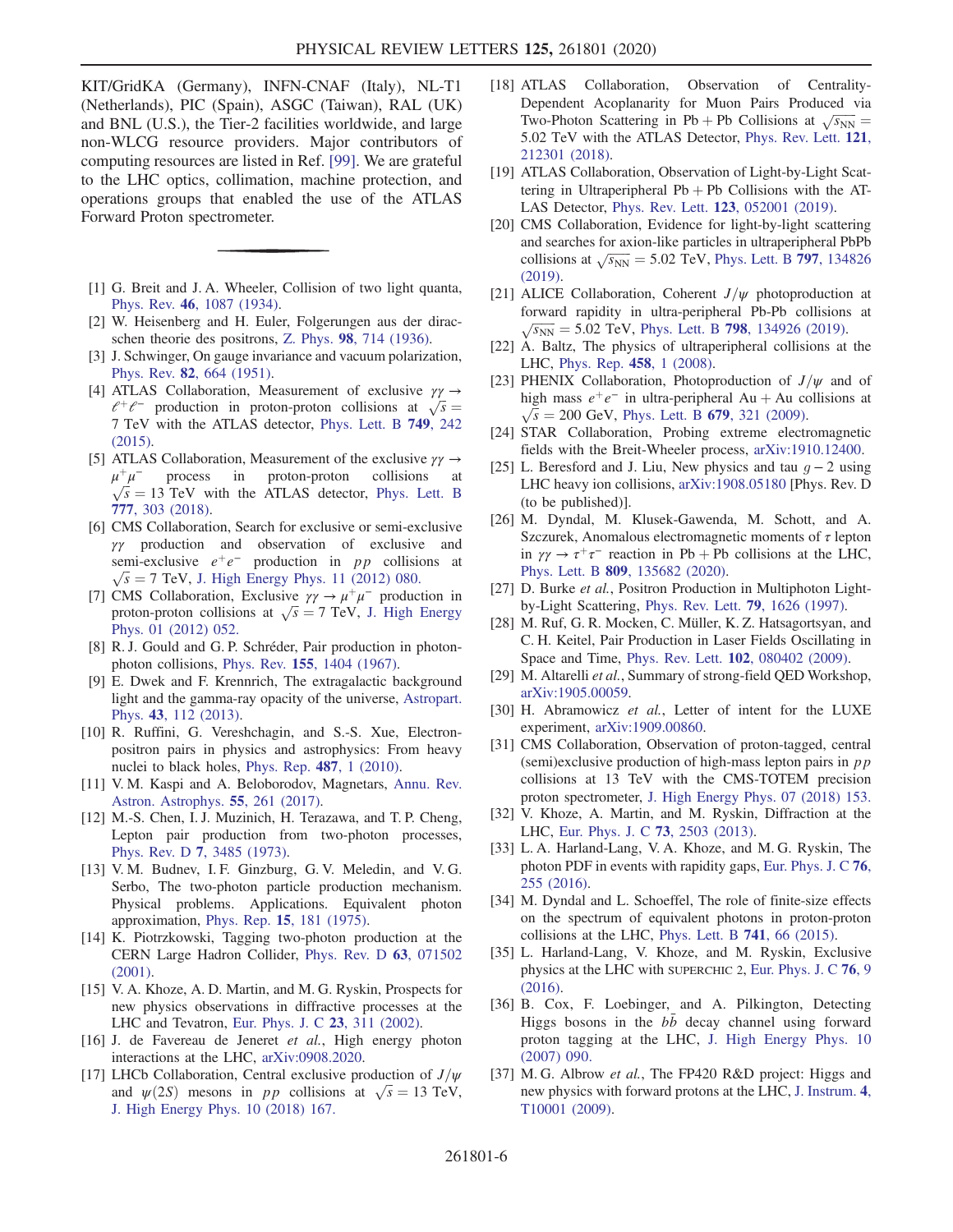- [38] M. Trzebiński, R. Staszewski, and J. Chwastowski, On the possibility of measuring the single-tagged exclusive jets at the LHC, [Eur. Phys. J. C](https://doi.org/10.1140/epjc/s10052-015-3541-3) 75, 320 (2015).
- [39] S. Tizchang and S. M. Etesami, Pinning down the gauge boson couplings in  $WW\gamma$  production using forward proton tagging, [J. High Energy Phys. 07 \(2020\) 191.](https://doi.org/10.1007/JHEP07(2020)191)
- [40] ATLAS Collaboration, Measurement of exclusive  $\gamma\gamma \rightarrow W^+W^-$  production and search for exclusive Higgs boson production in pp collisions at  $\sqrt{s} = 8$  TeV using the ATLAS detector, Phys. Rev. D 94[, 032011 \(2016\).](https://doi.org/10.1103/PhysRevD.94.032011)
- [41] CMS Collaboration, Evidence for exclusive  $\gamma \gamma \rightarrow W^+ W^$ production and constraints on anomalous quartic gauge couplings in *pp* collisions at  $\sqrt{s} = 7$  and 8 TeV, [J. High](https://doi.org/10.1007/JHEP08(2016)119) [Energy Phys. 08 \(2016\) 119.](https://doi.org/10.1007/JHEP08(2016)119)
- <span id="page-6-0"></span>[42] S. Heinemeyer, V. A. Khoze, M. G. Ryskin, W. J. Stirling, M. Tasevsky, and G. Weiglein, Studying the MSSM Higgs sector by forward proton tagging at the LHC, [Eur. Phys. J. C](https://doi.org/10.1140/epjc/s10052-007-0449-6) 53[, 231 \(2008\).](https://doi.org/10.1140/epjc/s10052-007-0449-6)
- [43] L. A. Harland-Lang, C. H. Kom, K. Sakurai, and W. J. Stirling, Measuring the masses of a pair of semi-invisibly decaying particles in central exclusive production with forward proton tagging, [Eur. Phys. J. C](https://doi.org/10.1140/epjc/s10052-012-1969-2) 72, 1969 [\(2012\)](https://doi.org/10.1140/epjc/s10052-012-1969-2).
- [44] C. Baldenegro, S. Fichet, G. von Gersdorff, and C. Royon, Searching for axion-like particles with proton tagging at the LHC, [J. High Energy Phys. 06 \(2018\) 131.](https://doi.org/10.1007/JHEP06(2018)131)
- [45] L. Beresford and J. Liu, Search Strategy for Sleptons and Dark Matter Using the LHC as a Photon Collider, [Phys. Rev.](https://doi.org/10.1103/PhysRevLett.123.141801) Lett. 123[, 141801 \(2019\)](https://doi.org/10.1103/PhysRevLett.123.141801).
- [46] L. A. Harland-Lang, V. A. Khoze, M. G. Ryskin, and M. Tasevsky, LHC searches for dark matter in compressed mass scenarios: Challenges in the forward proton mode, [J. High](https://doi.org/10.1007/JHEP04(2019)010) [Energy Phys. 04 \(2019\) 010.](https://doi.org/10.1007/JHEP04(2019)010)
- <span id="page-6-1"></span>[47] ATLAS Collaboration, The ATLAS experiment at the CERN Large Hadron Collider, J. Instrum. 3[, S08003 \(2008\).](https://doi.org/10.1088/1748-0221/3/08/S08003)
- [48] ATLAS Collaboration, ATLAS insertable B-layer technical design report, CERN Report No. ATLAS-TDR-19; CERN-LHCC-2010-013, 2010, [https://cds.cern.ch/record/](https://cds.cern.ch/record/1291633) [1291633.](https://cds.cern.ch/record/1291633)
- [49] B. Abbott et al., Production and integration of the ATLAS insertable B-layer, [J. Instrum.](https://doi.org/10.1088/1748-0221/13/05/T05008) 13, T05008 [\(2018\)](https://doi.org/10.1088/1748-0221/13/05/T05008).
- <span id="page-6-2"></span>[50] ATLAS uses a right-handed coordinate system with its origin at the nominal interaction point (IP) in the center of the detector and the z axis along the beam pipe. The x axis points from the IP to the center of the LHC ring, and the y axis points upward. Cylindrical coordinates  $(r, \phi)$  are used in the transverse plane,  $\phi$  being the azimuthal angle around the  $z$  axis. The pseudorapidity is defined in terms of the polar angle  $\theta$  as  $\eta = -\ln \tan(\theta/2)$ . The transverse momentum is denoted  $p<sub>T</sub>$ . Angular distances are measured in units of  $\Delta R = \sqrt{(\Delta \eta)^2 + (\Delta \phi)^2}$ . Rapidity is defined as  $y = \frac{1}{2} \ln[(E + p_z)/(E - p_z)]$ , where E is the energy and  $p<sub>z</sub>$  is the longitudinal component of the momentum of the
- <span id="page-6-3"></span>particle. [51] ATLAS Collaboration, Performance of the ATLAS trigger system in 2015, [Eur. Phys. J. C](https://doi.org/10.1140/epjc/s10052-017-4852-3) 77, 317 (2017).
- <span id="page-6-4"></span>[52] ATLAS Collaboration, Trigger menu in 2017, CERN Report No. ATL-DAQ-PUB-2018-002, 2018, [https://cds](https://cds.cern.ch/record/2625986) [.cern.ch/record/2625986.](https://cds.cern.ch/record/2625986)
- [53] ATLAS Collaboration, Performance of the ATLAS muon triggers in run 2, J. Instrum. 15[, P09015 \(2020\).](https://doi.org/10.1088/1748-0221/15/09/P09015)
- [54] ATLAS Collaboration, Performance of electron and photon triggers in ATLAS during LHC run 2, [Eur. Phys. J. C](https://doi.org/10.1140/epjc/s10052-019-7500-2) 80, 47 [\(2020\).](https://doi.org/10.1140/epjc/s10052-019-7500-2)
- <span id="page-6-5"></span>[55] ATLAS Collaboration, ATLAS data quality operations and performance for 2015–2018 data-taking, [J. Instrum.](https://doi.org/10.1088/1748-0221/15/04/P04003) 15, [P04003 \(2020\)](https://doi.org/10.1088/1748-0221/15/04/P04003).
- <span id="page-6-6"></span>[56] ATLAS Collaboration, Technical design report for the ATLAS forward proton detector, CERN Tech. Report No. CERN-LHCC-2015-009, ATLAS-TDR-024, 2015, [https://cds.cern.ch/record/2017378.](https://cds.cern.ch/record/2017378)
- [57] ATLAS Collaboration, Proton tagging with the one arm AFP detector, CERN Report No. ATL-PHYS-PUB-2017- 012, 2017, <https://cds.cern.ch/record/2273274>.
- <span id="page-6-7"></span>[58] J. Lange, E. Cavallaro, S. Grinstein, and I. L. Paz, 3D silicon pixel detectors for the ATLAS forward physics experiment, J. Instrum. 10[, C03031 \(2015\).](https://doi.org/10.1088/1748-0221/10/03/C03031)
- <span id="page-6-19"></span>[59] J. Lange *et al.*, Beam tests of an integrated prototype of the ATLAS forward proton detector, [J. Instrum.](https://doi.org/10.1088/1748-0221/11/09/P09005) 11, P09005 [\(2016\).](https://doi.org/10.1088/1748-0221/11/09/P09005)
- [60] M. Garcia-Sciveres et al., The FE-I4 pixel readout integrated circuit, [Nucl. Instrum. Methods Phys. Res., Sect. A](https://doi.org/10.1016/j.nima.2010.04.101) 636[, S155 \(2011\).](https://doi.org/10.1016/j.nima.2010.04.101)
- [61] V. Zivkovic et al., The FE-I4 pixel readout system-on-chip resubmission for the insertable B-layer project, [J. Instrum.](https://doi.org/10.1088/1748-0221/7/02/C02050) 7, [C02050 \(2012\)](https://doi.org/10.1088/1748-0221/7/02/C02050).
- <span id="page-6-8"></span>[62] S. Grinstein et al., Module production of the one-arm AFP 3D pixel tracker, J. Instrum. 12[, C01086 \(2017\)](https://doi.org/10.1088/1748-0221/12/01/C01086).
- <span id="page-6-9"></span>[63] M. Kocian, Readout and trigger for the AFP detector at ATLAS experiment, J. Instrum. 12[, C01077 \(2017\).](https://doi.org/10.1088/1748-0221/12/01/C01077)
- <span id="page-6-10"></span>[64] M. Bahr et al., HERWIG  $++$  physics and manual, [Eur.](https://doi.org/10.1140/epjc/s10052-008-0798-9) Phys. J. C 58[, 639 \(2008\).](https://doi.org/10.1140/epjc/s10052-008-0798-9)
- [65] J. Bellm et al., Herwig  $7.0/HERWIG + +3.0$  release note, [Eur. Phys. J. C](https://doi.org/10.1140/epjc/s10052-016-4018-8) 76, 196 (2016).
- <span id="page-6-11"></span>[66] J. Vermaseren, Two photon processes at very high energies, Nucl. Phys. B229[, 347 \(1983\).](https://doi.org/10.1016/0550-3213(83)90336-X)
- <span id="page-6-12"></span>[67] F. W. Brasse, W. Flauger, J. Gayler, S. P. Goel, R. Haidan, M. Merkwitz, and H. Wriedt, Parametrization of the  $q^2$ dependence of  $\gamma_V p$  total cross sections in the resonance region, Nucl. Phys. B110[, 413 \(1976\).](https://doi.org/10.1016/0550-3213(76)90231-5)
- <span id="page-6-13"></span>[68] A. Suri and D. R. Yennie, The space-time phenomenology of photon absorption and inelastic electron scattering, [Ann.](https://doi.org/10.1016/0003-4916(72)90242-4) Phys. (N.Y.) 72[, 243 \(1972\).](https://doi.org/10.1016/0003-4916(72)90242-4)
- <span id="page-6-14"></span>[69] T. Sjöstrand, High-energy-physics event generation with PYTHIA 5.7 and JETSET7.4, [Comput. Phys. Commun.](https://doi.org/10.1016/0010-4655(94)90132-5) 82, 74 [\(1994\).](https://doi.org/10.1016/0010-4655(94)90132-5)
- [70] B. Andersson, G. Gustafson, G. Ingelman, and T. Sjöstrand, Parton fragmentation and string dynamics, [Phys. Rep.](https://doi.org/10.1016/0370-1573(83)90080-7) 97, [31 \(1983\).](https://doi.org/10.1016/0370-1573(83)90080-7)
- <span id="page-6-16"></span><span id="page-6-15"></span>[71] S. Agostinelli et al., GEANT4-A simulation toolkit, [Nucl.](https://doi.org/10.1016/S0168-9002(03)01368-8) [Instrum. Methods Phys. Res., Sect. A](https://doi.org/10.1016/S0168-9002(03)01368-8) 506, 250 (2003).
- <span id="page-6-17"></span>[72] ATLAS Collaboration, The ATLAS simulation infrastructure, [Eur. Phys. J. C](https://doi.org/10.1140/epjc/s10052-010-1429-9) 70, 823 (2010).
- [73] ATLAS Collaboration, The simulation principle and performance of the ATLAS fast calorimeter simulation Fast-CaloSim, CERN Report No. ATL-PHYS-PUB-2010-013, 2010, <https://cds.cern.ch/record/1300517>.
- <span id="page-6-18"></span>[74] ATLAS Collaboration, Early inner detector tracking performance in the 2015 data at  $\sqrt{s} = 13$  TeV, CERN Report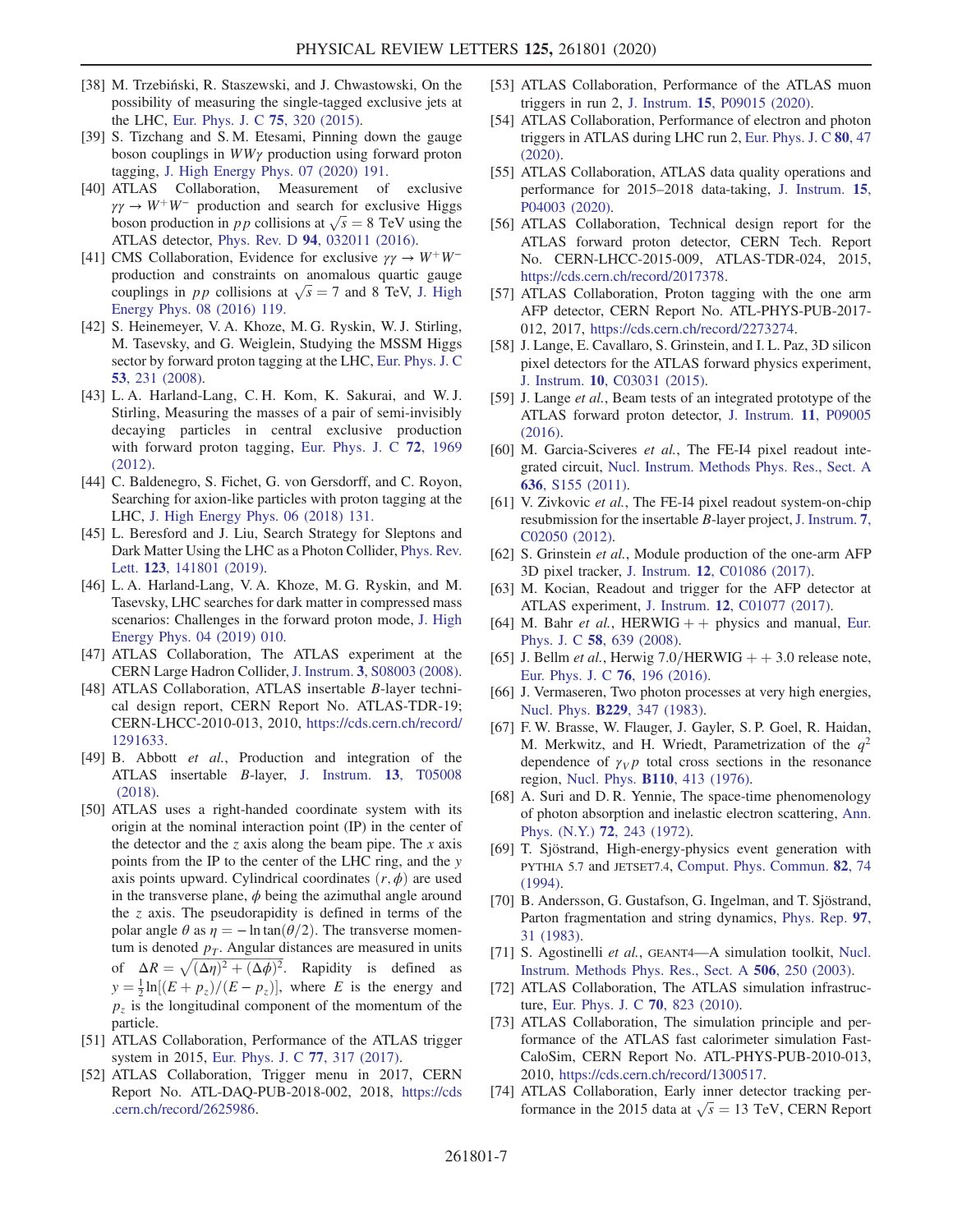No. ATL-PHYS-PUB-2015-051, 2015, [https://cds.cern.ch/](https://cds.cern.ch/record/2110140) [record/2110140.](https://cds.cern.ch/record/2110140)

- [75] ATLAS Collaboration, Performance of the ATLAS track reconstruction algorithms in dense environments in LHC run 2, [Eur. Phys. J. C](https://doi.org/10.1140/epjc/s10052-017-5225-7) 77, 673 (2017).
- <span id="page-7-0"></span>[76] ATLAS Collaboration, Electron reconstruction and identification in the ATLAS experiment using the 2015 and 2016 LHC proton-proton collision data at  $\sqrt{s} = 13$  TeV, [Eur.](https://doi.org/10.1140/epjc/s10052-019-7140-6) Phys. J. C 79[, 639 \(2019\).](https://doi.org/10.1140/epjc/s10052-019-7140-6)
- <span id="page-7-1"></span>[77] ATLAS Collaboration, Muon reconstruction performance of the ATLAS detector in proton-proton collision data at  $\sqrt{s}$  = 13 TeV, [Eur. Phys. J. C](https://doi.org/10.1140/epjc/s10052-016-4120-y) 76, 292 (2016).
- <span id="page-7-2"></span>[78]  $z_0$  is the longitudinal impact parameter relative to the primary vertex, where the primary vertex is defined as the vertex with the largest  $\sum p_T^2$  of associated tracks.
- <span id="page-7-3"></span>[79] ATLAS Collaboration, Searches for electroweak production of supersymmetric particles with compressed mass spectra in  $\sqrt{s}$  = 13 TeV *pp* collisions with the ATLAS detector, Phys. Rev. D 101[, 052005 \(2020\)](https://doi.org/10.1103/PhysRevD.101.052005).
- <span id="page-7-4"></span>[80] ATLAS Collaboration, Search for electroweak production of charginos and sleptons decaying into final states with two leptons and missing transverse momentum in  $\sqrt{s} = 13$  TeV pp collisions using the ATLAS detector, [Eur. Phys. J. C](https://doi.org/10.1140/epjc/s10052-019-7594-6) 80, [123 \(2020\)](https://doi.org/10.1140/epjc/s10052-019-7594-6).
- <span id="page-7-5"></span>[81] L. Evans and P. Bryant, LHC machine, [J. Instrum.](https://doi.org/10.1088/1748-0221/3/08/S08001) 3, [S08001 \(2008\)](https://doi.org/10.1088/1748-0221/3/08/S08001).
- <span id="page-7-6"></span>[82] LHC Optics Working Group, LHC optics web home, [http://](http://abpdata.web.cern.ch/abpdata/lhc_optics_web/www/) [abpdata.web.cern.ch/abpdata/lhc\\_optics\\_web/www/](http://abpdata.web.cern.ch/abpdata/lhc_optics_web/www/).
- <span id="page-7-7"></span>[83] The function  $T(\xi_{\text{AFP}}) = a \xi_{\text{AFP}} + b \xi_{\text{AFP}}^2$  with  $a = -119$  and  $b = -164$  mm provides an approximate parametrization.
- <span id="page-7-8"></span>[84] W. Herr and F. Schmidt, A MAD-X primer, CERN Report No. CERN-AB-2004-027-ABP, 2004, p. 32, [https://cds.cern](https://cds.cern.ch/record/744163) [.ch/record/744163.](https://cds.cern.ch/record/744163)
- [85] L. Deniau, H. Grote, G. Roy, and F. Schmidt, The MAD-X program user's reference manual, [http://madx.web.cern.ch/](http://madx.web.cern.ch/madx/releases/last-rel/madxuguide.pdf) [madx/releases/last-rel/madxuguide.pdf.](http://madx.web.cern.ch/madx/releases/last-rel/madxuguide.pdf)
- [86] R. Staszewski and J. Chwastowski, Transport simulation and diffractive event reconstruction at the LHC, [Nucl.](https://doi.org/10.1016/j.nima.2009.08.023) [Instrum. Methods Phys. Res., Sect. A](https://doi.org/10.1016/j.nima.2009.08.023) 609, 136 (2009).
- <span id="page-7-9"></span>[87] R. Staszewski, J. Chwastowski, K. Korcyl, and M. Trzebiński, Alignment-related effects in forward proton experiments at the LHC, [Nucl. Instrum. Methods Phys. Res., Sect.](https://doi.org/10.1016/j.nima.2015.08.010) A 801[, 34 \(2015\).](https://doi.org/10.1016/j.nima.2015.08.010)
- <span id="page-7-10"></span>[88] G. Valentino, R. Aßmann, R. Bruce, S. Redaelli, A. Rossi, N. Sammut, and D. Wollmann, Semiautomatic beam-based

LHC collimator alignment, [Phys. Rev. ST Accel. Beams](https://doi.org/10.1103/PhysRevSTAB.15.051002) 15, [051002 \(2012\).](https://doi.org/10.1103/PhysRevSTAB.15.051002)

- <span id="page-7-11"></span>[89] C. Zamantzas et al., The LHC beam loss monitoring system's data contribution to other systems, [IEEE Nucl.](https://doi.org/10.1109/NSSMIC.2007.4436612) [Sci. Symp. Conf. Record](https://doi.org/10.1109/NSSMIC.2007.4436612) 3, 2331 (2007).
- <span id="page-7-12"></span>[90] G. Valentino et al., Final implementation, commissioning, and performance of embedded collimator beam position monitors in the large hadron collider, [Phys. Rev. Accel.](https://doi.org/10.1103/PhysRevAccelBeams.20.081002) Beams 20[, 081002 \(2017\).](https://doi.org/10.1103/PhysRevAccelBeams.20.081002)
- <span id="page-7-13"></span>[91] G. Cowan, K. Cranmer, E. Gross, and O. Vitells, Asymptotic formulae for likelihood-based tests of new physics, [Eur. Phys. J. C](https://doi.org/10.1140/epjc/s10052-011-1554-0) 71, 1554 (2011); Erratum, [Eur. Phys. J. C](https://doi.org/10.1140/epjc/s10052-013-2501-z) 73, [2501 \(2013\)](https://doi.org/10.1140/epjc/s10052-013-2501-z).
- [92] M. Baak, G. J. Besjes, D. Côté, A. Koutsman, J. Lorenz, and D. Short, HistFitter software framework for statistical data analysis, [Eur. Phys. J. C](https://doi.org/10.1140/epjc/s10052-015-3327-7) 75, 153 (2015).
- <span id="page-7-14"></span>[93] The statistical significance in the  $ee + p$  ( $\mu\mu + p$ ) final state corresponds to  $9.7\sigma$  (13 $\sigma$ ).
- <span id="page-7-15"></span>[94] Exactly two same-flavor opposite-charge Born leptons with  $p_T(e/\mu) > 18/15 \,\text{GeV}, |\eta(e/\mu)| < 2.47/2.4, p_T^{e/\ell} < 5 \,\text{GeV},$  $A_{\phi}^{\ell\ell}$  < 0.01,  $m_{\ell\ell} > 20$  GeV,  $m_{\ell\ell} \in [70, 105]$  GeV,  $\xi_{\ell\ell}^A \in$ [0.035, 0.08] or  $\xi_{\ell\ell}^C \in [0.035, 0.08]$ , no charged particles with  $p_T > 500$  MeV and  $|\eta| < 2.5$ ,  $\geq 1$  forward proton.
- <span id="page-7-16"></span>[95] G. Avoni et al., The new LUCID-2 detector for luminosity measurement and monitoring in ATLAS, [J. Instrum.](https://doi.org/10.1088/1748-0221/13/07/P07017) 13, [P07017 \(2018\)](https://doi.org/10.1088/1748-0221/13/07/P07017).
- <span id="page-7-17"></span>[96] ATLAS Collaboration, Luminosity determination in  $pp$ collisions at  $\sqrt{s} = 13$  TeV using the ATLAS detector at the LHC, CERN Tech. Report No. Atlas-CONF-2019-021, CERN, 2019, <https://cds.cern.ch/record/2677054>.
- <span id="page-7-18"></span>[97] L. Harland-Lang, M. Tasevsky, V. Khoze, and M. Ryskin, A new approach to modelling elastic and inelastic photoninitiated production at the LHC: SuperChic 4, [Eur. Phys. J. C](https://doi.org/10.1140/epjc/s10052-020-08455-0) 80[, 925 \(2020\).](https://doi.org/10.1140/epjc/s10052-020-08455-0)
- <span id="page-7-19"></span>[98] Uncertainties on predicted soft-survival factors are estimated in accord with Ref. [\[33\]](#page-5-12). For the exclusive process, the uncertainty on  $S_{\text{surv}}$  is estimated by the  $m_{\ell\ell}$ variations, while for the single-dissociative process, the uncertainty on  $S<sub>surv</sub>$  is estimated by taking the difference in  $S<sub>surv</sub>$  between the exclusive and single-dissociative processes.
- <span id="page-7-20"></span>[99] ATLAS Collaboration, ATLAS computing acknowledgements, CERN Report No. ATL-SOFT-PUB-2020-001, [https://cds.cern.ch/record/2717821.](https://cds.cern.ch/record/2717821)

<span id="page-7-21"></span>G. Aad,<sup>102</sup> B. Abbott,<sup>128</sup> D. C. Abbott,<sup>103</sup> A. Abed Abud,<sup>36</sup> K. Abeling,<sup>53</sup> D. K. Abhayasinghe,<sup>94</sup> S. H. Abidi,<sup>167</sup> O. S. AbouZeid,<sup>40</sup> N. L. Abraham,<sup>156</sup> H. Abramowicz,<sup>161</sup> H. Abreu,<sup>160</sup> Y. Abulaiti,<sup>6</sup> B. S. Acharya,<sup>67a,67b[,b](#page-20-0)</sup> B. Achkar,<sup>53</sup> L. Adam,<sup>100</sup> C. Adam Bourdarios,<sup>5</sup> L. Adamczyk,<sup>84a</sup> L. Adamek,<sup>167</sup> J. Adelman,<sup>121</sup> A. Adiguzel,<sup>12c</sup> S. Adorni,<sup>54</sup> T. Adye,<sup>143</sup> A. A. Affolder, <sup>145</sup> Y. Afik, <sup>160</sup> C. Agapopoulou, <sup>65</sup> M. N. Agaras, <sup>38</sup> A. Aggarwal, <sup>119</sup> C. Agheorghiesei, <sup>27c</sup>

<span id="page-7-22"></span>J. A. Aguilar-Saavedra,<sup>139f,139[a,c](#page-20-1)</sup> A. Ahmad,<sup>36</sup> F. Ahmadov,<sup>80</sup> W. S. Ahmed,<sup>104</sup> X. Ai,<sup>18</sup> G. Aielli,<sup>74a,74b</sup> S. Akatsuka,<sup>86</sup>

- M. Akbiyik,<sup>100</sup> T. P. A. Åkesson,<sup>97</sup> E. Akilli,<sup>54</sup> A. V. Akimov,<sup>111</sup> K. Al Khoury,<sup>65</sup> G. L. Alberghi,<sup>23b,23a</sup> J. Albert,<sup>176</sup>
	- M. J. Alconada Verzini,<sup>161</sup> S. Alderweireldt,<sup>36</sup> M. Aleksa,<sup>36</sup> I. N. Aleksandrov,<sup>80</sup> C. Alexa,<sup>27b</sup> T. Alexopoulos,<sup>10</sup>
		- A. Alfonsi,<sup>120</sup> F. Alfonsi,<sup>23b,23a</sup> M. Alhroob,<sup>128</sup> B. Ali,<sup>141</sup> S. Ali,<sup>158</sup> M. Aliev,<sup>166</sup> G. Alimonti,<sup>69a</sup> C. Allaire,<sup>36</sup> B. M. M. Allbrooke,<sup>156</sup> B. W. Allen,<sup>131</sup> P. P. Allport,<sup>21</sup> A. Aloisio,<sup>70a,70b</sup> F. Alonso,<sup>89</sup> C. Alpigiani,<sup>148</sup>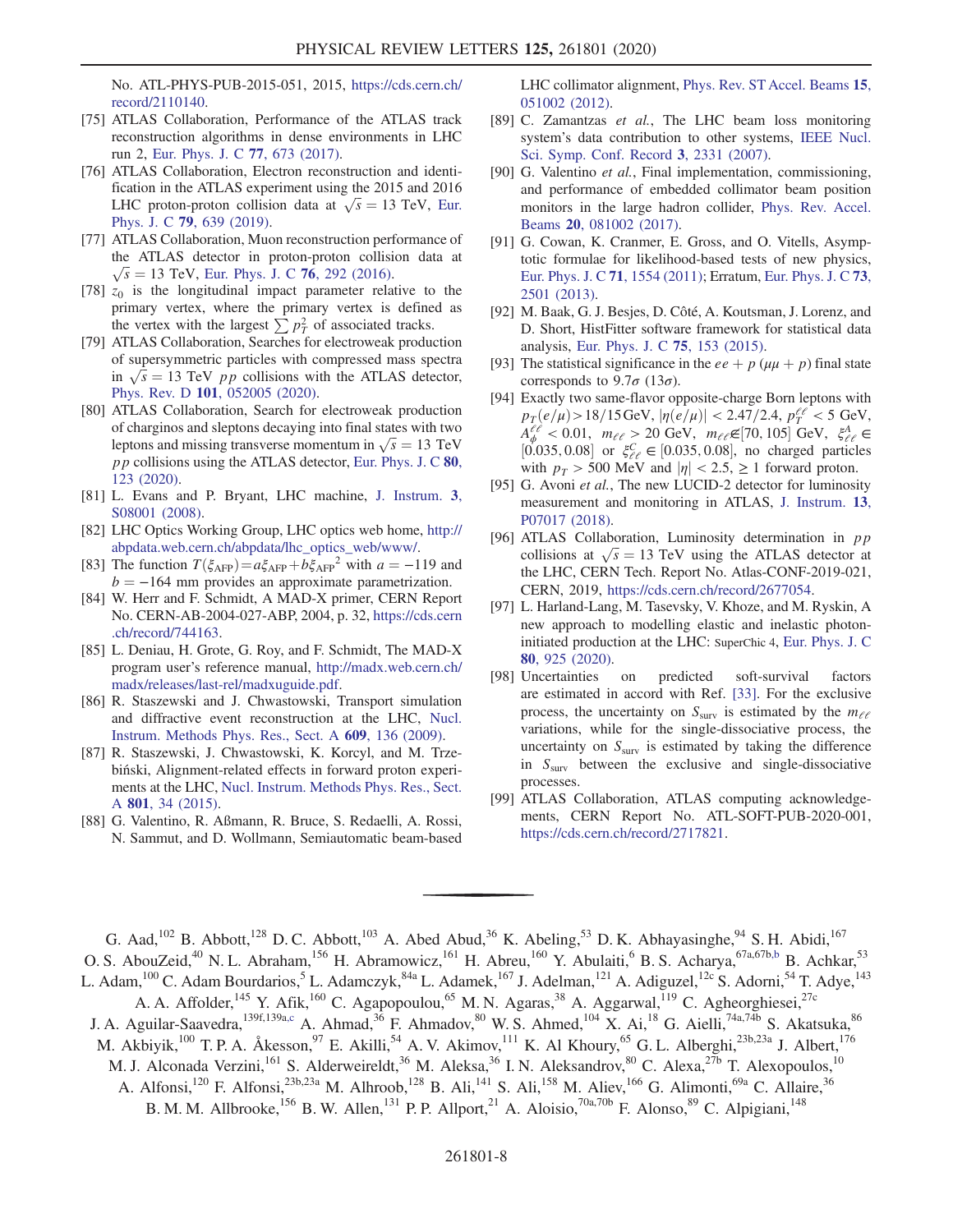<span id="page-8-3"></span><span id="page-8-2"></span><span id="page-8-1"></span><span id="page-8-0"></span>E. Alunno Camelia, <sup>74a,74b</sup> M. Alvarez Estevez, <sup>99</sup> M. G. Alviggi, <sup>70a,70b</sup> Y. Amaral Coutinho, <sup>81b</sup> A. Ambler, <sup>104</sup> L. Ambroz, <sup>134</sup> C. Amelung,<sup>36</sup> D. Amidei,<sup>106</sup> S. P. Amor Dos Santos,<sup>139a</sup> S. Amoroso,<sup>46</sup> C. S. Amrouche,<sup>54</sup> F. An,<sup>79</sup> C. Anastopoulos,<sup>149</sup> N. Andari,<sup>144</sup> T. Andeen,<sup>11</sup> J. K. Anders,<sup>20</sup> S. Y. Andrean,<sup>45a,45b</sup> A. Andreazza,<sup>69a,69b</sup> V. Andrei,<sup>61a</sup> C. R. Anelli,<sup>176</sup> S. Angelidakis, <sup>9</sup> A. Angerami, <sup>39</sup> A. V. Anisenkov, <sup>122b,122a</sup> A. Annovi, <sup>72a</sup> C. Antel, <sup>54</sup> M. T. Anthony, <sup>149</sup> E. Antipov, <sup>129</sup> M. Antonelli,<sup>51</sup> D. J. A. Antrim,<sup>18</sup> F. Anulli,<sup>73a</sup> M. Aoki,<sup>82</sup> J. A. Aparisi Pozo,<sup>174</sup> M. A. Aparo,<sup>156</sup> L. Aperio Bella,<sup>46</sup> N. Aranzabal,<sup>36</sup> V. Araujo Ferraz, 81a R. Araujo Pereira, 81b C. Arcangeletti, 51 A. T. H. Arce, <sup>49</sup> J-F. Arguin, <sup>110</sup> S. Argyropoulos,<sup>52</sup> J.-H. Arling,<sup>46</sup> A. J. Armbruster,<sup>36</sup> A. Armstrong,<sup>171</sup> O. Arnaez,<sup>167</sup> H. Arnold,<sup>120</sup> Z. P. Arrubarrena Tame,<sup>114</sup> G. Artoni,<sup>134</sup> H. Asada,<sup>117</sup> K. Asai,<sup>126</sup> S. Asai,<sup>163</sup> T. Asawatavonvanich,<sup>165</sup> N. Asbah,<sup>59</sup> E. M. Asimakopoulou,<sup>172</sup> L. Asquith,<sup>156</sup> J. Assahsah,<sup>35d</sup> K. Assamagan,<sup>29</sup> R. Astalos,<sup>28a</sup> R. J. Atkin,<sup>33a</sup> M. Atkinson,<sup>173</sup> N. B. Atlay,<sup>19</sup> H. Atmani,<sup>65</sup> P. A. Atmasiddha,<sup>106</sup> K. Augsten,<sup>141</sup> V. A. Austrup,<sup>182</sup> G. Avolio,<sup>36</sup> M. K. Ayoub,<sup>15a</sup> G. Azuelos,  $^{110,d}$  $^{110,d}$  $^{110,d}$  D. Babal,  $^{28a}$  H. Bachacou,  $^{144}$  K. Bachas,  $^{162}$  F. Backman,  $^{45a,45b}$  P. Bagnaia,  $^{73a,73b}$  M. Bahmani,  $^{85}$ H. Bahrasemani,<sup>152</sup> A. J. Bailey,<sup>174</sup> V. R. Bailey,<sup>173</sup> J. T. Baines,<sup>143</sup> C. Bakalis,<sup>10</sup> O. K. Baker,<sup>183</sup> P. J. Bakker,<sup>120</sup> E. Bakos,<sup>16</sup> D. Bakshi Gupta, <sup>8</sup> S. Balaji, <sup>157</sup> R. Balasubramanian, <sup>120</sup> E. M. Baldin, <sup>122b, 122a</sup> P. Balek, <sup>180</sup> F. Balli, <sup>144</sup> W. K. Balunas, <sup>134</sup> J. Balz,<sup>100</sup> E. Banas,<sup>85</sup> M. Bandieramonte,<sup>138</sup> A. Bandyopadhyay,<sup>19</sup> Sw. Banerjee,<sup>18[1,e](#page-20-3)</sup> L. Barak,<sup>161</sup> W. M. Barbe,<sup>38</sup> E. L. Barberio,<sup>105</sup> D. Barberis,<sup>55b,55a</sup> M. Barbero,<sup>102</sup> G. Barbour,<sup>95</sup> T. Barillari,<sup>115</sup> M-S. Barisits,<sup>36</sup> J. Barkeloo,<sup>131</sup> T. Barklow, <sup>153</sup> R. Barnea, <sup>160</sup> B. M. Barnett, <sup>143</sup> R. M. Barnett, <sup>18</sup> Z. Barnovska-Blenessy, <sup>60a</sup> A. Baroncelli, <sup>60a</sup> G. Barone, <sup>29</sup> A. J. Barr,<sup>134</sup> L. Barranco Navarro,<sup>45a,45b</sup> F. Barreiro,<sup>99</sup> J. Barreiro Guimarães da Costa,<sup>15a</sup> U. Barron,<sup>161</sup> S. Barsov,<sup>137</sup> F. Bartels, <sup>61a</sup> R. Bartoldus, <sup>153</sup> G. Bartolini, <sup>102</sup> A. E. Barton, <sup>90</sup> P. Bartos, <sup>28a</sup> A. Basalaev, <sup>46</sup> A. Basan, <sup>100</sup> A. Bassalat, <sup>6[5,f](#page-20-4)</sup> M. J. Basso, <sup>167</sup> R. L. Bates, <sup>57</sup> S. Batlamous, <sup>35e</sup> J. R. Batley, <sup>32</sup> B. Batool, <sup>151</sup> M. Battaglia, <sup>145</sup> M. Bauce, <sup>73a,73b</sup> F. Bauer, <sup>144</sup> P. Bauer,  $^{24}$  H. S. Bawa,  $^{31}$  A. Bayirli,  $^{12c}$  J. B. Beacham,  $^{49}$  T. Beau,  $^{135}$  P. H. Beauchemin,  $^{170}$  F. Becherer,  $^{52}$  P. Bechtle,  $^{24}$ H. C. Beck,  $^{53}$  H. P. Beck,  $^{20.9}$  K. Becker,  $^{178}$  C. Becot,  $^{46}$  A. Beddall,  $^{12d}$  A. J. Beddall,  $^{12a}$  V. A. Bednyakov,  $^{80}$  M. Bedognetti,  $^{120}$ C. P. Bee,  $^{155}$  T. A. Beermann,  $^{182}$  M. Begalli,  $^{81b}$  M. Begel,  $^{29}$  A. Behera,  $^{155}$  J. K. Behr,  $^{46}$  F. Beisiegel,  $^{24}$  M. Belfkir,  $^5$ A. S. Bell,<sup>95</sup> G. Bella,<sup>161</sup> L. Bellagamba,<sup>23b</sup> A. Bellerive,<sup>34</sup> P. Bellos,<sup>9</sup> K. Beloborodov,<sup>122b,122a</sup> K. Belotskiy,<sup>112</sup> N. L. Belyaev,<sup>112</sup> D. Benchekroun,<sup>35a</sup> N. Benekos,<sup>10</sup> Y. Benhammou,<sup>161</sup> D. P. Benjamin,<sup>6</sup> M. Benoit,<sup>29</sup> J. R. Bensinger,<sup>26</sup> S. Bentvelsen,<sup>120</sup> L. Beresford,<sup>134</sup> M. Beretta,<sup>51</sup> D. Berge,<sup>19</sup> E. Bergeaas Kuutmann,<sup>172</sup> N. Berger,<sup>5</sup> B. Bergmann,<sup>141</sup> L. J. Bergsten,<sup>26</sup> J. Beringer,<sup>18</sup> S. Berlendis,<sup>7</sup> G. Bernardi,<sup>135</sup> C. Bernius,<sup>153</sup> F. U. Bernlochner,<sup>24</sup> T. Berry,<sup>94</sup> P. Berta,<sup>100</sup> A. Berthold,<sup>48</sup> I. A. Bertram,<sup>90</sup> O. Bessidskaia Bylund,<sup>182</sup> N. Besson,<sup>144</sup> S. Bethke,<sup>115</sup> A. Betti,<sup>42</sup> A. J. Bevan,<sup>93</sup> J. Beyer,<sup>115</sup> S. Bhatta,<sup>155</sup> D. S. Bhattacharya,<sup>177</sup> P. Bhattarai,<sup>26</sup> V. S. Bhopatkar,<sup>6</sup> R. Bi,<sup>138</sup> R. M. Bianchi,<sup>138</sup> O. Biebel,<sup>114</sup> D. Biedermann,<sup>19</sup> R. Bielski,<sup>36</sup> K. Bierwagen,<sup>100</sup> N. V. Biesuz,<sup>72a,72b</sup> M. Biglietti,<sup>75a</sup> T. R. V. Billoud,<sup>141</sup> M. Bindi,<sup>53</sup> A. Bingul,<sup>12d</sup> C. Bini,<sup>73a,73b</sup> S. Biondi,<sup>23b,23a</sup> C. J. Birch-sykes,<sup>101</sup> M. Birman,<sup>180</sup> T. Bisanz,<sup>36</sup> J. P. Biswal,<sup>3</sup> D. Biswas,<sup>18[1,e](#page-20-3)</sup> A. Bitadze,<sup>101</sup> C. Bittrich,<sup>48</sup> K. Bjørke,<sup>133</sup> T. Blazek,<sup>28a</sup> I. Bloch,<sup>46</sup> C. Blocker,<sup>26</sup> A. Blue,<sup>57</sup> U. Blumenschein,<sup>93</sup> G. J. Bobbink,<sup>120</sup> V. S. Bobrovnikov,<sup>122b,122a</sup> S. S. Bocchetta,<sup>97</sup> D. Bogavac,<sup>14</sup> A. G. Bogdanchikov,<sup>122b,122a</sup> C. Bohm,<sup>45a</sup> V. Boisvert, <sup>94</sup> P. Bokan, <sup>172,53</sup> T. Bold, <sup>84a</sup> A. E. Bolz, <sup>61b</sup> M. Bomben, <sup>135</sup> M. Bona, <sup>93</sup> J. S. Bonilla, <sup>131</sup> M. Boonekamp, <sup>144</sup> C. D. Booth,<sup>94</sup> A. G. Borbély,<sup>57</sup> H. M. Borecka-Bielska,<sup>91</sup> L. S. Borgna,<sup>95</sup> A. Borisov,<sup>123</sup> G. Borissov,<sup>90</sup> D. Bortoletto,<sup>134</sup> D. Boscherini,<sup>23b</sup> M. Bosman,<sup>14</sup> J. D. Bossio Sola,<sup>104</sup> K. Bouaouda,<sup>35a</sup> J. Boudreau,<sup>138</sup> E. V. Bouhova-Thacker,<sup>90</sup> D. Boumediene,<sup>38</sup> A. Boveia,<sup>127</sup> J. Boyd,<sup>36</sup> D. Boye,<sup>33c</sup> I. R. Boyko,<sup>80</sup> A. J. Bozson,<sup>94</sup> J. Bracinik,<sup>21</sup> N. Brahimi,<sup>60d</sup> G. Brandt,<sup>182</sup> O. Brandt,<sup>32</sup> F. Braren,<sup>46</sup> B. Brau,<sup>103</sup> J. E. Brau,<sup>131</sup> W. D. Breaden Madden,<sup>57</sup> K. Brendlinger,<sup>46</sup> R. Brener,<sup>160</sup> L. Brenner,<sup>36</sup> R. Brenner,<sup>172</sup> S. Bressler,<sup>180</sup> B. Brickwedde,<sup>100</sup> D. L. Briglin,<sup>21</sup> D. Britton,<sup>57</sup> D. Britzger,<sup>115</sup> I. Brock,<sup>24</sup> R. Brock, $^{107}$  G. Brooijmans, $^{39}$  W. K. Brooks, $^{146d}$  E. Brost, $^{29}$  P. A. Bruckman de Renstrom, $^{85}$  B. Brüers, $^{46}$  D. Bruncko, $^{28b}$ A. Bruni,<sup>23b</sup> G. Bruni,<sup>23b</sup> M. Bruschi,<sup>23b</sup> N. Bruscino,<sup>73a,73b</sup> L. Bryngemark,<sup>153</sup> T. Buanes,<sup>17</sup> Q. Buat,<sup>155</sup> P. Buchholz,<sup>151</sup> A. G. Buckley,<sup>57</sup> I. A. Budagov,<sup>80</sup> M. K. Bugge,<sup>133</sup> O. Bulekov,<sup>112</sup> B. A. Bullard,<sup>59</sup> T. J. Burch,<sup>121</sup> S. Burdin,<sup>91</sup> C. D. Burgard,<sup>120</sup> A. M. Burger,<sup>129</sup> B. Burghgrave, I. T. P. Burr, <sup>46</sup> C. D. Burton, <sup>11</sup> J. C. Burzynski, <sup>103</sup> V. Büscher, <sup>100</sup> E. Buschmann,<sup>53</sup> P. J. Bussey,<sup>57</sup> J. M. Butler,<sup>25</sup> C. M. Buttar,<sup>57</sup> J. M. Butterworth,<sup>95</sup> P. Butti,<sup>36</sup> W. Buttinger,<sup>143</sup> C. J. Buxo Vazquez,<sup>107</sup> A. Buzatu,<sup>158</sup> A. R. Buzykaev,<sup>122b,122a</sup> G. Cabras,<sup>23b,23a</sup> S. Cabrera Urbán,<sup>174</sup> D. Caforio,<sup>56</sup> H. Cai,<sup>138</sup> V. M. M. Cairo,<sup>153</sup> O. Cakir,<sup>4a</sup> N. Calace,<sup>36</sup> P. Calafiura,<sup>18</sup> G. Calderini,<sup>135</sup> P. Calfayan,<sup>66</sup> G. Callea,<sup>57</sup> L. P. Caloba,<sup>81b</sup> A. Caltabiano,<sup>74a,74b</sup> S. Calvente Lopez,<sup>99</sup> D. Calvet,<sup>38</sup> S. Calvet,<sup>38</sup> T. P. Calvet,<sup>102</sup> M. Calvetti,<sup>72a,72b</sup> R. Camacho Toro,<sup>135</sup> S. Camarda,<sup>36</sup> D. Camarero Munoz,<sup>99</sup> P. Camarri,<sup>74a,74b</sup> M. T. Camerlingo,<sup>75a,75b</sup> D. Cameron,<sup>133</sup> C. Camincher,<sup>36</sup> S. Campana,<sup>36</sup> M. Campanelli,<sup>95</sup> A. Camplani,<sup>40</sup> V. Canale,<sup>70a,70b</sup> A. Canesse,<sup>104</sup> M. Cano Bret,<sup>78</sup> J. Cantero,<sup>129</sup> T. Cao,<sup>161</sup> Y. Cao,  $^{173}$  M. Capua,  $^{41b,41a}$  R. Cardarelli,  $^{74a}$  F. Cardillo,  $^{174}$  G. Carducci,  $^{41b,41a}$  I. Carli,  $^{142}$  T. Carli,  $^{36}$  G. Carlino,  $^{70a}$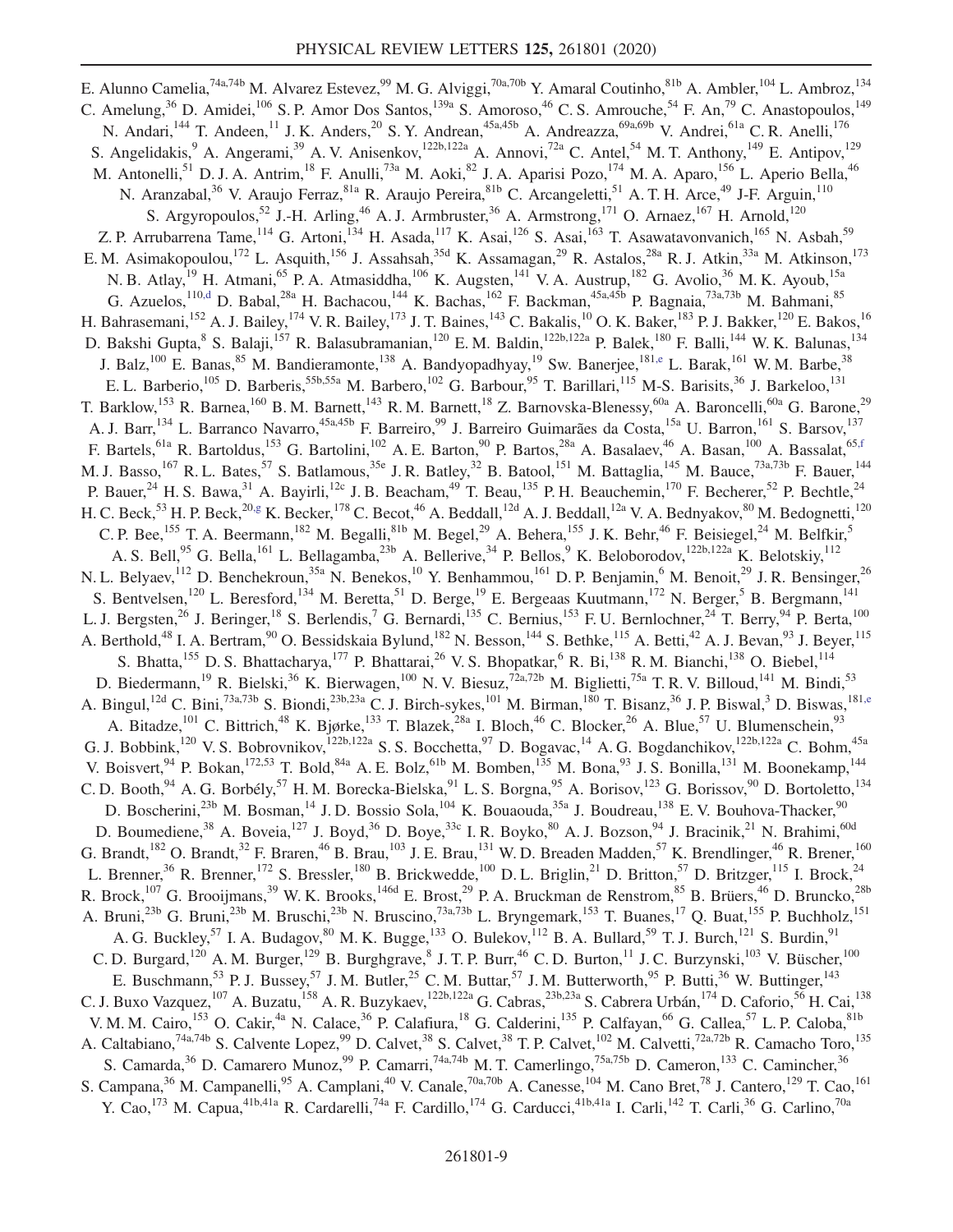<span id="page-9-5"></span><span id="page-9-4"></span><span id="page-9-3"></span><span id="page-9-2"></span><span id="page-9-1"></span><span id="page-9-0"></span>B. T. Carlson,<sup>138</sup> E. M. Carlson,<sup>176,168a</sup> L. Carminati,<sup>69a,69b</sup> R. M. D. Carney,<sup>153</sup> S. Caron,<sup>119</sup> E. Carquin,<sup>146d</sup> S. Carrá,<sup>46</sup> G. Carratta,  $^{23b,23a}$  J. W. S. Carter,  $^{167}$  T. M. Carter,  $^{50}$  M. P. Casado,  $^{14,h}$  $^{14,h}$  $^{14,h}$  A. F. Casha,  $^{167}$  E. G. Castiglia,  $^{183}$  F. L. Castillo,  $^{174}$ L. Castillo Garcia,<sup>14</sup> V. Castillo Gimenez,<sup>174</sup> N. F. Castro,<sup>139a,139e</sup> A. Catinaccio,<sup>36</sup> J. R. Catmore,<sup>133</sup> A. Cattai,<sup>36</sup> V. Cavaliere,<sup>29</sup> V. Cavasinni,<sup>72a,72b</sup> E. Celebi,<sup>12b</sup> F. Celli,<sup>134</sup> K. Cerny,<sup>130</sup> A. S. Cerqueira,<sup>81a</sup> A. Cerri,<sup>156</sup> L. Cerrito,<sup>74a,74b</sup> F. Cerutti,<sup>18</sup> A. Cervelli,<sup>23b,23a</sup> S. A. Cetin,<sup>12b</sup> Z. Chadi,<sup>35a</sup> D. Chakraborty,<sup>121</sup> J. Chan,<sup>181</sup> W. S. Chan,<sup>120</sup> W. Y. Chan,<sup>91</sup> J. D. Chapman,<sup>32</sup> B. Chargeishvili,<sup>159b</sup> D. G. Charlton,<sup>21</sup> T. P. Charman,<sup>93</sup> M. Chatterjee,<sup>20</sup> C. C. Chau,<sup>34</sup> S. Che,<sup>127</sup> S. Chekanov, <sup>6</sup> S. V. Chekulaev, <sup>168a</sup> G. A. Chelkov, <sup>80[,i](#page-20-7)</sup> B. Chen, <sup>79</sup> C. Chen, <sup>60a</sup> C. H. Chen, <sup>79</sup> H. Chen, <sup>15c</sup> H. Chen, <sup>29</sup> J. Chen, $^{60a}$  J. Chen, $^{39}$  J. Chen, $^{26}$  S. Chen, $^{136}$  S. J. Chen, $^{15c}$  X. Chen, $^{15b}$  Y. Chen, $^{60a}$  Y-H. Chen, $^{46}$  H. C. Cheng, $^{63a}$ H. J. Cheng,<sup>15a</sup> A. Cheplakov,<sup>80</sup> E. Cheremushkina,<sup>123</sup> R. Cherkaoui El Moursli,<sup>35e</sup> E. Cheu,<sup>7</sup> K. Cheung,<sup>64</sup> T. J. A. Chevalérias,<sup>144</sup> L. Chevalier,<sup>144</sup> V. Chiarella,<sup>51</sup> G. Chiarelli,<sup>72a</sup> G. Chiodini,<sup>68a</sup> A. S. Chisholm,<sup>21</sup> A. Chitan,<sup>27b</sup> I. Chiu,  $^{163}$  Y. H. Chiu,  $^{176}$  M. V. Chizhov,  $^{80}$  K. Choi,  $^{11}$  A. R. Chomont,  $^{73a,73b}$  Y. Chou,  $^{103}$  Y. S. Chow,  $^{120}$  L. D. Christopher,  $^{33e}$ M. C. Chu,<sup>63a</sup> X. Chu,<sup>15a,15d</sup> J. Chudoba,<sup>140</sup> J. J. Chwastowski,<sup>85</sup> L. Chytka,<sup>130</sup> D. Cieri,<sup>115</sup> K. M. Ciesla,<sup>85</sup> V. Cindro,<sup>92</sup> I. A. Cioară,<sup>27b</sup> A. Ciocio,<sup>18</sup> F. Cirotto,<sup>70a,70b</sup> Z. H. Citron,<sup>18[0,j](#page-20-8)</sup> M. Citterio,<sup>69a</sup> D. A. Ciubotaru,<sup>27b</sup> B. M. Ciungu,<sup>167</sup> A. Clark,<sup>54</sup> P. J. Clark,<sup>50</sup> S. E. Clawson,<sup>101</sup> C. Clement,<sup>45a,45b</sup> L. Clissa,<sup>23b,23a</sup> Y. Coadou,<sup>102</sup> M. Cobal,<sup>67a,67c</sup> A. Coccaro,<sup>55b</sup> J. Cochran,<sup>79</sup> R. Coelho Lopes De Sa,<sup>103</sup> H. Cohen,<sup>161</sup> A. E. C. Coimbra,<sup>36</sup> B. Cole,<sup>39</sup> A. P. Colijn,<sup>120</sup> J. Collot,<sup>58</sup> P. Conde Muiño, <sup>139a,139h</sup> S. H. Connell,<sup>33c</sup> I. A. Connelly,<sup>57</sup> S. Constantinescu,<sup>27b</sup> F. Conventi,<sup>70a[,k](#page-20-9)</sup> A. M. Cooper-Sarkar,<sup>134</sup> F. Cormier,<sup>175</sup> K. J. R. Cormier,<sup>167</sup> L. D. Corpe,<sup>95</sup> M. Corradi,<sup>73a,73b</sup> E. E. Corrigan,<sup>97</sup> F. Corriveau,<sup>104,1</sup> M. J. Costa,<sup>174</sup> F. Costanza,<sup>5</sup> D. Costanzo,<sup>149</sup> G. Cowan,<sup>94</sup> J. W. Cowley,<sup>32</sup> J. Crane,<sup>101</sup> K. Cranmer,<sup>125</sup> R. A. Creager,<sup>136</sup> S. Crépé-Renaudin,<sup>58</sup> F. Crescioli,<sup>135</sup> M. Cristinziani,<sup>24</sup> V. Croft,<sup>170</sup> G. Crosetti,<sup>41b,41a</sup> A. Cueto,<sup>5</sup> T. Cuhadar Donszelmann,<sup>171</sup> H. Cui,<sup>15a,15d</sup> A. R. Cukierman,<sup>153</sup> W. R. Cunningham,<sup>57</sup> S. Czekierda,<sup>85</sup> P. Czodrowski,<sup>36</sup> M. M. Czurylo,<sup>61b</sup> M. J. Da Cunha Sargedas De Sousa,<sup>60b</sup> J. V. Da Fonseca Pinto,<sup>81b</sup> C. Da Via,<sup>101</sup> W. Dabrowski,<sup>84a</sup> F. Dachs, <sup>36</sup> T. Dado, <sup>47</sup> S. Dahbi, <sup>33e</sup> T. Dai, <sup>106</sup> C. Dallapiccola, <sup>103</sup> M. Dam, <sup>40</sup> G. D'amen, <sup>29</sup> V. D'Amico, <sup>75a, 75b</sup> J. Damp, <sup>100</sup> J. R. Dandoy,<sup>136</sup> M. F. Daneri,<sup>30</sup> M. Danninger,<sup>152</sup> V. Dao,<sup>36</sup> G. Darbo,<sup>55b</sup> O. Dartsi,<sup>5</sup> A. Dattagupta,<sup>131</sup> T. Daubney,<sup>46</sup> S. D'Auria, <sup>69a, 69b</sup> C. David, <sup>168b</sup> T. Davidek, <sup>142</sup> D. R. Davis, <sup>49</sup> I. Dawson, <sup>149</sup> K. De, <sup>8</sup> R. De Asmundis, <sup>70a</sup> M. De Beurs, <sup>120</sup> S. De Castro,<sup>23b,23a</sup> N. De Groot,<sup>119</sup> P. de Jong,<sup>120</sup> H. De la Torre,<sup>107</sup> A. De Maria,<sup>15c</sup> D. De Pedis,<sup>73a</sup> A. De Salvo,<sup>73a</sup> U. De Sanctis,  $74a,74b$  M. De Santis,  $74a,74b$  A. De Santo,  $156$  J. B. De Vivie De Regie,  $65$  D. V. Dedovich,  $80$  A. M. Deiana,  $42$ J. Del Peso,<sup>99</sup> Y. Delabat Diaz,<sup>46</sup> D. Delgove,<sup>65</sup> F. Deliot,<sup>144</sup> C.M. Delitzsch,<sup>7</sup> M. Della Pietra,<sup>70a,70b</sup> D. Della Volpe,<sup>54</sup> A. Dell'Acqua,<sup>36</sup> L. Dell'Asta,<sup>74a,74b</sup> M. Delmastro,<sup>5</sup> C. Delporte,<sup>65</sup> P. A. Delsart,<sup>58</sup> S. Demers,<sup>183</sup> M. Demichev,<sup>80</sup> G. Demontigny,<sup>110</sup> S. P. Denisov,<sup>123</sup> L. D'Eramo,<sup>121</sup> D. Derendarz,<sup>85</sup> J. E. Derkaoui,<sup>35d</sup> F. Derue,<sup>135</sup> P. Dervan,<sup>91</sup> K. Desch,<sup>24</sup> K. Dette,<sup>167</sup> C. Deutsch,<sup>24</sup> M. R. Devesa,<sup>30</sup> P. O. Deviveiros,<sup>36</sup> F. A. Di Bello,<sup>73a,73b</sup> A. Di Ciaccio,<sup>74a,74b</sup> L. Di Ciaccio,<sup>5</sup> W. K. Di Clemente,<sup>136</sup> C. Di Donato,<sup>70a,70b</sup> A. Di Girolamo,<sup>36</sup> G. Di Gregorio,<sup>72a,72b</sup> A. Di Luca,<sup>76a,76b</sup> B. Di Micco,<sup>75a,75b</sup> R. Di Nardo,<sup>75a,75b</sup> K. F. Di Petrillo,<sup>59</sup> R. Di Sipio,<sup>167</sup> C. Diaconu,<sup>102</sup> F. A. Dias,<sup>120</sup> T. Dias Do Vale,<sup>139a</sup> M. A. Diaz,<sup>146a</sup> F. G. Diaz Capriles,<sup>24</sup> J. Dickinson,<sup>18</sup> M. Didenko,<sup>166</sup> E. B. Diehl,<sup>106</sup> J. Dietrich,<sup>19</sup> S. Díez Cornell,<sup>46</sup> C. Diez Pardos,<sup>151</sup> A. Dimitrievska,<sup>18</sup> W. Ding,<sup>15b</sup> J. Dingfelder,<sup>24</sup> S. J. Dittmeier,<sup>61b</sup> F. Dittus,<sup>36</sup> F. Djama,<sup>102</sup> T. Djobava,<sup>159b</sup> J. I. Djuvsland,<sup>17</sup> M. A. B. Do Vale,<sup>147</sup> M. Dobre,<sup>27b</sup> D. Dodsworth,<sup>26</sup> C. Doglioni,<sup>97</sup> J. Dolejsi,<sup>142</sup> Z. Dolezal,<sup>142</sup> M. Donadelli,<sup>81c</sup> B. Dong,<sup>60c</sup> J. Donini,<sup>38</sup> A. D'onofrio,<sup>15c</sup> M. D'Onofrio,<sup>91</sup> J. Dopke,<sup>143</sup> A. Doria,<sup>70a</sup> M. T. Dova,<sup>89</sup> A. T. Doyle,<sup>57</sup> E. Drechsler,<sup>152</sup> E. Dreyer,<sup>152</sup> T. Dreyer,<sup>53</sup> A. S. Drobac,<sup>170</sup> D. Du,<sup>60b</sup> T. A. du Pree,<sup>120</sup> Y. Duan,<sup>60d</sup> F. Dubinin,<sup>111</sup> M. Dubovsky,<sup>28a</sup> A. Dubreuil,<sup>54</sup> E. Duchovni,<sup>180</sup> G. Duckeck,<sup>114</sup> O. A. Ducu,<sup>36</sup> D. Duda,<sup>115</sup> A. Dudarev,<sup>36</sup> A. C. Dudder,<sup>100</sup> E. M. Duffield,<sup>18</sup> M. D'uffizi,<sup>101</sup> L. Duflot,<sup>65</sup> M. Dührssen,<sup>36</sup> C. Dülsen,<sup>182</sup> M. Dumancic,<sup>180</sup> A. E. Dumitriu,<sup>27b</sup> M. Dunford,<sup>61a</sup> S. Dungs,<sup>47</sup> A. Duperrin,<sup>102</sup> H. Duran Yildiz,<sup>4a</sup> M. Düren,<sup>56</sup> A. Durglishvili,<sup>159b</sup> D. Duschinger,<sup>48</sup> B. Dutta,<sup>46</sup> D. Duvnjak,<sup>1</sup> G. I. Dyckes,<sup>136</sup> M. Dyndal,<sup>36</sup> S. Dysch,<sup>101</sup> B. S. Dziedzic,<sup>85</sup> M. G. Eggleston,<sup>49</sup> T. Eifert,<sup>8</sup> G. Eigen,<sup>17</sup> K. Einsweiler,<sup>18</sup> T. Ekelof,<sup>172</sup> H. El Jarrari,<sup>35e</sup> V. Ellajosyula,<sup>172</sup> M. Ellert,<sup>172</sup> F. Ellinghaus,<sup>182</sup> A. A. Elliot,<sup>93</sup> N. Ellis,<sup>36</sup> J. Elmsheuser,<sup>29</sup> M. Elsing,<sup>36</sup> D. Emeliyanov,<sup>143</sup> A. Emerman,<sup>39</sup> Y. Enari,<sup>163</sup> M. B. Epland,<sup>49</sup> J. Erdmann,<sup>47</sup> A. Ereditato,<sup>20</sup> P. A. Erland,<sup>85</sup> M. Errenst, <sup>182</sup> M. Escalier, <sup>65</sup> C. Escobar, <sup>174</sup> O. Estrada Pastor, <sup>174</sup> E. Etzion, <sup>161</sup> G. E. Evans, <sup>139a</sup> H. Evans, <sup>66</sup> M. O. Evans, <sup>156</sup> A. Ezhilov,  $^{137}$  F. Fabbri,  $^{57}$  L. Fabbri,  $^{23b,23a}$  V. Fabiani,  $^{119}$  G. Facini,  $^{178}$  R. M. Fakhrutdinov,  $^{123}$  S. Falciano,  $^{73a}$  P. J. Falke,  $^{24}$ S. Falke,<sup>36</sup> J. Faltova,<sup>142</sup> Y. Fang,<sup>15a</sup> Y. Fang,<sup>15a</sup> G. Fanourakis,<sup>44</sup> M. Fanti,<sup>69a,69b</sup> M. Faraj,<sup>67a,67c</sup> A. Farbin,<sup>8</sup> A. Farilla,<sup>75a</sup> E. M. Farina,<sup>71a,71b</sup> T. Farooque,<sup>107</sup> S. M. Farrington,<sup>50</sup> P. Farthouat,<sup>36</sup> F. Fassi,<sup>35e</sup> P. Fassnacht,<sup>36</sup> D. Fassouliotis,<sup>9</sup> M. Faucci Giannelli,<sup>50</sup> W. J. Fawcett,<sup>32</sup> L. Fayard,<sup>65</sup> O. L. Fedin,<sup>13[7,m](#page-20-11)</sup> W. Fedorko,<sup>175</sup> A. Fehr,<sup>20</sup> M. Feickert,<sup>173</sup> L. Feligioni,<sup>102</sup> A. Fell,<sup>149</sup> C. Feng,<sup>60b</sup> M. Feng,<sup>49</sup> M. J. Fenton,<sup>171</sup> A. B. Fenyuk,<sup>123</sup> S. W. Ferguson,<sup>43</sup> J. Ferrando,<sup>46</sup>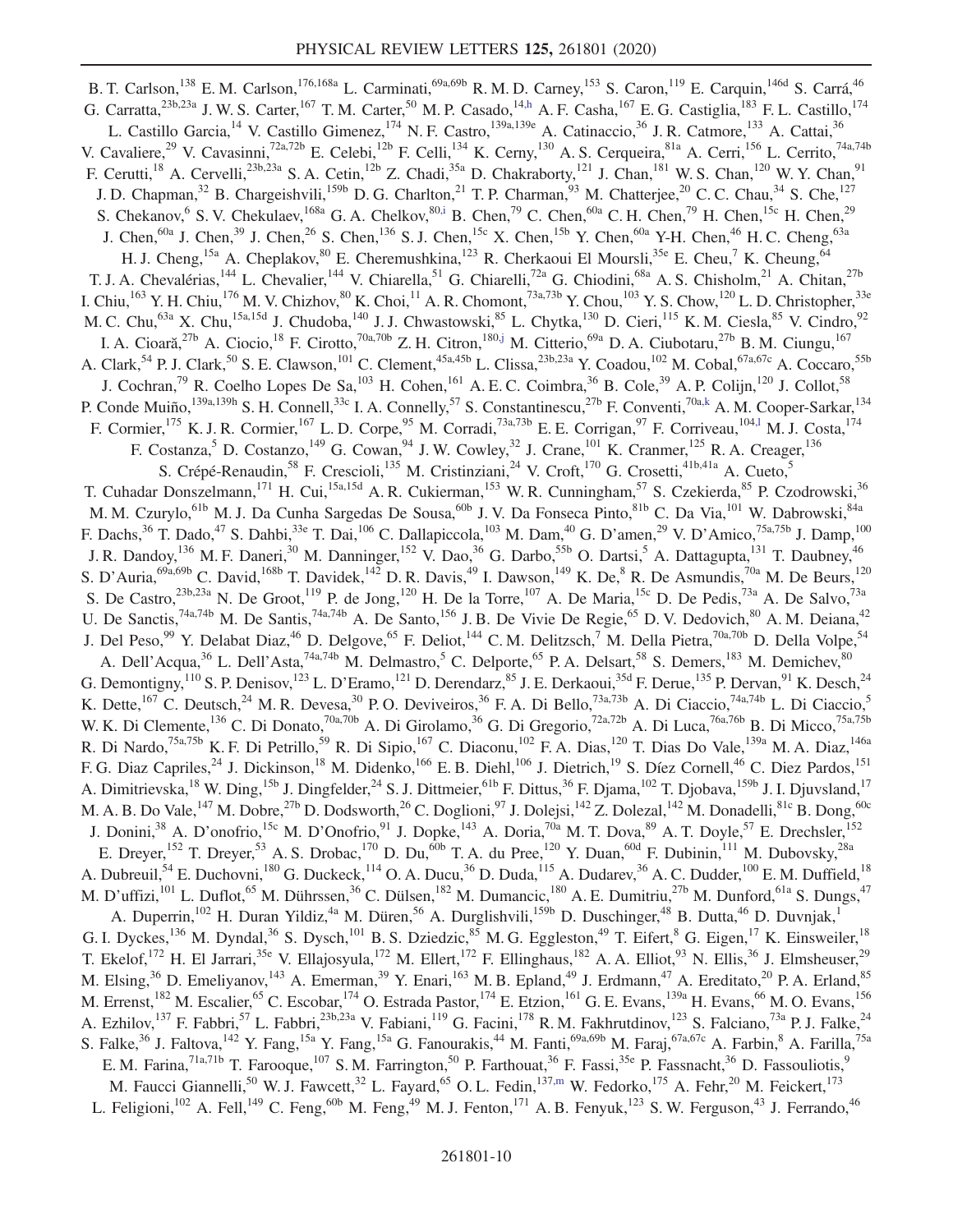<span id="page-10-6"></span><span id="page-10-5"></span><span id="page-10-4"></span><span id="page-10-3"></span><span id="page-10-2"></span><span id="page-10-1"></span><span id="page-10-0"></span>A. Ferrari,<sup>172</sup> P. Ferrari,<sup>120</sup> R. Ferrari,<sup>71a</sup> D. E. Ferreira de Lima,<sup>61b</sup> A. Ferrer,<sup>174</sup> D. Ferrere,<sup>54</sup> C. Ferretti,<sup>106</sup> F. Fiedler,<sup>100</sup> A. Filipčič,<sup>92</sup> F. Filthaut,<sup>119</sup> K. D. Finelli,<sup>25</sup> M. C. N. Fiolhais,<sup>139a,139c[,n](#page-20-12)</sup> L. Fiorini,<sup>174</sup> F. Fischer,<sup>114</sup> J. Fischer,<sup>100</sup> W. C. Fisher,  $^{107}$  T. Fitschen,  $^{21}$  I. Fleck,  $^{151}$  P. Fleischmann,  $^{106}$  T. Flick,  $^{182}$  B. M. Flierl,  $^{114}$  L. Flores,  $^{136}$  L. R. Flores Castillo,  $^{63a}$ F. M. Follega,<sup>76a,76b</sup> N. Fomin,<sup>17</sup> J. H. Foo,<sup>167</sup> G. T. Forcolin,<sup>76a,76b</sup> B. C. Forland,<sup>66</sup> A. Formica,<sup>144</sup> F. A. Förster,<sup>14</sup> A. C. Forti,<sup>101</sup> E. Fortin,<sup>102</sup> M. G. Foti,<sup>134</sup> D. Fournier,<sup>65</sup> H. Fox,<sup>90</sup> P. Francavilla,<sup>72a,72b</sup> S. Francescato,<sup>73a,73b</sup> M. Franchini,<sup>23b,23a</sup> S. Franchino,<sup>61a</sup> D. Francis,<sup>36</sup> L. Franco,<sup>5</sup> L. Franconi,<sup>20</sup> M. Franklin,<sup>59</sup> G. Frattari,<sup>73a,73b</sup> A. N. Fray,<sup>93</sup> P. M. Freeman,<sup>21</sup> B. Freund,<sup>110</sup> W. S. Freund,<sup>81b</sup> E. M. Freundlich,<sup>47</sup> D. C. Frizzell,<sup>128</sup> D. Froidevaux,<sup>36</sup> J. A. Frost,<sup>134</sup> M. Fujimoto,<sup>126</sup> C. Fukunaga,<sup>164</sup> E. Fullana Torregrosa,<sup>174</sup> T. Fusayasu,<sup>116</sup> J. Fuster,<sup>174</sup> A. Gabrielli,<sup>23b,23a</sup> A. Gabrielli,<sup>36</sup> S. Gadatsch,<sup>54</sup> P. Gadow,<sup>115</sup> G. Gagliardi,<sup>55b,55a</sup> L. G. Gagnon,<sup>110</sup> G. E. Gallardo,<sup>134</sup> E. J. Gallas,<sup>134</sup> B. J. Gallop,<sup>143</sup> R. Gamboa Goni,<sup>93</sup> K. K. Gan,<sup>127</sup> S. Ganguly,<sup>180</sup> J. Gao,<sup>60a</sup> Y. Gao,<sup>50</sup> Y. S. Gao,<sup>31,0</sup> F. M. Garay Walls,<sup>146a</sup> C. García,<sup>174</sup> J. E. García Navarro,<sup>174</sup> J. A. García Pascual,<sup>15a</sup> C. Garcia-Argos,<sup>52</sup> M. Garcia-Sciveres,<sup>18</sup> R. W. Gardner,<sup>37</sup> N. Garelli,<sup>153</sup> S. Gargiulo,<sup>52</sup> C. A. Garner,<sup>167</sup> V. Garonne,<sup>133</sup> S. J. Gasiorowski,<sup>148</sup> P. Gaspar,<sup>81b</sup> A. Gaudiello,<sup>55b,55a</sup> G. Gaudio,<sup>71a</sup> P. Gauzzi,<sup>73a,73b</sup> I. L. Gavrilenko,<sup>111</sup> A. Gavrilyuk,<sup>124</sup> C. Gay,<sup>175</sup> G. Gaycken,<sup>46</sup> E. N. Gazis,<sup>10</sup> A. A. Geanta,<sup>27b</sup> C. M. Gee,<sup>145</sup> C. N. P. Gee,  $^{143}$  J. Geisen,  $^{97}$  M. Geisen,  $^{100}$  C. Gemme,  $^{55b}$  M. H. Genest,  $^{58}$  C. Geng,  $^{106}$  S. Gentile,  $^{73a,73b}$  S. George,  $^{94}$ T. Geralis,<sup>44</sup> L. O. Gerlach,<sup>53</sup> P. Gessinger-Befurt,<sup>100</sup> G. Gessner,<sup>47</sup> M. Ghasemi Bostanabad,<sup>176</sup> M. Ghneimat,<sup>151</sup> T. Geralis,<sup>44</sup> L. O. Gerlach,<sup>53</sup> P. Gessinger-Befurt,<sup>100</sup> G. Gessner,<sup>47</sup> M. Ghasemi Bostanabad,<sup>176</sup> M. Ghneimat,<sup>151</sup> A. Ghosh,<sup>65</sup> A. Ghosh,<sup>78</sup> B. Giacobbe,<sup>23b</sup> S. Giagu,<sup>73a,73b</sup> N. Giangiacomi,<sup>167</sup> P. Giannetti G. Giannini,<sup>14</sup> S. M. Gibson,<sup>94</sup> M. Gignac,<sup>145</sup> D. T. Gil,<sup>84b</sup> B. J. Gilbert,<sup>39</sup> D. Gillberg,<sup>34</sup> G. Gilles,<sup>182</sup> N. E. K. Gillwald,<sup>46</sup> D. M. Gingrich,<sup>[3,d](#page-20-2)</sup> M. P. Giordani,<sup>67a,67c</sup> P. F. Giraud,<sup>144</sup> G. Giugliarelli,<sup>67a,67c</sup> D. Giugni,<sup>69a</sup> F. Giuli,<sup>74a,74b</sup> S. Gkaitatzis,<sup>162</sup> I. Gkialas, <sup>9[,p](#page-20-14)</sup> E. L. Gkougkousis, <sup>14</sup> P. Gkountoumis, <sup>10</sup> L. K. Gladilin, <sup>113</sup> C. Glasman, <sup>99</sup> J. Glatzer, <sup>14</sup> P. C. F. Glaysher, <sup>46</sup> A. Glazov,<sup>46</sup> G. R. Gledhill,<sup>131</sup> I. Gnesi,<sup>41[b,q](#page-20-15)</sup> M. Goblirsch-Kolb,<sup>26</sup> D. Godin,<sup>110</sup> S. Goldfarb,<sup>105</sup> T. Golling,<sup>54</sup> D. Golubkov,<sup>123</sup> A. Gomes,<sup>139a,139b</sup> R. Goncalves Gama,<sup>53</sup> R. Gonçalo,<sup>139a,139c</sup> G. Gonella,<sup>131</sup> L. Gonella,<sup>21</sup> A. Gongadze,<sup>80</sup> F. Gonnella,<sup>21</sup> J. L. Gonski,<sup>39</sup> S. González de la Hoz,<sup>174</sup> S. Gonzalez Fernandez,<sup>14</sup> R. Gonzalez Lopez,<sup>91</sup> C. Gonzalez Renteria,<sup>18</sup> R. Gonzalez Suarez,<sup>172</sup> S. Gonzalez-Sevilla,<sup>54</sup> G. R. Gonzalvo Rodriguez,<sup>174</sup> L. Goossens,<sup>36</sup> N. A. Gorasia,<sup>21</sup> P. A. Gorbounov,<sup>124</sup> H. A. Gordon,<sup>29</sup> B. Gorini,<sup>36</sup> E. Gorini,<sup>68a,68b</sup> A. Gorišek,<sup>92</sup> A. T. Goshaw,<sup>49</sup> M. I. Gostkin,  ${}^{80}$  C. A. Gottardo,  ${}^{119}$  M. Gouighri,  ${}^{35b}$  A. G. Goussiou,  ${}^{148}$  N. Govender,  ${}^{33c}$  C. Goy,  ${}^{5}$  I. Grabowska-Bold,  ${}^{84a}$ E. C. Graham,<sup>91</sup> J. Gramling,<sup>171</sup> E. Gramstad,<sup>133</sup> S. Grancagnolo,<sup>19</sup> M. Grandi,<sup>156</sup> V. Gratchev,<sup>137</sup> P. M. Gravila,<sup>27f</sup> F. G. Gravili,<sup>68a,68b</sup> C. Gray,<sup>57</sup> H. M. Gray,<sup>18</sup> C. Grefe,<sup>24</sup> K. Gregersen,<sup>97</sup> I. M. Gregor,<sup>46</sup> P. Grenier,<sup>153</sup> K. Grevtsov,<sup>46</sup> C. Grieco,<sup>14</sup> N. A. Grieser,<sup>128</sup> A. A. Grillo,<sup>145</sup> K. Grimm,<sup>31[,r](#page-20-16)</sup> S. Grinstein,<sup>14[,s](#page-20-17)</sup> J.-F. Grivaz,<sup>65</sup> S. Groh,<sup>100</sup> E. Gross,<sup>180</sup> J. Grosse-Knetter,<sup>53</sup> Z. J. Grout,<sup>95</sup> C. Grud,<sup>106</sup> A. Grummer,<sup>118</sup> J. C. Grundy,<sup>134</sup> L. Guan,<sup>106</sup> W. Guan,<sup>181</sup> C. Gubbels,<sup>175</sup> J. Guenther,<sup>77</sup> A. Guerguichon,<sup>65</sup> J. G. R. Guerrero Rojas,<sup>174</sup> F. Guescini,<sup>115</sup> D. Guest,<sup>77</sup> R. Gugel,<sup>100</sup> A. Guida,<sup>46</sup> T. Guillemin,<sup>5</sup> S. Guindon,<sup>36</sup> J. Guo,<sup>60c</sup> W. Guo,<sup>106</sup> Y. Guo,<sup>60a</sup> Z. Guo,<sup>102</sup> R. Gupta,<sup>46</sup> S. Gurbuz,<sup>12c</sup> G. Gustavino,<sup>128</sup> M. Guth, <sup>52</sup> P. Gutierrez, <sup>128</sup> C. Gutschow, <sup>95</sup> C. Guyot, <sup>144</sup> C. Gwenlan, <sup>134</sup> C. B. Gwilliam, <sup>91</sup> E. S. Haaland, <sup>133</sup> A. Haas, <sup>125</sup> C. Haber,<sup>18</sup> H. K. Hadavand, <sup>8</sup> A. Hadef,<sup>100</sup> M. Haleem,<sup>177</sup> J. Haley,<sup>129</sup> J. J. Hall,<sup>149</sup> G. Halladjian,<sup>107</sup> G. D. Hallewell,<sup>102</sup> K. Hamano,  $^{176}$  H. Hamdaoui,  $^{35e}$  M. Hamer,  $^{24}$  G. N. Hamity,  $^{50}$  K. Han,  $^{60a}$  L. Han,  $^{15c}$  L. Han,  $^{60a}$  S. Han,  $^{18}$  Y. F. Han,  $^{167}$ K. Hanagaki, $82, t$  M. Hance, $145$  D. M. Handl, $114$  M. D. Hank, $37$  R. Hankache, $135$  E. Hansen, $97$  J. B. Hansen, $40$  J. D. Hansen, $40$ M. C. Hansen,<sup>24</sup> P. H. Hansen,<sup>40</sup> E. C. Hanson,<sup>101</sup> K. Hara,<sup>169</sup> T. Harenberg,<sup>182</sup> S. Harkusha,<sup>108</sup> P. F. Harrison,<sup>178</sup> N. M. Hartman,<sup>153</sup> N. M. Hartmann,<sup>114</sup> Y. Hasegawa,<sup>150</sup> A. Hasib,<sup>50</sup> S. Hassani,<sup>144</sup> S. Haug,<sup>20</sup> R. Hauser,<sup>107</sup> M. Havranek,<sup>141</sup> C. M. Hawkes,  $^{21}$  R. J. Hawkings,  $^{36}$  S. Hayashida,  $^{117}$  D. Hayden,  $^{107}$  C. Hayes,  $^{106}$  R. L. Hayes,  $^{175}$  C. P. Hays,  $^{134}$  J. M. Hays,  $^{93}$ H. S. Hayward, <sup>91</sup> S. J. Haywood, <sup>143</sup> F. He, <sup>60a</sup> Y. He, <sup>165</sup> M. P. Heath, <sup>50</sup> V. Hedberg, <sup>97</sup> A. L. Heggelund, <sup>133</sup> N. D. Hehir, <sup>93</sup> C. Heidegger,<sup>52</sup> K. K. Heidegger,<sup>52</sup> W. D. Heidorn,<sup>79</sup> J. Heilman,<sup>34</sup> S. Heim,<sup>46</sup> T. Heim,<sup>18</sup> B. Heinemann,<sup>4[6,u](#page-20-19)</sup> J. G. Heinlein,<sup>136</sup> J. J. Heinrich,<sup>131</sup> L. Heinrich,<sup>36</sup> J. Hejbal,<sup>140</sup> L. Helary,<sup>46</sup> A. Held,<sup>125</sup> S. Hellesund,<sup>133</sup> C. M. Helling,<sup>145</sup> S. Hellman,  $45a,45b$  C. Helsens,  $36$  R. C. W. Henderson,  $90$  L. Henkelmann,  $32$  A. M. Henriques Correia,  $36$  H. Herde,  $26$ Y. Hernández Jiménez,<sup>33e</sup> H. Herr,<sup>100</sup> M. G. Herrmann,<sup>114</sup> T. Herrmann,<sup>48</sup> G. Herten,<sup>52</sup> R. Hertenberger,<sup>114</sup> L. Hervas,<sup>36</sup> G. G. Hesketh,  $95$  N. P. Hessey,  $168a$  H. Hibi,  $83$  S. Higashino,  $82$  E. Higón-Rodriguez,  $174$  K. Hildebrand,  $37$  J. C. Hill,  $32$ K. K. Hill,<sup>29</sup> K. H. Hiller,<sup>46</sup> S. J. Hillier,<sup>21</sup> M. Hils,<sup>48</sup> I. Hinchliffe,<sup>18</sup> F. Hinterkeuser,<sup>24</sup> M. Hirose,<sup>132</sup> S. Hirose,<sup>169</sup> D. Hirschbuehl,<sup>182</sup> B. Hiti,<sup>92</sup> O. Hladik,<sup>140</sup> J. Hobbs,<sup>155</sup> R. Hobincu,<sup>27e</sup> N. Hod,<sup>180</sup> M. C. Hodgkinson,<sup>149</sup> A. Hoecker,<sup>36</sup> D. Hohn,<sup>52</sup> D. Hohov,<sup>65</sup> T. Holm,<sup>24</sup> T. R. Holmes,<sup>37</sup> M. Holzbock,<sup>115</sup> L. B. A. H. Hommels,<sup>32</sup> T. M. Hong,<sup>138</sup> J. C. Honig,<sup>52</sup> A. Hönle,<sup>115</sup> B. H. Hooberman,<sup>173</sup> W. H. Hopkins, <sup>6</sup> Y. Horii,<sup>117</sup> P. Horn, <sup>48</sup> L. A. Horyn, <sup>37</sup> S. Hou, <sup>158</sup> A. Hoummada, <sup>35a</sup> J. Howarth,  $^{57}$  J. Hoya,  $^{89}$  M. Hrabovsky,  $^{130}$  J. Hrivnac,  $^{65}$  A. Hrynevich,  $^{109}$  T. Hryn'ova,  $^5$  P. J. Hsu,  $^{64}$  S.-C. Hsu,  $^{148}$  Q. Hu,  $^{39}$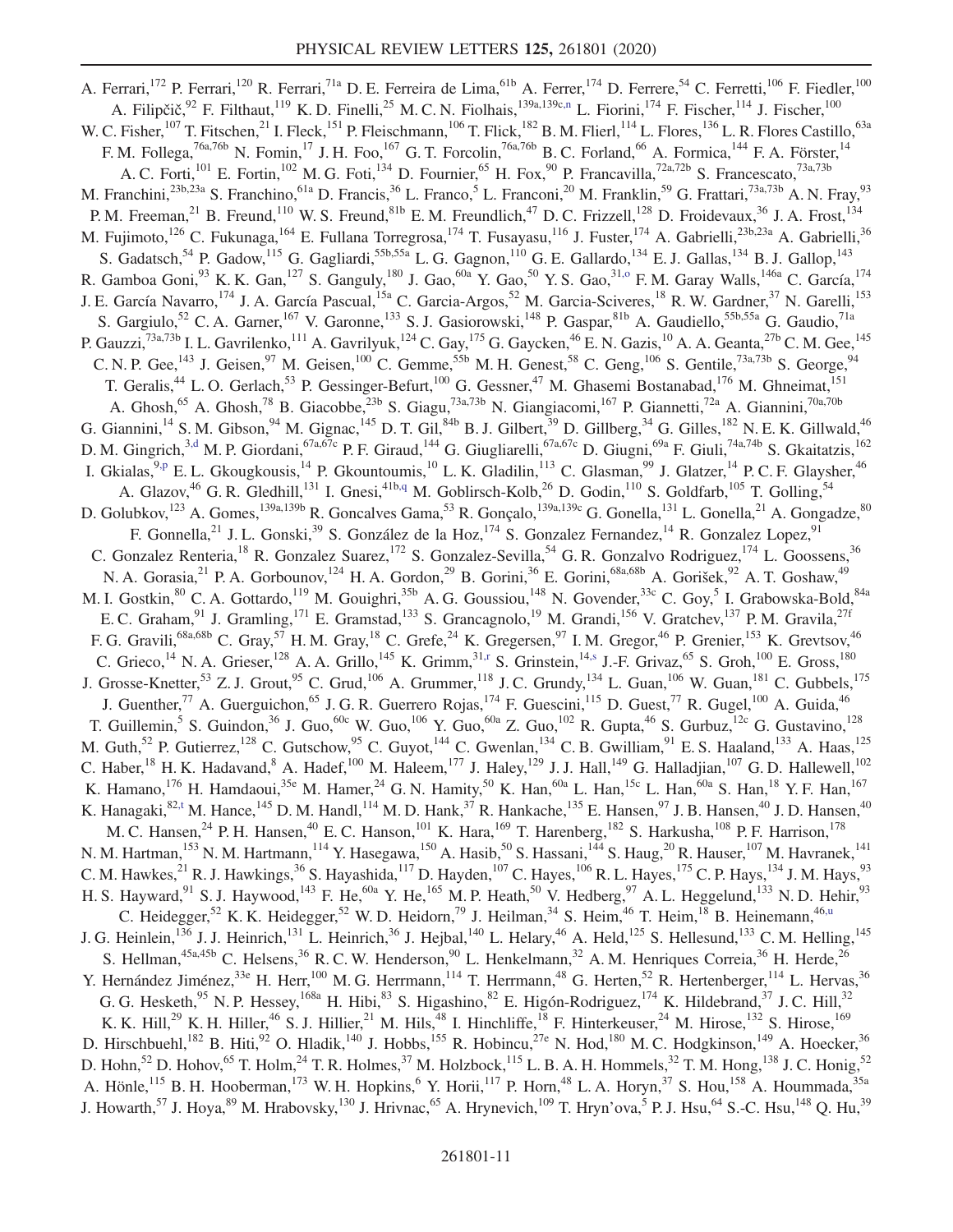<span id="page-11-5"></span><span id="page-11-4"></span><span id="page-11-3"></span><span id="page-11-2"></span><span id="page-11-1"></span><span id="page-11-0"></span>S. Hu,<sup>60c</sup> Y. F. Hu,<sup>15a,15[d,v](#page-20-20)</sup> D. P. Huang,<sup>95</sup> X. Huang,<sup>15c</sup> Y. Huang,<sup>60a</sup> Y. Huang,<sup>15a</sup> Z. Hubacek,<sup>141</sup> F. Hubaut,<sup>102</sup> M. Huebner,<sup>24</sup> F. Huegging,<sup>24</sup> T. B. Huffman,<sup>134</sup> M. Huhtinen,<sup>36</sup> R. Hulsken,<sup>58</sup> R. F. H. Hunter,<sup>34</sup> N. Huseynov,<sup>8[0,w](#page-20-21)</sup> J. Huston,<sup>107</sup> J. Huth,<sup>59</sup> R. Hyneman,<sup>153</sup> S. Hyrych,<sup>28a</sup> G. Iacobucci,<sup>54</sup> G. Iakovidis,<sup>29</sup> I. Ibragimov,<sup>151</sup> L. Iconomidou-Fayard,<sup>65</sup> P. Iengo,<sup>36</sup> R. Ignazzi,<sup>40</sup> R. Iguchi,<sup>163</sup> T. Iizawa,<sup>54</sup> Y. Ikegami,<sup>82</sup> M. Ikeno,<sup>82</sup> N. Ilic,<sup>119,167,1</sup> F. Iltzsche,<sup>48</sup> H. Imam,<sup>35a</sup> G. Introzzi,<sup>71a,71b</sup> M. Iodice,<sup>75a</sup> K. Iordanidou,<sup>168a</sup> V. Ippolito,<sup>73a,73b</sup> M. F. Isacson,<sup>172</sup> M. Ishino,<sup>163</sup> W. Islam,<sup>129</sup> C. Issever,<sup>19,46</sup> S. Istin,<sup>160</sup> J. M. Iturbe Ponce,<sup>63a</sup> R. Iuppa,<sup>76a,76b</sup> A. Ivina,<sup>180</sup> J. M. Izen,<sup>43</sup> V. Izzo,<sup>70a</sup> P. Jacka,<sup>140</sup> P. Jackson,<sup>1</sup> R. M. Jacobs,<sup>46</sup> B. P. Jaeger,<sup>152</sup> V. Jain,<sup>2</sup> G. Jäkel,<sup>182</sup> K. B. Jakobi,<sup>100</sup> K. Jakobs,<sup>52</sup> T. Jakoubek,<sup>180</sup> J. Jamieson,<sup>57</sup> K. W. Janas,<sup>84a</sup> R. Jansky,<sup>54</sup> M. Janus,<sup>53</sup> P. A. Janus,<sup>84a</sup> G. Jarlskog,<sup>97</sup> A. E. Jaspan,<sup>91</sup> N. Javadov,<sup>80[,w](#page-20-21)</sup> T. Javůrek,<sup>36</sup> M. Javurkova,<sup>103</sup> F. Jeanneau,<sup>144</sup> L. Jeanty,<sup>131</sup> J. Jejelava,<sup>159a</sup> P. Jenni,<sup>5[2,x](#page-20-22)</sup> N. Jeong,<sup>46</sup> S. Jézéquel,<sup>5</sup> J. Jia,<sup>155</sup> Z. Jia,<sup>15c</sup> H. Jiang,<sup>79</sup> Y. Jiang,<sup>60a</sup> Z. Jiang,<sup>153</sup> S. Jiggins,<sup>52</sup> F. A. Jimenez Morales,<sup>38</sup> J. Jimenez Pena,<sup>115</sup> S. Jin,<sup>15c</sup> A. Jinaru,<sup>27b</sup> O. Jinnouchi,<sup>165</sup> H. Jivan,<sup>33e</sup> P. Johansson,<sup>149</sup> K. A. Johns,<sup>7</sup> C. A. Johnson,<sup>66</sup> E. Jones,<sup>178</sup> R. W. L. Jones,<sup>90</sup> S. D. Jones,<sup>156</sup> T. J. Jones,<sup>91</sup> J. Jovicevic,<sup>36</sup> X. Ju,<sup>18</sup> J. J. Junggeburth,<sup>115</sup> A. Juste Rozas,<sup>14[,s](#page-20-17)</sup> A. Kaczmarska,<sup>85</sup> M. Kado,<sup>73a,73b</sup> H. Kagan,<sup>127</sup> M. Kagan,<sup>153</sup> A. Kahn,<sup>39</sup> C. Kahra,<sup>100</sup> T. Kaji,<sup>179</sup> E. Kajomovitz,<sup>160</sup> C. W. Kalderon,<sup>29</sup> A. Kaluza,<sup>100</sup> A. Kamenshchikov,<sup>123</sup> M. Kaneda,<sup>163</sup> N. J. Kang, <sup>145</sup> S. Kang, <sup>79</sup> Y. Kano, <sup>117</sup> J. Kanzaki, <sup>82</sup> L. S. Kaplan, <sup>181</sup> D. Kar, <sup>33e</sup> K. Karava, <sup>134</sup> M. J. Kareem, <sup>168b</sup> I. Karkanias, <sup>162</sup> S. N. Karpov, <sup>80</sup> Z. M. Karpova, <sup>80</sup> V. Kartvelishvili, <sup>90</sup> A. N. Karyukhin, <sup>123</sup> E. Kasimi, <sup>162</sup> A. Kastanas, <sup>45a, 45b</sup> C. Kato,<sup>60d</sup> J. Katzy,<sup>46</sup> K. Kawade,<sup>150</sup> K. Kawagoe,<sup>88</sup> T. Kawaguchi,<sup>117</sup> T. Kawamoto,<sup>144</sup> G. Kawamura,<sup>53</sup> E. F. Kay,<sup>176</sup> F. I. Kaya,<sup>170</sup> S. Kazakos,<sup>14</sup> V. F. Kazanin,<sup>122b,122a</sup> J. M. Keaveney,<sup>33a</sup> R. Keeler,<sup>176</sup> J. S. Keller,<sup>34</sup> E. Kellermann,<sup>97</sup> D. Kelsey,<sup>156</sup> J. J. Kempster,<sup>21</sup> J. Kendrick,<sup>21</sup> K. E. Kennedy,<sup>39</sup> O. Kepka,<sup>140</sup> S. Kersten,<sup>182</sup> B. P. Kerševan,<sup>92</sup> S. Ketabchi Haghighat,<sup>167</sup> F. Khalil-Zada,<sup>13</sup> M. Khandoga,<sup>144</sup> A. Khanov,<sup>129</sup> A. G. Kharlamov,<sup>122b,122a</sup> T. Kharlamova,<sup>122b,122a</sup> E. E. Khoda,<sup>175</sup> T. J. Khoo,<sup>77</sup> G. Khoriauli,<sup>177</sup> E. Khramov,<sup>80</sup> J. Khubua,<sup>159b</sup> S. Kido,<sup>83</sup> M. Kiehn,<sup>36</sup> E. Kim,  $^{165}$  Y. K. Kim,  $^{37}$  N. Kimura,  $^{95}$  A. Kirchhoff,  $^{53}$  D. Kirchmeier,  $^{48}$  J. Kirk,  $^{143}$  A. E. Kiryunin,  $^{115}$  T. Kishimoto,  $^{163}$ D. P. Kisliuk,<sup>167</sup> V. Kitali,<sup>46</sup> C. Kitsaki,<sup>10</sup> O. Kivernyk,<sup>24</sup> T. Klapdor-Kleingrothaus,<sup>52</sup> M. Klassen,<sup>61a</sup> C. Klein,<sup>34</sup> M. H. Klein,<sup>106</sup> M. Klein,<sup>91</sup> U. Klein,<sup>91</sup> K. Kleinknecht,<sup>100</sup> P. Klimek,<sup>36</sup> A. Klimentov,<sup>29</sup> F. Klimpel,<sup>36</sup> T. Klingl,<sup>24</sup> T. Klioutchnikova,  $36$  F. F. Klitzner,  $114$  P. Kluit,  $120$  S. Kluth,  $115$  E. Kneringer,  $77$  E. B. F. G. Knoops,  $102$  A. Knue,  $52$ D. Kobayashi,<sup>88</sup> M. Kobel,<sup>48</sup> M. Kocian,<sup>153</sup> T. Kodama,<sup>163</sup> P. Kodys,<sup>142</sup> D. M. Koeck,<sup>156</sup> P. T. Koenig,<sup>24</sup> T. Koffas,<sup>34</sup> N. M. Köhler,<sup>36</sup> M. Kolb,<sup>144</sup> I. Koletsou,<sup>5</sup> T. Komarek,<sup>130</sup> T. Kondo,<sup>82</sup> K. Köneke,<sup>52</sup> A. X. Y. Kong,<sup>1</sup> A. C. König,<sup>119</sup> T. Kono,<sup>126</sup> V. Konstantinides,<sup>95</sup> N. Konstantinidis,<sup>95</sup> B. Konya,<sup>97</sup> R. Kopeliansky,<sup>66</sup> S. Koperny,<sup>84a</sup> K. Korcyl,<sup>85</sup> K. Kordas, <sup>162</sup> G. Koren, <sup>161</sup> A. Korn, <sup>95</sup> I. Korolkov, <sup>14</sup> E. V. Korolkova, <sup>149</sup> N. Korotkova, <sup>113</sup> O. Kortner, <sup>115</sup> S. Kortner, <sup>115</sup> V. V. Kostyukhin,<sup>149,166</sup> A. Kotsokechagia,<sup>65</sup> A. Kotwal,<sup>49</sup> A. Koulouris,<sup>10</sup> A. Kourkoumeli-Charalampidi,<sup>71a,71b</sup> C. Kourkoumelis, <sup>9</sup> E. Kourlitis, <sup>6</sup> V. Kouskoura, <sup>29</sup> R. Kowalewski, <sup>176</sup> W. Kozanecki, <sup>101</sup> A. S. Kozhin, <sup>123</sup> V. A. Kramarenko,<sup>113</sup> G. Kramberger,<sup>92</sup> D. Krasnopevtsev,<sup>60a</sup> M. W. Krasny,<sup>135</sup> A. Krasznahorkay,<sup>36</sup> D. Krauss,<sup>115</sup> J. A. Kremer,<sup>100</sup> J. Kretzschmar,<sup>91</sup> K. Kreul,<sup>19</sup> P. Krieger,<sup>167</sup> F. Krieter,<sup>114</sup> S. Krishnamurthy,<sup>103</sup> A. Krishnan,<sup>61b</sup> M. Krivos,<sup>142</sup> K. Krizka,<sup>18</sup> K. Kroeninger,<sup>47</sup> H. Kroha,<sup>115</sup> J. Kroll,<sup>140</sup> J. Kroll,<sup>136</sup> K. S. Krowpman,<sup>107</sup> U. Kruchonak,<sup>80</sup> H. Krüger,<sup>24</sup> N. Krumnack,<sup>79</sup> M. C. Kruse,<sup>49</sup> J. A. Krzysiak,<sup>85</sup> A. Kubota,<sup>165</sup> O. Kuchinskaia,<sup>166</sup> S. Kuday,<sup>4b</sup> D. Kuechler,<sup>46</sup> J. T. Kuechler,<sup>46</sup> S. Kuehn,<sup>36</sup> T. Kuhl,<sup>46</sup> V. Kukhtin,<sup>80</sup> Y. Kulchitsky,<sup>108[,y](#page-20-23)</sup> S. Kuleshov,<sup>146b</sup> Y. P. Kulinich,<sup>173</sup> M. Kuna,<sup>58</sup> A. Kupco,<sup>140</sup> T. Kupfer,<sup>47</sup> O. Kuprash,<sup>52</sup> H. Kurashige,<sup>83</sup> L. L. Kurchaninov,<sup>168a</sup> Y. A. Kurochkin,<sup>108</sup> A. Kurova,<sup>112</sup> M. G. Kurth,<sup>15a,15d</sup> E. S. Kuwertz,<sup>36</sup> M. Kuze,<sup>165</sup> A. K. Kvam,<sup>148</sup> J. Kvita,<sup>130</sup> T. Kwan,<sup>104</sup> C. Lacasta,<sup>174</sup> F. Lacava,<sup>73a,73b</sup> D. P. J. Lack,<sup>101</sup> H. Lacker,<sup>19</sup> D. Lacour,<sup>135</sup> E. Ladygin,<sup>80</sup> R. Lafaye,<sup>5</sup> B. Laforge,<sup>135</sup> T. Lagouri,<sup>146c</sup> S. Lai,<sup>53</sup> I. K. Lakomiec, <sup>84a</sup> J. E. Lambert, <sup>128</sup> S. Lammers, <sup>66</sup> W. Lampl, <sup>7</sup> C. Lampoudis, <sup>162</sup> E. Lançon, <sup>29</sup> U. Landgraf, <sup>52</sup> M. P. J. Landon,<sup>93</sup> V. S. Lang,<sup>52</sup> J. C. Lange,<sup>53</sup> R. J. Langenberg,<sup>103</sup> A. J. Lankford,<sup>171</sup> F. Lanni,<sup>29</sup> K. Lantzsch,<sup>24</sup> A. Lanza,<sup>71a</sup> A. Lapertosa,<sup>55b,55a</sup> J. F. Laporte,<sup>144</sup> T. Lari,<sup>69a</sup> F. Lasagni Manghi,<sup>23b,23a</sup> M. Lassnig,<sup>36</sup> V. Latonova,<sup>140</sup> T. S. Lau,<sup>63a</sup> A. Laudrain,<sup>100</sup> A. Laurier,<sup>34</sup> M. Lavorgna,<sup>70a,70b</sup> S. D. Lawlor,<sup>94</sup> M. Lazzaroni,<sup>69a,69b</sup> B. Le,<sup>101</sup> E. Le Guirriec,<sup>102</sup> A. Lebedev,<sup>79</sup> M. LeBlanc,<sup>7</sup> T. LeCompte,<sup>6</sup> F. Ledroit-Guillon,<sup>58</sup> A. C. A. Lee,<sup>95</sup> C. A. Lee,<sup>29</sup> G. R. Lee,<sup>17</sup> L. Lee,<sup>59</sup> S. C. Lee,<sup>158</sup> S. Lee,<sup>79</sup> B. Lefebvre,<sup>168a</sup> H. P. Lefebvre,<sup>94</sup> M. Lefebvre,<sup>176</sup> C. Leggett,<sup>18</sup> K. Lehmann,<sup>152</sup> N. Lehmann,<sup>20</sup> G. Lehmann Miotto,<sup>36</sup> W. A. Leight,<sup>46</sup> A. Leisos,<sup>162[,z](#page-20-24)</sup> M. A. L. Leite,<sup>81c</sup> C. E. Leitgeb,<sup>114</sup> R. Leitner,<sup>142</sup> K. J. C. Leney,<sup>42</sup> T. Lenz,<sup>24</sup> S. Leone,<sup>72a</sup> C. Leonidopoulos,<sup>50</sup> A. Leopold,<sup>135</sup> C. Leroy,<sup>110</sup> R. Les,<sup>107</sup> C. G. Lester,<sup>32</sup> M. Levchenko,<sup>137</sup> J. Levêque,<sup>5</sup> D. Levin,<sup>106</sup> L. J. Levinson,<sup>180</sup> D. J. Lewis,<sup>21</sup> B. Li,<sup>15b</sup> B. Li,<sup>106</sup> C-Q. Li,<sup>60c,60d</sup> F. Li,<sup>60c</sup> H. Li,<sup>60a</sup> H. Li,<sup>60b</sup> J. Li,<sup>60c</sup> K. Li,<sup>148</sup> L. Li,<sup>60c</sup> M. Li,<sup>15a,15d</sup> Q. Y. Li,<sup>60a</sup> S. Li,<sup>60d,60c[,aa](#page-20-25)</sup> X. Li,<sup>46</sup> Y. Li,<sup>46</sup> Z. Li,<sup>60b</sup> Z. Li,<sup>134</sup> Z. Li,<sup>104</sup> Z. Li,<sup>91</sup> Z. Liang,<sup>15a</sup>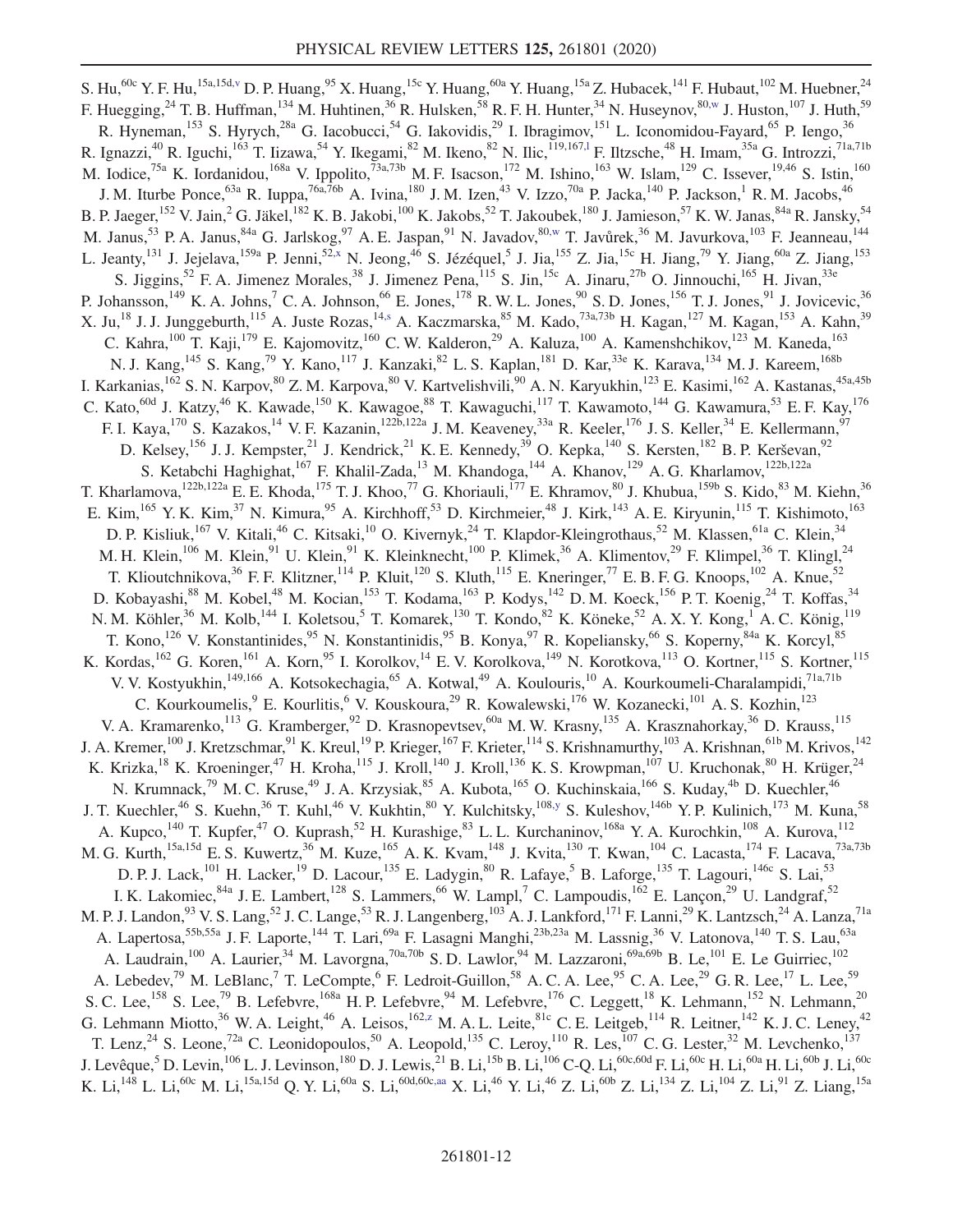<span id="page-12-3"></span><span id="page-12-2"></span><span id="page-12-1"></span><span id="page-12-0"></span>M. Liberatore, <sup>46</sup> B. Liberti, <sup>74a</sup> K. Lie, <sup>63c</sup> S. Lim, <sup>29</sup> C. Y. Lin, <sup>32</sup> K. Lin, <sup>107</sup> R. A. Linck, <sup>66</sup> R. E. Lindley, <sup>7</sup> J. H. Lindon, <sup>21</sup> A. Linss,<sup>46</sup> A. L. Lionti,<sup>54</sup> E. Lipeles,<sup>136</sup> A. Lipniacka,<sup>17</sup> T. M. Liss,<sup>17[3,bb](#page-20-26)</sup> A. Lister,<sup>175</sup> J. D. Little,<sup>8</sup> B. Liu,<sup>79</sup> B. X. Liu,<sup>152</sup> H. B. Liu,<sup>29</sup> J. B. Liu,<sup>60a</sup> J. K. K. Liu,<sup>37</sup> K. Liu,<sup>60d</sup> M. Liu,<sup>60a</sup> M. Y. Liu,<sup>60a</sup> P. Liu,<sup>15a</sup> X. Liu,<sup>60a</sup> Y. Liu,<sup>46</sup> Y. Liu,<sup>15a,15d</sup> Y. L. Liu,<sup>106</sup> Y. W. Liu,<sup>60a</sup> M. Livan,<sup>71a,71b</sup> A. Lleres,<sup>58</sup> J. Llorente Merino,<sup>152</sup> S. L. Lloyd,<sup>93</sup> C. Y. Lo,<sup>63b</sup> E. M. Lobodzinska,<sup>46</sup> P. Loch,<sup>7</sup> S. Loffredo,<sup>74a,74b</sup> T. Lohse,<sup>19</sup> K. Lohwasser,<sup>149</sup> M. Lokajicek,<sup>140</sup> J. D. Long,<sup>173</sup> R. E. Long,<sup>90</sup> I. Longarini,<sup>73a,73b</sup> L. Longo,<sup>36</sup> I. Lopez Paz,<sup>101</sup> A. Lopez Solis,<sup>149</sup> J. Lorenz,<sup>114</sup> N. Lorenzo Martinez,<sup>5</sup> A. M. Lory,<sup>114</sup> A. Lösle,<sup>52</sup> X. Lou,<sup>45a,45b</sup> X. Lou,<sup>15a</sup> A. Lounis,<sup>65</sup> J. Love,<sup>6</sup> P. A. Love,<sup>90</sup> J. J. Lozano Bahilo,<sup>174</sup> M. Lu,<sup>60a</sup> Y. J. Lu,<sup>64</sup> H. J. Lubatti,<sup>148</sup> C. Luci,<sup>73a,73b</sup> F. L. Lucio Alves,<sup>15c</sup> A. Lucotte,<sup>58</sup> F. Luehring,<sup>66</sup> I. Luise,<sup>155</sup> L. Luminari,<sup>73a</sup> B. Lund-Jensen,<sup>154</sup> N. A. Luongo,<sup>131</sup> M. S. Lutz,<sup>161</sup> D. Lynn,<sup>29</sup> H. Lyons,<sup>91</sup> R. Lysak,<sup>140</sup> E. Lytken,<sup>97</sup> F. Lyu,<sup>15a</sup> V. Lyubushkin,  $80$  T. Lyubushkina,  $80$  H. Ma,  $29$  L. L. Ma,  $60$  Y. Ma,  $95$  D. M. Mac Donell,  $176$  G. Maccarrone,  $51$ C. M. Macdonald,<sup>149</sup> J. C. MacDonald,<sup>149</sup> J. Machado Miguens,<sup>136</sup> R. Madar,<sup>38</sup> W. F. Mader,<sup>48</sup> M. Madugoda Ralalage Don,<sup>129</sup> N. Madysa,<sup>48</sup> J. Maeda,<sup>83</sup> T. Maeno,<sup>29</sup> M. Maerker,<sup>48</sup> V. Magerl,<sup>52</sup> N. Magini,<sup>79</sup> J. Magro,<sup>67a,67c[,cc](#page-20-27)</sup> D. J. Mahon,<sup>39</sup> C. Maidantchik,<sup>81b</sup> A. Maio,<sup>139a,139b,139d</sup> K. Maj,<sup>84a</sup> O. Majersky,<sup>28a</sup> S. Majewski,<sup>131</sup> Y. Makida,<sup>82</sup> N. Makovec,<sup>65</sup> B. Malaescu,<sup>135</sup> Pa. Malecki,<sup>85</sup> V. P. Maleev,<sup>137</sup> F. Malek,<sup>58</sup> D. Malito,<sup>41b,41a</sup> U. Mallik,<sup>78</sup> C. Malone,  $32$  S. Maltezos,  $10$  S. Malyukov,  $80$  J. Mamuzic,  $174$  G. Mancini,  $51$  J. P. Mandalia,  $93$  I. Mandić,  $92$ L. Manhaes de Andrade Filho,<sup>81a</sup> I. M. Maniatis,<sup>162</sup> J. Manjarres Ramos,<sup>48</sup> K. H. Mankinen,<sup>97</sup> A. Mann,<sup>114</sup> A. Manousos,<sup>77</sup> B. Mansoulie, <sup>144</sup> I. Manthos, <sup>162</sup> S. Manzoni, <sup>120</sup> A. Marantis, <sup>162</sup> G. Marceca, <sup>30</sup> L. Marchese, <sup>134</sup> G. Marchiori, <sup>135</sup> M. Marcisovsky,<sup>140</sup> L. Marcoccia,<sup>74a,74b</sup> C. Marcon,<sup>97</sup> M. Marjanovic,<sup>128</sup> Z. Marshall,<sup>18</sup> M. U. F. Martensson,<sup>172</sup> S. Marti-Garcia,<sup>174</sup> C. B. Martin,<sup>127</sup> T. A. Martin,<sup>178</sup> V. J. Martin,<sup>50</sup> B. Martin dit Latour,<sup>17</sup> L. Martinelli,<sup>75a,75b</sup> M. Martinez,<sup>14[,s](#page-20-17)</sup> P. Martinez Agullo,<sup>174</sup> V. I. Martinez Outschoorn,<sup>103</sup> S. Martin-Haugh,<sup>143</sup> V. S. Martoiu,<sup>27b</sup> A. C. Martyniuk, <sup>95</sup> A. Marzin, <sup>36</sup> S. R. Maschek, <sup>115</sup> L. Masetti, <sup>100</sup> T. Mashimo, <sup>163</sup> R. Mashinistov, <sup>111</sup> J. Masik, <sup>101</sup> A. L. Maslennikov, <sup>122b,122a</sup> L. Massa, <sup>23b,23a</sup> P. Massarotti, <sup>70a,70b</sup> P. Mastrandrea, <sup>72a,72b</sup> A. Mastroberardino, <sup>41b,41a</sup> T. Masubuchi,<sup>163</sup> D. Matakias,<sup>29</sup> A. Matic,<sup>114</sup> N. Matsuzawa,<sup>163</sup> P. Mättig,<sup>24</sup> J. Maurer,<sup>27b</sup> B. Maček,<sup>92</sup> D. A. Maximov,<sup>122b,122a</sup> R. Mazini,<sup>158</sup> I. Maznas,<sup>162</sup> S. M. Mazza,<sup>145</sup> J. P. Mc Gowan,<sup>104</sup> S. P. Mc Kee,<sup>106</sup> T. G. McCarthy,<sup>115</sup> W. P. McCormack,<sup>18</sup> E. F. McDonald,<sup>105</sup> A. E. McDougall,<sup>120</sup> J. A. Mcfayden,<sup>18</sup> G. Mchedlidze,<sup>159b</sup> M. A. McKay,<sup>42</sup> K. D. McLean,<sup>176</sup> S. J. McMahon,<sup>143</sup> P. C. McNamara,<sup>105</sup> C. J. McNicol,<sup>178</sup> R. A. McPherson,<sup>176,1</sup> J. E. Mdhluli,<sup>33e</sup> Z. A. Meadows,  $^{103}$  S. Meehan,  $^{36}$  T. Megy,  $^{38}$  S. Mehlhase,  $^{114}$  A. Mehta,  $^{91}$  B. Meirose,  $^{43}$  D. Melini,  $^{160}$ B. R. Mellado Garcia,<sup>33e</sup> J. D. Mellenthin,<sup>53</sup> M. Melo,<sup>28a</sup> F. Meloni,<sup>46</sup> A. Melzer,<sup>24</sup> E. D. Mendes Gouveia,<sup>139a,139e</sup> A. M. Mendes Jacques Da Costa,  $^{21}$  H. Y. Meng,  $^{167}$  L. Meng,  $^{36}$  X. T. Meng,  $^{106}$  S. Menke,  $^{115}$  E. Meoni,  $^{41b,41a}$ S. Mergelmeyer,<sup>19</sup> S. A. M. Merkt,<sup>138</sup> C. Merlassino,<sup>134</sup> P. Mermod,<sup>54</sup> L. Merola,<sup>70a,70b</sup> C. Meroni,<sup>69a</sup> G. Merz,<sup>106</sup> O. Meshkov,<sup>113,111</sup> J. K. R. Meshreki,<sup>151</sup> J. Metcalfe,<sup>6</sup> A. S. Mete,<sup>6</sup> C. Meyer,<sup>66</sup> J-P. Meyer,<sup>144</sup> M. Michetti,<sup>19</sup> R. P. Middleton, <sup>143</sup> L. Mijović, <sup>50</sup> G. Mikenberg, <sup>180</sup> M. Mikestikova, <sup>140</sup> M. Mikuž, <sup>92</sup> H. Mildner, <sup>149</sup> A. Milic, <sup>167</sup> C. D. Milke,<sup>42</sup> D. W. Miller,<sup>37</sup> L. S. Miller,<sup>34</sup> A. Milov,<sup>180</sup> D. A. Milstead,<sup>45a,45b</sup> A. A. Minaenko,<sup>123</sup> I. A. Minashvili,<sup>159b</sup> L. Mince,<sup>57</sup> A. I. Mincer,<sup>125</sup> B. Mindur,<sup>84a</sup> M. Mineev,<sup>80</sup> Y. Minegishi,<sup>163</sup> Y. Mino,<sup>86</sup> L. M. Mir,<sup>14</sup> M. Mironova,<sup>134</sup> T. Mitani,<sup>179</sup> J. Mitrevski,<sup>114</sup> V. A. Mitsou,<sup>174</sup> M. Mittal,<sup>60c</sup> O. Miu,<sup>167</sup> A. Miucci,<sup>20</sup> P. S. Miyagawa,<sup>93</sup> A. Mizukami,<sup>82</sup> J. U. Mjörnmark,<sup>97</sup> T. Mkrtchyan,<sup>61a</sup> M. Mlynarikova,<sup>121</sup> T. Moa,<sup>45a,45b</sup> S. Mobius,<sup>53</sup> K. Mochizuki,<sup>110</sup> P. Moder,<sup>46</sup> P. Mogg,  $^{114}$  S. Mohapatra, <sup>39</sup> R. Moles-Valls, <sup>24</sup> K. Mönig, <sup>46</sup> E. Monnier, <sup>102</sup> A. Montalbano, <sup>152</sup> J. Montejo Berlingen, <sup>36</sup> M. Montella, <sup>95</sup> F. Monticelli, <sup>89</sup> S. Monzani, <sup>69a</sup> N. Morange, <sup>65</sup> A. L. Moreira De Carvalho, <sup>139a</sup> D. Moreno, <sup>22a</sup> M. Moreno Llácer, <sup>174</sup> C. Moreno Martinez, <sup>14</sup> P. Morettini, <sup>55b</sup> M. Morgenstern, <sup>160</sup> S. Morgenstern, <sup>48</sup> D. Mori, <sup>152</sup> M. Morii, <sup>59</sup> M. Morinaga, <sup>179</sup> V. Morisbak, <sup>133</sup> A. K. Morley, <sup>36</sup> G. Mornacchi, <sup>36</sup> A. P. Morris, <sup>95</sup> L. Morvaj, <sup>36</sup> P. Moschovakos, <sup>36</sup> B. Moser,<sup>120</sup> M. Mosidze,<sup>159b</sup> T. Moskalets,<sup>144</sup> P. Moskvitina,<sup>119</sup> J. Moss,<sup>3[1,dd](#page-20-28)</sup> E. J. W. Moyse,<sup>103</sup> S. Muanza,<sup>102</sup> J. Mueller,<sup>138</sup> R. S. P. Mueller,  $114$  D. Muenstermann,  $90$  G. A. Mullier,  $97$  D. P. Mungo,  $69a,69b$  J. L. Munoz Martinez,  $14$ F. J. Munoz Sanchez, <sup>101</sup> P. Murin, <sup>28b</sup> W. J. Murray, <sup>178,143</sup> A. Murrone, <sup>69a,69b</sup> J. M. Muse, <sup>128</sup> M. Muškinja, <sup>18</sup> C. Mwewa, <sup>33a</sup> A. G. Myagkov,<sup>123[,i](#page-20-7)</sup> A. A. Myers,<sup>138</sup> G. Myers,<sup>66</sup> J. Myers,<sup>131</sup> M. Myska,<sup>141</sup> B. P. Nachman,<sup>18</sup> O. Nackenhorst,<sup>47</sup> A. Nag Nag,<sup>48</sup> K. Nagai,<sup>134</sup> K. Nagano,<sup>82</sup> Y. Nagasaka,<sup>62</sup> J. L. Nagle,<sup>29</sup> E. Nagy,<sup>102</sup> A. M. Nairz,<sup>36</sup> Y. Nakahama,<sup>117</sup> K. Nakamura,  $82$  T. Nakamura,  $163$  H. Nanjo,  $132$  F. Napolitano,  $61a$  R. F. Naranjo Garcia,  $46$  R. Narayan,  $42$  I. Naryshkin,  $137$ M. Naseri,<sup>34</sup> T. Naumann,<sup>46</sup> G. Navarro,<sup>22a</sup> P. Y. Nechaeva,<sup>111</sup> F. Nechansky,<sup>46</sup> T. J. Neep,<sup>21</sup> A. Negri,<sup>71a,71b</sup> M. Negrini,<sup>23b</sup> C. Nellist,<sup>119</sup> C. Nelson,<sup>104</sup> M. E. Nelson,<sup>45a,45b</sup> S. Nemecek,<sup>140</sup> M. Nessi,<sup>36[,ee](#page-20-29)</sup> M. S. Neubauer,<sup>173</sup> F. Neuhaus,<sup>100</sup>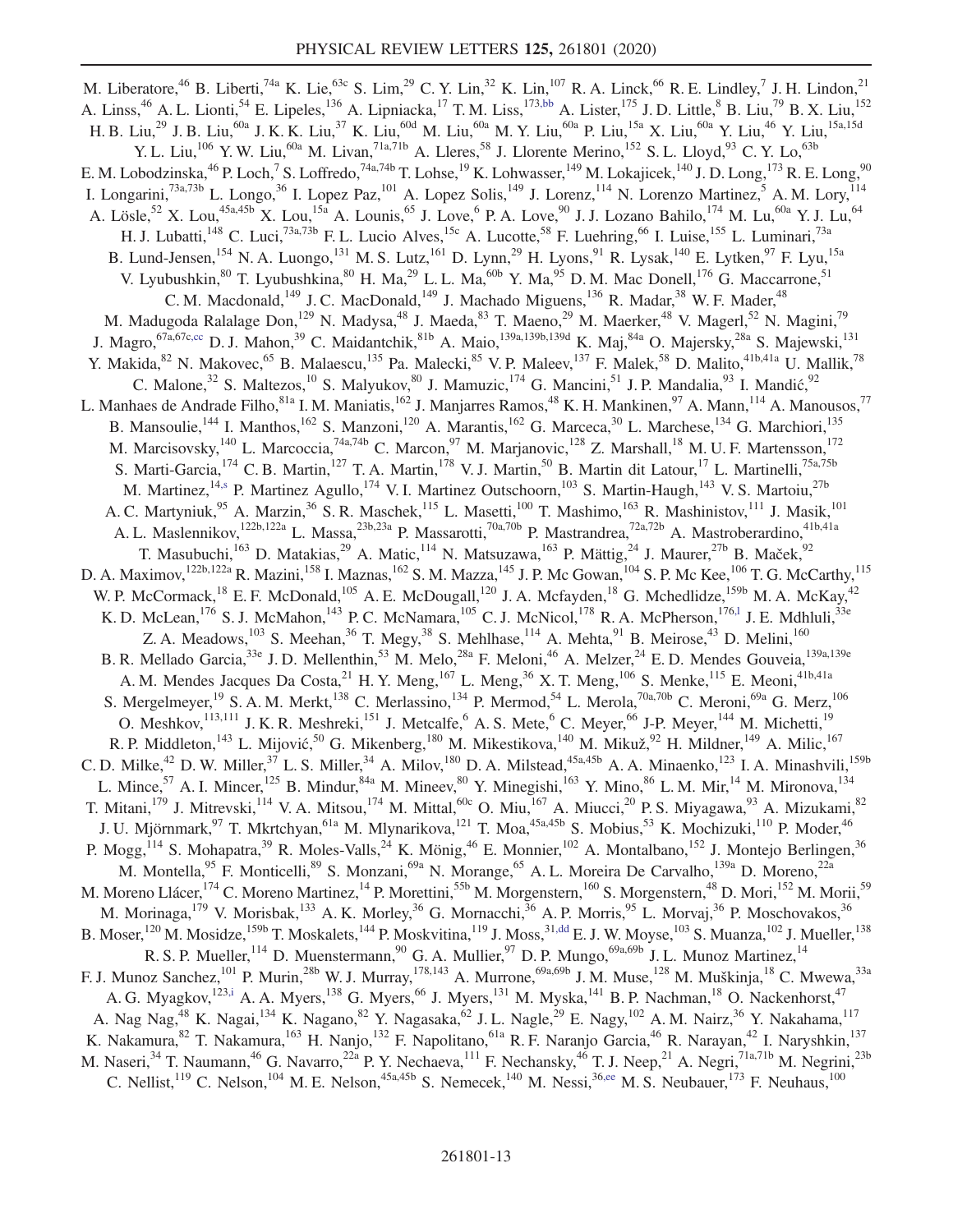<span id="page-13-0"></span>M. Neumann,<sup>182</sup> R. Newhouse,<sup>175</sup> P. R. Newman,<sup>21</sup> C. W. Ng,<sup>138</sup> Y. S. Ng,<sup>19</sup> Y. W. Y. Ng,<sup>171</sup> B. Ngair,<sup>35e</sup> H. D. N. Nguyen,<sup>102</sup> T. Nguyen Manh,<sup>110</sup> E. Nibigira,<sup>38</sup> R. B. Nickerson,<sup>134</sup> R. Nicolaidou,<sup>144</sup> D. S. Nielsen,<sup>40</sup> J. Nielsen,<sup>145</sup> M. Niemeyer,<sup>53</sup> N. Nikiforou,<sup>11</sup> V. Nikolaenko,<sup>123[,i](#page-20-7)</sup> I. Nikolic-Audit,<sup>135</sup> K. Nikolopoulos,<sup>21</sup> P. Nilsson,<sup>29</sup> H. R. Nindhito,<sup>54</sup> A. Nisati,<sup>73a</sup> N. Nishu,  $60c$  R. Nisius,  $^{115}$  I. Nitsche,  $^{47}$  T. Nitta,  $^{179}$  T. Nobe,  $^{163}$  D. L. Noel,  $^{32}$  Y. Noguchi,  $^{86}$  I. Nomidis,  $^{135}$  M. A. Nomura,  $^{29}$ M. Nordberg,<sup>36</sup> J. Novak,<sup>92</sup> T. Novak,<sup>92</sup> O. Novgorodova,<sup>48</sup> R. Novotny,<sup>118</sup> L. Nozka,<sup>130</sup> K. Ntekas,<sup>171</sup> E. Nurse,<sup>95</sup> F. G. Oakham,<sup>34[,d](#page-20-2)</sup> J. Ocariz,<sup>135</sup> A. Ochi,<sup>83</sup> I. Ochoa,<sup>139a</sup> J. P. Ochoa-Ricoux,<sup>146a</sup> K. O'Connor,<sup>26</sup> S. Oda,<sup>88</sup> S. Odaka,<sup>82</sup> S. Oerdek,<sup>53</sup> A. Ogrodnik,<sup>84a</sup> A. Oh,<sup>101</sup> C. C. Ohm,<sup>154</sup> H. Oide,<sup>165</sup> R. Oishi,<sup>163</sup> M. L. Ojeda,<sup>167</sup> H. Okawa,<sup>169</sup> Y. Okazaki,<sup>86</sup> M. W. O'Keefe,<sup>91</sup> Y. Okumura,<sup>163</sup> A. Olariu,<sup>27b</sup> L. F. Oleiro Seabra,<sup>139a</sup> S. A. Olivares Pino,<sup>146a</sup> D. Oliveira Damazio,<sup>29</sup> J. L. Oliver,<sup>1</sup> M. J. R. Olsson,<sup>171</sup> A. Olszewski,<sup>85</sup> J. Olszowska,<sup>85</sup> Ö. O. Öncel,<sup>24</sup> D. C. O'Neil,<sup>152</sup> A. P. O'neill,<sup>134</sup> A. Onofre,<sup>139a,139e</sup> P. U. E. Onyisi,<sup>11</sup> H. Oppen,<sup>133</sup> R. G. Oreamuno Madriz,<sup>121</sup> M. J. Oreglia,<sup>37</sup> G. E. Orellana,<sup>89</sup> D. Orestano,<sup>75a,75b</sup> N. Orlando,<sup>14</sup> R. S. Orr,<sup>167</sup> V. O'Shea,<sup>57</sup> R. Ospanov,<sup>60a</sup> G. Otero y Garzon,<sup>30</sup> H. Otono,<sup>88</sup> P. S. Ott,<sup>61a</sup> G. J. Ottino,<sup>18</sup> M. Ouchrif,<sup>35d</sup> J. Ouellette,<sup>29</sup> F. Ould-Saada,<sup>133</sup> A. Ouraou,<sup>144[,a](#page-20-30)</sup> Q. Ouyang,<sup>15a</sup> M. Owen,<sup>57</sup> R. E. Owen,<sup>143</sup> V. E. Ozcan, <sup>12c</sup> N. Ozturk, <sup>8</sup> J. Pacalt, <sup>130</sup> H. A. Pacey, <sup>32</sup> K. Pachal, <sup>49</sup> A. Pacheco Pages, <sup>14</sup> C. Padilla Aranda, <sup>14</sup> S. Pagan Griso,<sup>18</sup> G. Palacino,<sup>66</sup> S. Palazzo,<sup>50</sup> S. Palestini,<sup>36</sup> M. Palka,<sup>84b</sup> P. Palni,<sup>84a</sup> C. E. Pandini,<sup>54</sup> J. G. Panduro Vazquez,  $94$  P. Pani,  $46$  G. Panizzo,  $67a,67c$  L. Paolozzi,  $54$  C. Papadatos,  $110$  K. Papageorgiou,  $9.9$  S. Parajuli,  $42$ A. Paramonov,<sup>6</sup> C. Paraskevopoulos,<sup>10</sup> D. Paredes Hernandez,<sup>63b</sup> S. R. Paredes Saenz,<sup>134</sup> B. Parida,<sup>180</sup> T. H. Park,<sup>167</sup> A. J. Parker,<sup>31</sup> M. A. Parker,<sup>32</sup> F. Parodi,<sup>55b,55a</sup> E. W. Parrish,<sup>121</sup> J. A. Parsons,<sup>39</sup> U. Parzefall,<sup>52</sup> L. Pascual Dominguez,<sup>135</sup> V. R. Pascuzzi,<sup>18</sup> J. M. P. Pasner,<sup>145</sup> F. Pasquali,<sup>120</sup> E. Pasqualucci,<sup>73a</sup> S. Passaggio,<sup>55b</sup> F. Pastore,<sup>94</sup> P. Pasuwan,<sup>45a,45b</sup> S. Pataraia,<sup>100</sup> J. R. Pater,<sup>101</sup> A. Pathak,<sup>181[,e](#page-20-3)</sup> J. Patton,<sup>91</sup> T. Pauly,<sup>36</sup> J. Pearkes,<sup>153</sup> M. Pedersen,<sup>133</sup> L. Pedraza Diaz,<sup>119</sup> R. Pedro, <sup>139a</sup> T. Peiffer,<sup>53</sup> S. V. Peleganchuk, <sup>122b,122a</sup> O. Penc, <sup>140</sup> C. Peng, <sup>63b</sup> H. Peng, <sup>60a</sup> B. S. Peralva, <sup>81a</sup> M. M. Perego, <sup>65</sup> A. P. Pereira Peixoto,<sup>139a</sup> L. Pereira Sanchez,<sup>45a,45b</sup> D. V. Perepelitsa,<sup>29</sup> E. Perez Codina,<sup>168a</sup> L. Perini,<sup>69a,69b</sup> H. Pernegger,<sup>36</sup> S. Perrella,<sup>36</sup> A. Perrevoort,<sup>120</sup> K. Peters,<sup>46</sup> R. F. Y. Peters,<sup>101</sup> B. A. Petersen,<sup>36</sup> T. C. Petersen,<sup>40</sup> E. Petit,<sup>102</sup> V. Petousis,<sup>141</sup> C. Petridou,<sup>162</sup> F. Petrucci,<sup>75a,75b</sup> M. Pettee,<sup>183</sup> N. E. Pettersson,<sup>103</sup> K. Petukhova,<sup>142</sup> A. Peyaud,<sup>144</sup> R. Pezoa,<sup>146d</sup> L. Pezzotti,<sup>71a,71b</sup> T. Pham,<sup>105</sup> P.W. Phillips,<sup>143</sup> M.W. Phipps,<sup>173</sup> G. Piacquadio,<sup>155</sup> E. Pianori,<sup>18</sup> A. Picazio,<sup>103</sup> R. H. Pickles,  $^{101}$  R. Piegaia,  $^{30}$  D. Pietreanu,  $^{27b}$  J. E. Pilcher,  $^{37}$  A. D. Pilkington,  $^{101}$  M. Pinamonti,  $^{67a,67c}$  J. L. Pinfold,  $^{3}$ C. Pitman Donaldson, <sup>95</sup> M. Pitt, <sup>161</sup> L. Pizzimento, <sup>74a, 74b</sup> A. Pizzini, <sup>120</sup> M.-A. Pleier, <sup>29</sup> V. Plesanovs, <sup>52</sup> V. Pleskot, <sup>142</sup> E. Plotnikova, <sup>80</sup> P. Podberezko, <sup>122b,122a</sup> R. Poettgen, <sup>97</sup> R. Poggi, <sup>54</sup> L. Poggioli, <sup>135</sup> I. Pogrebnyak, <sup>107</sup> D. Pohl, <sup>24</sup> I. Pokharel, <sup>53</sup> G. Polesello,<sup>71a</sup> A. Poley,<sup>152,168a</sup> A. Policicchio,<sup>73a,73b</sup> R. Polifka,<sup>142</sup> A. Polini,<sup>23b</sup> C. S. Pollard,<sup>46</sup> V. Polychronakos,<sup>29</sup> D. Ponomarenko, <sup>112</sup> L. Pontecorvo, <sup>36</sup> S. Popa, <sup>27a</sup> G. A. Popeneciu, <sup>27d</sup> L. Portales, <sup>5</sup> D. M. Portillo Quintero, <sup>58</sup> S. Pospisil, <sup>141</sup> K. Potamianos,<sup>46</sup> I. N. Potrap,<sup>80</sup> C. J. Potter,<sup>32</sup> H. Potti,<sup>11</sup> T. Poulsen,<sup>97</sup> J. Poveda,<sup>174</sup> T. D. Powell,<sup>149</sup> G. Pownall,<sup>46</sup> M. E. Pozo Astigarraga,<sup>36</sup> A. Prades Ibanez,<sup>174</sup> P. Pralavorio,<sup>102</sup> M. M. Prapa,<sup>44</sup> S. Prell,<sup>79</sup> D. Price,<sup>101</sup> M. Primavera,<sup>68a</sup> M. L. Proffitt,<sup>148</sup> N. Proklova,<sup>112</sup> K. Prokofiev,<sup>63c</sup> F. Prokoshin,<sup>80</sup> S. Protopopescu,<sup>29</sup> J. Proudfoot,<sup>6</sup> M. Przybycien,<sup>84a</sup> D. Pudzha,<sup>137</sup> A. Puri,<sup>173</sup> P. Puzo,<sup>65</sup> D. Pyatiizbyantseva,<sup>112</sup> J. Qian,<sup>106</sup> Y. Qin,<sup>101</sup> A. Quadt,<sup>53</sup> M. Queitsch-Maitland,<sup>36</sup> G. Rabanal Bolanos,<sup>59</sup> M. Racko,<sup>28a</sup> F. Ragusa,<sup>69a,69b</sup> G. Rahal,<sup>98</sup> J. A. Raine,<sup>54</sup> S. Rajagopalan,<sup>29</sup> A. Ramirez Morales,<sup>93</sup> K. Ran,<sup>15a,15d</sup> D. F. Rassloff,<sup>61a</sup> D. M. Rauch,<sup>46</sup> F. Rauscher,<sup>114</sup> S. Rave,<sup>100</sup> B. Ravina,<sup>57</sup> I. Ravinovich,<sup>180</sup> J. H. Rawling,<sup>101</sup> M. Raymond,<sup>36</sup> A. L. Read,<sup>133</sup> N. P. Readioff,<sup>149</sup> M. Reale,<sup>68a,68b</sup> D. M. Rebuzzi,<sup>71a,71b</sup> G. Redlinger,<sup>29</sup> K. Reeves,<sup>43</sup> D. Reikher, <sup>161</sup> A. Reiss, <sup>100</sup> A. Rej, <sup>151</sup> C. Rembser, <sup>36</sup> A. Renardi, <sup>46</sup> M. Renda, <sup>27b</sup> M. B. Rendel, <sup>115</sup> A. G. Rennie, <sup>57</sup> S. Resconi, <sup>69a</sup> E. D. Resseguie, <sup>18</sup> S. Rettie, <sup>95</sup> B. Reynolds, <sup>127</sup> E. Reynolds, <sup>21</sup> O. L. Rezanova, <sup>122b,122a</sup> P. Reznicek, <sup>142</sup> E. Ricci,<sup>76a,76b</sup> R. Richter,<sup>115</sup> S. Richter,<sup>46</sup> E. Richter-Was,<sup>84b</sup> M. Ridel,<sup>135</sup> P. Rieck,<sup>115</sup> O. Rifki,<sup>46</sup> M. Rijssenbeek,<sup>155</sup> A. Rimoldi,<sup>71a,71b</sup> M. Rimoldi,<sup>46</sup> L. Rinaldi,<sup>23b</sup> T. T. Rinn,<sup>173</sup> G. Ripellino,<sup>154</sup> I. Riu,<sup>14</sup> P. Rivadeneira,<sup>46</sup> J. C. Rivera Vergara,<sup>176</sup> F. Rizatdinova,<sup>129</sup> E. Rizvi,<sup>93</sup> C. Rizzi,<sup>36</sup> S. H. Robertson,<sup>104,1</sup> M. Robin,<sup>46</sup> D. Robinson,<sup>32</sup> C. M. Robles Gajardo,<sup>146d</sup> M. Robles Manzano,<sup>100</sup> A. Robson,<sup>57</sup> A. Rocchi,<sup>74a,74b</sup> C. Roda,<sup>72a,72b</sup> S. Rodriguez Bosca,<sup>174</sup> A. Rodriguez Rodriguez,<sup>52</sup> A. M. Rodríguez Vera,<sup>168b</sup> S. Roe,<sup>36</sup> J. Roggel,<sup>182</sup> O. Røhne,<sup>133</sup> R. Röhrig,<sup>115</sup> R. A. Rojas,<sup>146d</sup> B. Roland,<sup>52</sup> C. P. A. Roland,<sup>66</sup> J. Roloff,<sup>29</sup> A. Romaniouk,<sup>112</sup> M. Romano,<sup>23b,23a</sup> N. Rompotis,<sup>91</sup> M. Ronzani,<sup>125</sup> L. Roos,<sup>135</sup> S. Rosati,<sup>73a</sup> G. Rosin,<sup>103</sup> B. J. Rosser,<sup>136</sup> E. Rossi,<sup>46</sup> E. Rossi,<sup>75a,75b</sup> E. Rossi,<sup>70a,70b</sup> L. P. Rossi,<sup>55b</sup> L. Rossini,<sup>46</sup> R. Rosten,<sup>14</sup> M. Rotaru,<sup>27b</sup> B. Rottler,<sup>52</sup> D. Rousseau,<sup>65</sup> G. Rovelli,<sup>71a,71b</sup> A. Roy,<sup>11</sup> D. Roy,<sup>33e</sup> A. Rozanov,<sup>102</sup> Y. Rozen,<sup>160</sup> X. Ruan,<sup>33e</sup> T. A. Ruggeri,<sup>1</sup> F. Rühr,<sup>52</sup> A. Ruiz-Martinez,<sup>174</sup> A. Rummler,<sup>36</sup> Z. Rurikova,<sup>52</sup> N. A. Rusakovich,<sup>80</sup> H. L. Russell,<sup>104</sup> L. Rustige,<sup>38,47</sup> J. P. Rutherfoord,<sup>7</sup> E. M. Rüttinger,<sup>149</sup> M. Rybar,<sup>142</sup> G. Rybkin,<sup>65</sup> E. B. Rye,<sup>133</sup> A. Ryzhov,<sup>123</sup>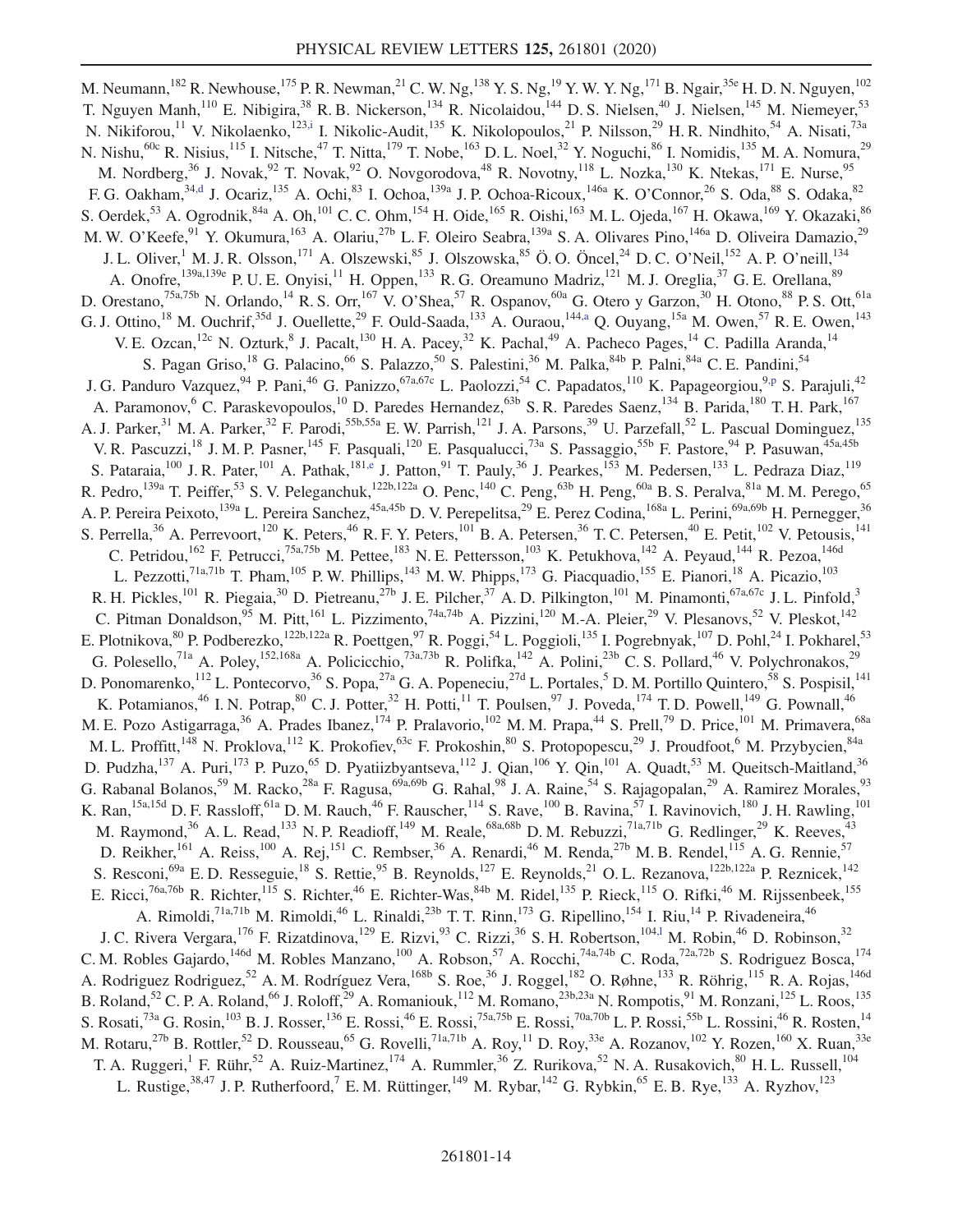<span id="page-14-3"></span><span id="page-14-2"></span><span id="page-14-1"></span><span id="page-14-0"></span>J. A. Sabater Iglesias,<sup>46</sup> P. Sabatini,<sup>174</sup> L. Sabetta,<sup>73a,73b</sup> S. Sacerdoti,<sup>65</sup> H. F-W. Sadrozinski,<sup>145</sup> R. Sadykov,<sup>80</sup> F. Safai Tehrani,<sup>73a</sup> B. Safarzadeh Samani,<sup>156</sup> M. Safdari,<sup>153</sup> P. Saha,<sup>121</sup> S. Saha,<sup>104</sup> M. Sahinsoy,<sup>115</sup> A. Sahu,<sup>182</sup> M. Saimpert,<sup>36</sup> M. Saito,<sup>163</sup> T. Saito,<sup>163</sup> H. Sakamoto,<sup>163</sup> D. Salamani,<sup>54</sup> G. Salamanna,<sup>75a,75b</sup> A. Salnikov,<sup>153</sup> J. Salt,<sup>174</sup> A. Salvador Salas, <sup>14</sup> D. Salvatore, <sup>41b,41a</sup> F. Salvatore, <sup>156</sup> A. Salvucci, <sup>63a</sup> A. Salzburger, <sup>36</sup> J. Samarati, <sup>36</sup> D. Sammel, <sup>52</sup> D. Sampsonidis,<sup>162</sup> D. Sampsonidou,<sup>60d,60c</sup> J. Sánchez,<sup>174</sup> A. Sanchez Pineda,<sup>67a,36,67c</sup> H. Sandaker,<sup>133</sup> C.O. Sander,<sup>46</sup> I. G. Sanderswood,<sup>90</sup> M. Sandhoff,<sup>182</sup> C. Sandoval,<sup>22b</sup> D. P. C. Sankey,<sup>143</sup> M. Sannino,<sup>55b,55a</sup> Y. Sano,<sup>117</sup> A. Sansoni,<sup>51</sup> C. Santoni,<sup>38</sup> H. Santos,<sup>139a,139b</sup> S. N. Santpur,<sup>18</sup> A. Santra,<sup>174</sup> K. A. Saoucha,<sup>149</sup> A. Sapronov,<sup>80</sup> J. G. Saraiva,<sup>139a,139d</sup> O. Sasaki,  $82$  K. Sato,  $169$  F. Sauerburger,  $52$  E. Sauvan, <sup>5</sup> P. Savard,  $167$ , d R. Sawada,  $163$  C. Sawyer,  $143$  L. Sawyer,  $96$ I. Sayago Galvan,<sup>174</sup> C. Sbarra,<sup>23b</sup> A. Sbrizzi,<sup>67a,67c</sup> T. Scanlon,<sup>95</sup> J. Schaarschmidt,<sup>148</sup> P. Schacht,<sup>115</sup> D. Schaefer,<sup>37</sup> L. Schaefer,<sup>136</sup> U. Schäfer,<sup>100</sup> A. C. Schaffer,<sup>65</sup> D. Schaile,<sup>114</sup> R. D. Schamberger,<sup>155</sup> E. Schanet,<sup>114</sup> C. Scharf,<sup>19</sup> N. Scharmberg,<sup>101</sup> V. A. Schegelsky,<sup>137</sup> D. Scheirich,<sup>142</sup> F. Schenck,<sup>19</sup> M. Schernau,<sup>171</sup> C. Schiavi,<sup>55b,55a</sup> L. K. Schildgen,<sup>24</sup> Z. M. Schillaci,<sup>26</sup> E. J. Schioppa,<sup>68a,68b</sup> M. Schioppa,<sup>41b,41a</sup> K. E. Schleicher,<sup>52</sup> S. Schlenker,<sup>36</sup> K. R. Schmidt-Sommerfeld,<sup>115</sup> K. Schmieden,<sup>100</sup> C. Schmitt,<sup>100</sup> S. Schmitt,<sup>46</sup> L. Schoeffel,<sup>144</sup> A. Schoening,<sup>61b</sup> P. G. Scholer,<sup>52</sup> E. Schopf,<sup>134</sup> M. Schott,<sup>100</sup> J. F. P. Schouwenberg,<sup>119</sup> J. Schovancova,<sup>36</sup> S. Schramm,<sup>54</sup> F. Schroeder,<sup>182</sup> A. Schulte,<sup>100</sup> H-C. Schultz-Coulon,<sup>61a</sup> M. Schumacher,<sup>52</sup> B. A. Schumm,<sup>145</sup> Ph. Schune,<sup>144</sup> A. Schwartzman,<sup>153</sup> T. A. Schwarz,<sup>106</sup> Ph. Schwemling,<sup>144</sup> R. Schwienhorst,<sup>107</sup> A. Sciandra,<sup>145</sup> G. Sciolla,<sup>26</sup> F. Scuri,<sup>72a</sup> F. Scutti,<sup>105</sup> L. M. Scyboz,<sup>115</sup> C. D. Sebastiani,<sup>91</sup> K. Sedlaczek,<sup>47</sup> P. Seema,<sup>19</sup> S. C. Seidel,<sup>118</sup> A. Seiden,<sup>145</sup> B. D. Seidlitz,<sup>29</sup> T. Seiss,<sup>37</sup> C. Seitz,<sup>46</sup> J. M. Seixas,<sup>81b</sup> G. Sekhniaidze,<sup>70a</sup> S. J. Sekula,<sup>42</sup> N. Semprini-Cesari,<sup>23b,23a</sup> S. Sen,<sup>49</sup> C. Serfon,<sup>29</sup> L. Serin,<sup>65</sup> L. Serkin,<sup>67a,67b</sup> M. Sessa,<sup>60a</sup> H. Severini,<sup>128</sup> S. Sevova,<sup>153</sup> F. Sforza,<sup>55b,55a</sup> A. Sfyrla,<sup>54</sup> E. Shabalina,<sup>53</sup> J.D. Shahinian,<sup>136</sup> N.W. Shaikh,<sup>45a,45b</sup> D. Shaked Renous,<sup>180</sup> L. Y. Shan,<sup>15a</sup> M. Shapiro,<sup>18</sup> A. Sharma,<sup>36</sup> A. S. Sharma,<sup>1</sup> P. B. Shatalov,<sup>124</sup> K. Shaw,<sup>156</sup> S. M. Shaw,<sup>101</sup> M. Shehade,<sup>180</sup> Y. Shen,<sup>128</sup> A. D. Sherman,<sup>25</sup> P. Sherwood,<sup>95</sup> L. Shi,<sup>95</sup> C. O. Shimmin,<sup>183</sup> Y. Shimogama,<sup>179</sup> M. Shimojima,<sup>116</sup> J.D. Shinner,<sup>94</sup> I.P.J. Shipsey,<sup>134</sup> S. Shirabe,<sup>165</sup> M. Shiyakova,<sup>80[,ff](#page-20-31)</sup> J. Shlomi,<sup>180</sup> A. Shmeleva,<sup>111</sup> M. J. Shochet, <sup>37</sup> J. Shojaii, <sup>105</sup> D. R. Shope, <sup>154</sup> S. Shrestha, <sup>127</sup> E. M. Shrif, <sup>33e</sup> M. J. Shroff, <sup>176</sup> E. Shulga, <sup>180</sup> P. Sicho, <sup>140</sup> A. M. Sickles,<sup>173</sup> E. Sideras Haddad,<sup>33e</sup> O. Sidiropoulou,<sup>36</sup> A. Sidoti,<sup>23b,23a</sup> F. Siegert,<sup>48</sup> Dj. Sijacki,<sup>16</sup> M. Silva Jr.,<sup>181</sup> M. V. Silva Oliveira,<sup>36</sup> S. B. Silverstein,<sup>45a</sup> S. Simion,<sup>65</sup> R. Simoniello,<sup>100</sup> C. J. Simpson-allsop,<sup>21</sup> S. Simsek,<sup>12b</sup> P. Sinervo,<sup>167</sup> V. Sinetckii,<sup>113</sup> S. Singh,<sup>152</sup> S. Sinha,<sup>33e</sup> M. Sioli,<sup>23b,23a</sup> I. Siral,<sup>131</sup> S. Yu. Sivoklokov,<sup>113</sup> J. Sjölin,<sup>45a,45b</sup> A. Skaf,<sup>53</sup> E. Skorda,<sup>97</sup> P. Skubic,<sup>128</sup> M. Slawinska,<sup>85</sup> K. Sliwa,<sup>170</sup> V. Smakhtin,<sup>180</sup> B. H. Smart,<sup>143</sup> J. Smiesko,<sup>28b</sup> N. Smirnov,<sup>112</sup> S. Yu. Smirnov,<sup>112</sup> Y. Smirnov,<sup>112</sup> L. N. Smirnova,<sup>11[3,gg](#page-20-32)</sup> O. Smirnova,<sup>97</sup> E. A. Smith,<sup>37</sup> H. A. Smith,<sup>134</sup> M. Smizanska,<sup>90</sup> K. Smolek, <sup>141</sup> A. Smykiewicz, <sup>85</sup> A. A. Snesarev,  $^{111}$  H. L. Snoek,  $^{120}$  I. M. Snyder,  $^{131}$  S. Snyder,  $^{29}$  R. Sobie,  $^{176,1}$  A. Soffer,  $^{161}$ A. Søgaard,<sup>50</sup> F. Sohns,<sup>53</sup> C. A. Solans Sanchez,<sup>36</sup> E. Yu. Soldatov,<sup>112</sup> U. Soldevila,<sup>174</sup> A. A. Solodkov,<sup>123</sup> A. Soloshenko,<sup>80</sup> O. V. Solovyanov,<sup>123</sup> V. Solovyev,<sup>137</sup> P. Sommer,<sup>149</sup> H. Son,<sup>170</sup> A. Sonay,<sup>14</sup> W. Song,<sup>143</sup> W. Y. Song,<sup>168b</sup> A. Sopczak,<sup>141</sup> A. L. Sopio,<sup>95</sup> F. Sopkova,<sup>28b</sup> S. Sottocornola,<sup>71a,71b</sup> R. Soualah,<sup>67a,67c</sup> A. M. Soukharev,<sup>122b,122a</sup> D. South,<sup>46</sup> S. Spagnolo,<sup>68a,68b</sup> M. Spalla,<sup>115</sup> M. Spangenberg,<sup>178</sup> F. Spanò,<sup>94</sup> D. Sperlich,<sup>52</sup> T. M. Spieker,<sup>61a</sup> G. Spigo,<sup>36</sup> M. Spina,<sup>156</sup> D. P. Spiteri,<sup>57</sup> M. Spousta,<sup>142</sup> A. Stabile,<sup>69a,69b</sup> B. L. Stamas,<sup>121</sup> R. Stamen,<sup>61a</sup> M. Stamenkovic,<sup>120</sup> A. Stampekis,<sup>21</sup> E. Stanecka, <sup>85</sup> B. Stanislaus, <sup>134</sup> M. M. Stanitzki, <sup>46</sup> M. Stankaityte, <sup>134</sup> B. Stapf, <sup>120</sup> E. A. Starchenko, <sup>123</sup> G. H. Stark, <sup>145</sup> J. Stark,<sup>58</sup> P. Staroba,<sup>140</sup> P. Starovoitov,<sup>61a</sup> S. Stärz,<sup>104</sup> R. Staszewski,<sup>85</sup> G. Stavropoulos,<sup>44</sup> M. Stegler,<sup>46</sup> P. Steinberg,<sup>29</sup> A. L. Steinhebel,<sup>131</sup> B. Stelzer,<sup>152,168a</sup> H. J. Stelzer,<sup>138</sup> O. Stelzer-Chilton,<sup>168a</sup> H. Stenzel,<sup>56</sup> T. J. Stevenson,<sup>156</sup> G. A. Stewart,<sup>36</sup> M. C. Stockton,<sup>36</sup> G. Stoicea,<sup>27b</sup> M. Stolarski,<sup>139a</sup> S. Stonjek,<sup>115</sup> A. Straessner,<sup>48</sup> J. Strandberg,<sup>154</sup> S. Strandberg,<sup>45a,45b</sup> M. Strauss,<sup>128</sup> T. Strebler,<sup>102</sup> P. Strizenec,<sup>28b</sup> R. Ströhmer,<sup>177</sup> D. M. Strom,<sup>131</sup> R. Stroynowski,<sup>42</sup> A. Strubig,<sup>45a,45b</sup> S. A. Stucci,<sup>29</sup> B. Stugu,<sup>17</sup> J. Stupak,<sup>128</sup> N. A. Styles,<sup>46</sup> D. Su,<sup>153</sup> W. Su,<sup>60d,148,60c</sup> X. Su,<sup>60a</sup> N. B. Suarez,<sup>138</sup> V. V. Sulin, <sup>111</sup> M. J. Sullivan, <sup>91</sup> D. M. S. Sultan, <sup>54</sup> S. Sultansoy, <sup>4c</sup> T. Sumida, <sup>86</sup> S. Sun, <sup>106</sup> X. Sun, <sup>101</sup> C. J. E. Suster, <sup>157</sup> M. R. Sutton,<sup>156</sup> S. Suzuki,<sup>82</sup> M. Svatos,<sup>140</sup> M. Swiatlowski,<sup>168a</sup> S. P. Swift,<sup>2</sup> T. Swirski,<sup>177</sup> A. Sydorenko,<sup>100</sup> I. Sykora,<sup>28a</sup> M. Sykora,<sup>142</sup> T. Sykora,<sup>142</sup> D. Ta,<sup>100</sup> K. Tackmann,<sup>46[,hh](#page-20-33)</sup> J. Taenzer,<sup>161</sup> A. Taffard,<sup>171</sup> R. Tafirout,<sup>168a</sup> E. Tagiev,<sup>123</sup> R. H. M. Taibah,<sup>135</sup> R. Takashima,<sup>87</sup> K. Takeda,<sup>83</sup> T. Takeshita,<sup>150</sup> E. P. Takeva,<sup>50</sup> Y. Takubo,<sup>82</sup> M. Talby,<sup>102</sup> A. A. Talyshev,<sup>122b,122a</sup> K. C. Tam,<sup>63b</sup> N. M. Tamir,<sup>161</sup> J. Tanaka,<sup>163</sup> R. Tanaka,<sup>65</sup> S. Tapia Araya,<sup>173</sup> S. Tapprogge,<sup>100</sup> A. Tarek Abouelfadl Mohamed,<sup>107</sup> S. Tarem,<sup>160</sup> K. Tariq,<sup>60b</sup> G. Tarna,<sup>27b[,ii](#page-20-34)</sup> G. F. Tartarelli,<sup>69a</sup> P. Tas,<sup>142</sup> M. Tasevsky,<sup>140</sup> E. Tassi,<sup>41b,41a</sup> G. Tateno,<sup>163</sup> A. Tavares Delgado,<sup>139a</sup> Y. Tayalati,<sup>35e</sup> A. J. Taylor,<sup>50</sup> G. N. Taylor,<sup>105</sup> W. Taylor,<sup>168b</sup> H. Teagle,<sup>91</sup> A. S. Tee,<sup>90</sup> R. Teixeira De Lima,<sup>153</sup> P. Teixeira-Dias,<sup>94</sup> H. Ten Kate,<sup>36</sup> J. J. Teoh,<sup>120</sup> K. Terashi,<sup>163</sup> J. Terron,<sup>99</sup> S. Terzo,<sup>14</sup>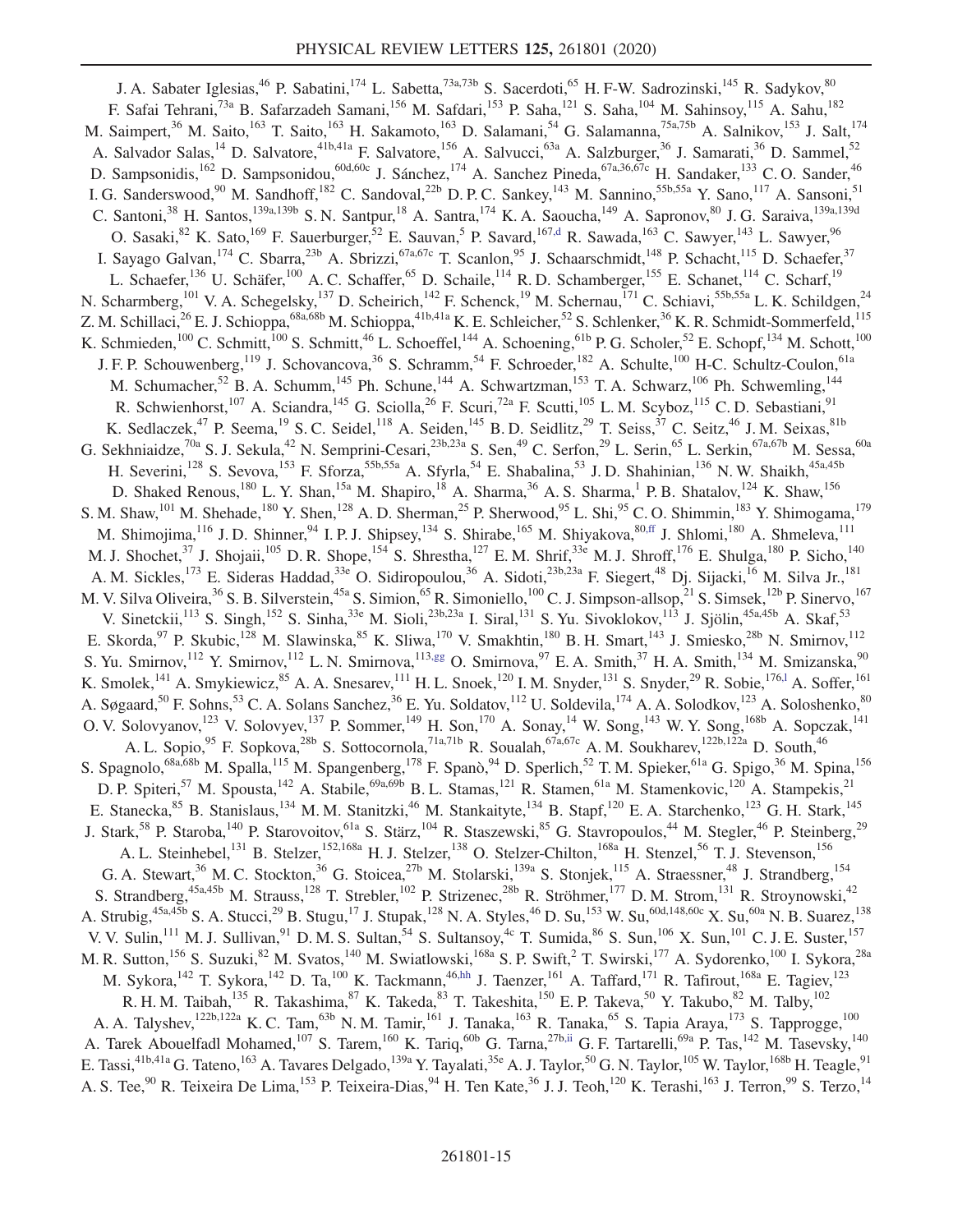<span id="page-15-3"></span><span id="page-15-2"></span><span id="page-15-1"></span><span id="page-15-0"></span>M. Testa,<sup>51</sup> R. J. Teuscher,<sup>167,1</sup> N. Themistokleous,<sup>50</sup> T. Theveneaux-Pelzer,<sup>19</sup> D. W. Thomas,<sup>94</sup> J. P. Thomas,<sup>21</sup> E. A. Thompson,<sup>46</sup> P. D. Thompson,<sup>21</sup> E. Thomson,<sup>136</sup> E. J. Thorpe,<sup>93</sup> V. O. Tikhomirov,<sup>111[,jj](#page-20-35)</sup> Yu. A. Tikhonov,<sup>122b,122a</sup> S. Timoshenko,<sup>112</sup> P. Tipton,<sup>183</sup> S. Tisserant,<sup>102</sup> K. Todome,<sup>23b,23a</sup> S. Todorova-Nova,<sup>142</sup> S. Todt,<sup>48</sup> J. Tojo,<sup>88</sup> S. Tokár,<sup>28a</sup> K. Tokushuku,  $82$  E. Tolley,  $127$  R. Tombs,  $32$  K. G. Tomiwa,  $33e$  M. Tomoto,  $82,117$  L. Tompkins,  $153$  P. Tornambe,  $103$ E. Torrence,<sup>131</sup> H. Torres,<sup>48</sup> E. Torró Pastor,<sup>174</sup> M. Toscani,<sup>30</sup> C. Tosciri,<sup>134</sup> J. Toth,<sup>102[,kk](#page-20-36)</sup> D. R. Tovey,<sup>149</sup> A. Traeet,<sup>17</sup> C. J. Treado,<sup>125</sup> T. Trefzger,<sup>177</sup> F. Tresoldi,<sup>156</sup> A. Tricoli,<sup>29</sup> I. M. Trigger,<sup>168a</sup> S. Trincaz-Duvoid,<sup>135</sup> D. A. Trischuk,<sup>175</sup> W. Trischuk,<sup>167</sup> B. Trocmé,<sup>58</sup> A. Trofymov,<sup>65</sup> C. Troncon,<sup>69a</sup> F. Trovato,<sup>156</sup> L. Truong,<sup>33c</sup> M. Trzebinski,<sup>85</sup> A. Trzupek,<sup>85</sup> F. Tsai,<sup>46</sup> P. V. Tsiareshka,<sup>108[,y](#page-20-23)</sup> A. Tsirigotis,<sup>16[2,z](#page-20-24)</sup> V. Tsiskaridze,<sup>155</sup> E. G. Tskhadadze,<sup>159a</sup> M. Tsopoulou,<sup>162</sup> I. I. Tsukerman,<sup>124</sup> V. Tsulaia,<sup>18</sup> S. Tsuno,<sup>82</sup> D. Tsybychev,<sup>155</sup> Y. Tu,<sup>63b</sup> A. Tudorache,<sup>27b</sup> V. Tudorache,<sup>27b</sup> A. N. Tuna,<sup>36</sup> S. Turchikhin,  ${}^{80}$  D. Turgeman,  ${}^{180}$  I. Turk Cakir,  ${}^{4b,II}$  R. J. Turner,  ${}^{21}$  R. Turra,  ${}^{69a}$  P. M. Tuts,  ${}^{39}$  S. Tzamarias,  ${}^{162}$  E. Tzovara,  ${}^{100}$ K. Uchida,<sup>163</sup> F. Ukegawa,<sup>169</sup> G. Unal,<sup>36</sup> M. Unal,<sup>11</sup> A. Undrus,<sup>29</sup> G. Unel,<sup>171</sup> F. C. Ungaro,<sup>105</sup> Y. Unno,<sup>82</sup> K. Uno,<sup>163</sup> J. Urban,<sup>28b</sup> P. Urquijo,<sup>105</sup> G. Usai,<sup>8</sup> Z. Uysal,<sup>12d</sup> V. Vacek,<sup>141</sup> B. Vachon,<sup>104</sup> K. O. H. Vadla,<sup>133</sup> T. Vafeiadis,<sup>36</sup> A. Vaidya,<sup>95</sup> C. Valderanis,  $^{114}$  E. Valdes Santurio,  $^{45a,45b}$  M. Valente,  $^{168a}$  S. Valentinetti,  $^{23b,23a}$  A. Valero,  $^{174}$  L. Valéry,  $^{46}$  R. A. Vallance,  $^{21}$ A. Vallier,<sup>36</sup> J. A. Valls Ferrer,<sup>174</sup> T. R. Van Daalen,<sup>14</sup> P. Van Gemmeren,<sup>6</sup> S. Van Stroud,<sup>95</sup> I. Van Vulpen,<sup>120</sup> M. Vanadia, <sup>74a, 74b</sup> W. Vandelli, <sup>36</sup> M. Vandenbroucke, <sup>144</sup> E. R. Vandewall, <sup>129</sup> D. Vannicola, <sup>73a, 73b</sup> R. Vari, <sup>73a</sup> E. W. Varnes, <sup>7</sup> C. Varni,<sup>55b,55a</sup> T. Varol,<sup>158</sup> D. Varouchas,<sup>65</sup> K. E. Varvell,<sup>157</sup> M. E. Vasile,<sup>27b</sup> G. A. Vasquez,<sup>176</sup> F. Vazeille,<sup>38</sup> D. Vazquez Furelos,<sup>14</sup> T. Vazquez Schroeder,<sup>36</sup> J. Veatch,<sup>53</sup> V. Vecchio,<sup>101</sup> M. J. Veen,<sup>120</sup> L. M. Veloce,<sup>167</sup> F. Veloso,<sup>139a,139c</sup> S. Veneziano,<sup>73a</sup> A. Ventura,<sup>68a,68b</sup> A. Verbytskyi,<sup>115</sup> V. Vercesi,<sup>71a</sup> M. Verducci,<sup>72a,72b</sup> C. M. Vergel Infante,<sup>79</sup> C. Vergis,<sup>24</sup> W. Verkerke,<sup>120</sup> A. T. Vermeulen,<sup>120</sup> J. C. Vermeulen,<sup>120</sup> C. Vernieri,<sup>153</sup> P. J. Verschuuren,<sup>94</sup> M. C. Vetterli,<sup>152[,d](#page-20-2)</sup> N. Viaux Maira, <sup>146d</sup> T. Vickey, <sup>149</sup> O. E. Vickey Boeriu, <sup>149</sup> G. H. A. Viehhauser, <sup>134</sup> L. Vigani, <sup>61b</sup> M. Villa, <sup>23b,23a</sup> M. Villaplana Perez,<sup>174</sup> E. M. Villhauer,<sup>50</sup> E. Vilucchi,<sup>51</sup> M. G. Vincter,<sup>34</sup> G. S. Virdee,<sup>21</sup> A. Vishwakarma,<sup>50</sup> C. Vittori,<sup>23b,23a</sup> I. Vivarelli,<sup>156</sup> M. Vogel,<sup>182</sup> P. Vokac,<sup>141</sup> J. Von Ahnen,<sup>46</sup> S. E. von Buddenbrock,<sup>33e</sup> E. Von Toerne,<sup>24</sup> V. Vorobel,<sup>142</sup> K. Vorobev, 112 M. Vos, <sup>174</sup> J. H. Vossebeld, <sup>91</sup> M. Vozak, <sup>101</sup> N. Vranjes, <sup>16</sup> M. Vranjes Milosavljevic, <sup>16</sup> V. Vrba, <sup>141</sup> M. Vreeswijk,<sup>120</sup> N. K. Vu,<sup>102</sup> R. Vuillermet,<sup>36</sup> I. Vukotic,<sup>37</sup> S. Wada,<sup>169</sup> P. Wagner,<sup>24</sup> W. Wagner,<sup>182</sup> J. Wagner-Kuhr,<sup>114</sup> S. Wahdan,<sup>182</sup> H. Wahlberg,<sup>89</sup> R. Wakasa,<sup>169</sup> V. M. Walbrecht,<sup>115</sup> J. Walder,<sup>143</sup> R. Walker,<sup>114</sup> S. D. Walker,<sup>94</sup> W. Walkowiak,<sup>151</sup> V. Wallangen,<sup>45a,45b</sup> A. M. Wang,<sup>59</sup> A. Z. Wang,<sup>181</sup> C. Wang,<sup>60a</sup> C. Wang,<sup>60c</sup> H. Wang,<sup>18</sup> H. Wang,<sup>3</sup> J. Wang, $^{63a}$  P. Wang, $^{42}$  Q. Wang, $^{128}$  R.-J. Wang, $^{100}$  R. Wang, $^{60a}$  R. Wang, $^6$  S.M. Wang, $^{158}$  W. T. Wang, $^{60a}$  W. Wang, $^{15c}$ W. X. Wang, <sup>60a</sup> Y. Wang, <sup>60a</sup> Z. Wang, <sup>106</sup> C. Wanotayaroj, <sup>46</sup> A. Warburton, <sup>104</sup> C. P. Ward, <sup>32</sup> R. J. Ward, <sup>21</sup> N. Warrack, <sup>57</sup> A. T. Watson,<sup>21</sup> M. F. Watson,<sup>21</sup> G. Watts,<sup>148</sup> B. M. Waugh,<sup>95</sup> A. F. Webb,<sup>11</sup> C. Weber,<sup>29</sup> M. S. Weber,<sup>20</sup> S. A. Weber,<sup>34</sup> S. M. Weber, <sup>61a</sup> Y. Wei, <sup>134</sup> A. R. Weidberg, <sup>134</sup> J. Weingarten, <sup>47</sup> M. Weirich, <sup>100</sup> C. Weiser, <sup>52</sup> P. S. Wells, <sup>36</sup> T. Wenaus, <sup>29</sup> B. Wendland,<sup>47</sup> T. Wengler,<sup>36</sup> S. Wenig,<sup>36</sup> N. Wermes,<sup>24</sup> M. Wessels,<sup>61a</sup> T.D. Weston,<sup>20</sup> K. Whalen,<sup>131</sup> A.M. Wharton,<sup>90</sup> A. S. White,<sup>106</sup> A. White,<sup>8</sup> M. J. White,<sup>1</sup> D. Whiteson,<sup>171</sup> B. W. Whitmore,<sup>90</sup> W. Wiedenmann,<sup>181</sup> C. Wiel,<sup>48</sup> M. Wielers,<sup>143</sup> N. Wieseotte,<sup>100</sup> C. Wiglesworth,<sup>40</sup> L. A. M. Wiik-Fuchs,<sup>52</sup> H. G. Wilkens,<sup>36</sup> L. J. Wilkins,<sup>94</sup> D. M. Williams,<sup>39</sup> H. H. Williams,<sup>136</sup> S. Williams,<sup>32</sup> S. Willocq,<sup>103</sup> P. J. Windischhofer,<sup>134</sup> I. Wingerter-Seez,<sup>5</sup> E. Winkels,<sup>156</sup> F. Winklmeier,<sup>131</sup> B. T. Winter,<sup>52</sup> M. Wittgen,<sup>153</sup> M. Wobisch,<sup>96</sup> A. Wolf,<sup>100</sup> R. Wölker,<sup>134</sup> J. Wollrath,<sup>52</sup> M. W. Wolter,<sup>85</sup> H. Wolters,<sup>139a,139c</sup> V. W. S. Wong,<sup>175</sup> A. F. Wongel,<sup>46</sup> N. L. Woods,<sup>145</sup> S. D. Worm,<sup>46</sup> B. K. Wosiek,<sup>85</sup> K. W. Woźniak,<sup>85</sup> K. Wraight,<sup>57</sup> S. L. Wu,<sup>181</sup> X. Wu,<sup>54</sup> Y. Wu,<sup>60a</sup> J. Wuerzinger,<sup>134</sup> T. R. Wyatt,<sup>101</sup> B. M. Wynne,<sup>50</sup> S. Xella,<sup>40</sup> L. Xia,<sup>178</sup> J. Xiang,<sup>63c</sup> X. Xiao,<sup>106</sup> X. Xie,<sup>60a</sup> I. Xiotidis,<sup>156</sup> D. Xu,<sup>15a</sup> H. Xu,<sup>60a</sup> H. Xu,<sup>60a</sup> L. Xu,<sup>29</sup> R. Xu,<sup>136</sup> T. Xu,<sup>144</sup> W. Xu,<sup>106</sup> Y. Xu,<sup>15b</sup> Z. Xu,<sup>60b</sup> Z. Xu,<sup>153</sup> B. Yabsley,<sup>157</sup> S. Yacoob,<sup>33a</sup> D. P. Yallup,<sup>95</sup> N. Yamaguchi,<sup>88</sup> Y. Yamaguchi,<sup>165</sup> A. Yamamoto,<sup>82</sup> M. Yamatani,<sup>163</sup> T. Yamazaki,<sup>163</sup> Y. Yamazaki,<sup>83</sup> J. Yan,<sup>60c</sup> Z. Yan,<sup>25</sup> H. J. Yang,<sup>60c,60d</sup> H. T. Yang,<sup>18</sup> S. Yang,<sup>60a</sup> T. Yang,<sup>63c</sup> X. Yang,<sup>60a</sup> X. Yang,<sup>60b,58</sup> Y. Yang,<sup>163</sup> Z. Yang,<sup>60a</sup> W-M. Yao,<sup>18</sup> Y. C. Yap,<sup>46</sup> H. Ye,<sup>15c</sup> J. Ye,<sup>42</sup> S. Ye,<sup>29</sup> I. Yeletskikh,<sup>80</sup> M. R. Yexley,<sup>90</sup> E. Yigitbasi,<sup>25</sup> P. Yin,<sup>39</sup> K. Yorita,<sup>179</sup> K. Yoshihara,<sup>79</sup> C. J. S. Young,<sup>36</sup> C. Young,<sup>153</sup> J. Yu,<sup>79</sup> R. Yuan,<sup>60[b,mm](#page-20-38)</sup> X. Yue,<sup>61a</sup> M. Zaazoua,<sup>35e</sup> B. Zabinski,<sup>85</sup> G. Zacharis,<sup>10</sup> E. Zaffaroni,<sup>54</sup> J. Zahreddine,<sup>135</sup> A. M. Zaitsev,<sup>12[3,i](#page-20-7)</sup> T. Zakareishvili,<sup>159b</sup> N. Zakharchuk,<sup>34</sup> S. Zambito,<sup>36</sup> D. Zanzi,<sup>36</sup> S. V. Zeißner,<sup>47</sup> C. Zeitnitz,<sup>182</sup> G. Zemaityte,<sup>134</sup> J. C. Zeng,<sup>173</sup> O. Zenin,<sup>123</sup> T. Ženiš,<sup>28a</sup> D. Zerwas,<sup>65</sup> M. Zgubič,<sup>134</sup> B. Zhang,<sup>15c</sup> D. F. Zhang,<sup>15b</sup> G. Zhang,<sup>15b</sup> J. Zhang,<sup>6</sup> Kaili. Zhang,<sup>15a</sup> L. Zhang,<sup>15c</sup> L. Zhang,<sup>60a</sup> M. Zhang,<sup>173</sup> R. Zhang,<sup>181</sup> S. Zhang,<sup>106</sup> X. Zhang,<sup>60c</sup> X. Zhang,<sup>60b</sup> Y. Zhang,<sup>15a,15d</sup> Z. Zhang,<sup>63a</sup> Z. Zhang,<sup>65</sup> P. Zhao,<sup>49</sup> Y. Zhao,<sup>145</sup> Z. Zhao,<sup>60a</sup> A. Zhemchugov,<sup>80</sup> Z. Zheng,<sup>106</sup> D. Zhong,<sup>173</sup> B. Zhou,<sup>106</sup> C. Zhou,<sup>181</sup> H. Zhou,<sup>7</sup> M. Zhou, $^{155}$  N. Zhou, $^{60c}$  Y. Zhou, $^7$  C. G. Zhu, $^{60b}$  C. Zhu, $^{15a,15d}$  H. L. Zhu, $^{60a}$  H. Zhu, $^{15a}$  J. Zhu, $^{106}$  Y. Zhu, $^{60a}$  X. Zhuang, $^{15a}$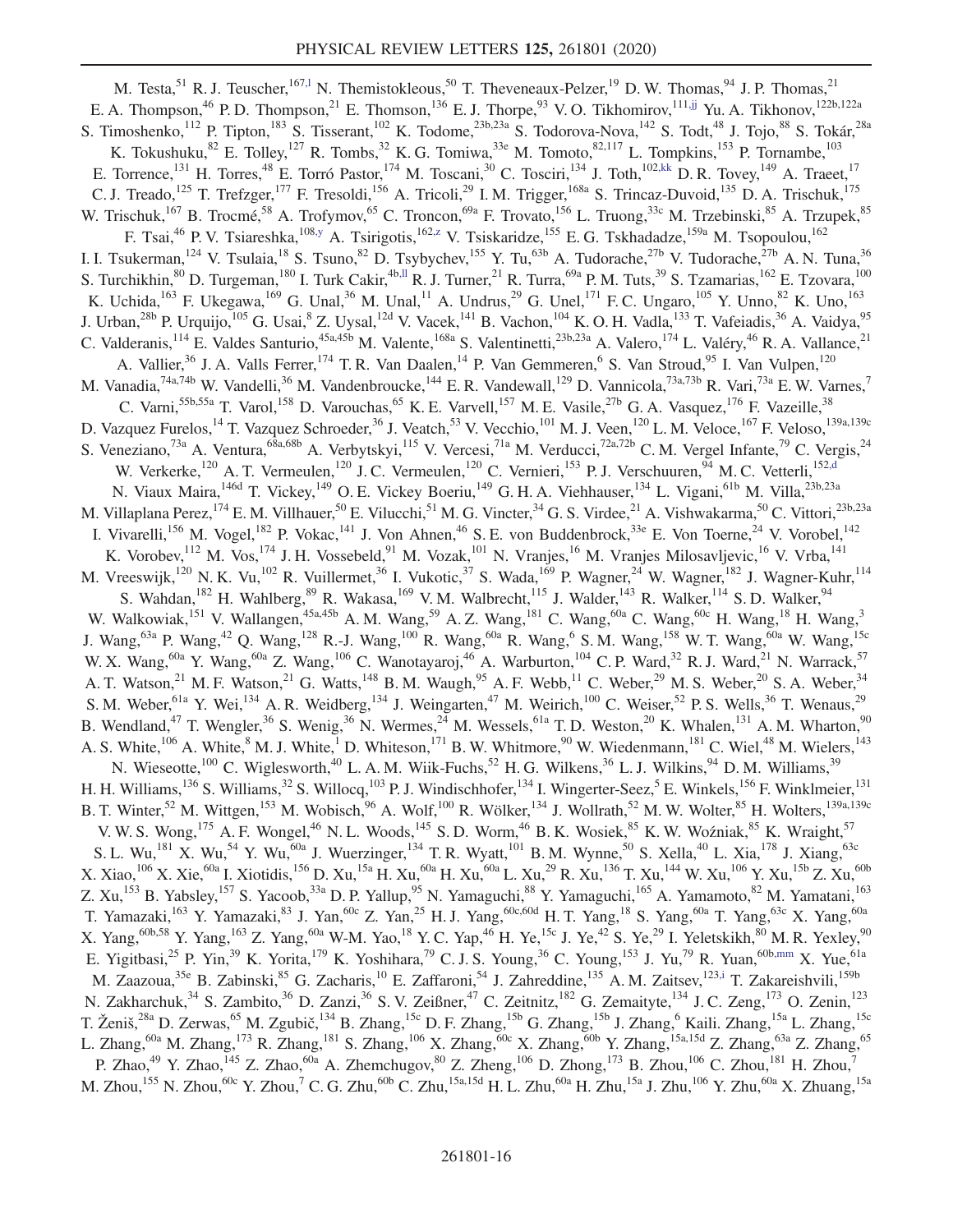K. Zhukov,<sup>111</sup> V. Zhulanov,<sup>122b,122a</sup> D. Zieminska,<sup>66</sup> N. I. Zimine,<sup>80</sup> S. Zimmermann,<sup>52</sup> Z. Zinonos,<sup>115</sup> M. Ziolkowski,<sup>151</sup> L. Živković,<sup>16</sup> G. Zobernig,<sup>181</sup> A. Zoccoli,<sup>23b,23a</sup> K. Zoch,<sup>53</sup> T. G. Zorbas,<sup>149</sup> R. Zou,<sup>37</sup> and L. Zwalinski<sup>36</sup>

(ATLAS Collaboration)

<sup>1</sup>Department of Physics, University of Adelaide, Adelaide, Australia<br><sup>2</sup> Physics Department, SUNY Albany, Albany, New York, USA

 $^{2}$ Physics Department, SUNY Albany, Albany, New York, USA  $^{3}$ Department of Physics, University of Alberta, Edmonton, Alberta, Canada

<sup>4a</sup>Department of Physics, Ankara University, Ankara, Turkey<br><sup>4b</sup>Istanbul Aydin University, Application and Research Center for Advanced Studies, Istanbul, Turkey<br><sup>4c</sup>Division of Physics, TOBB University of Economics and T

 ${}^{5}$ LAPP, Université Grenoble Alpes, Université Savoie Mont Blanc, CNRS/IN2P3, Annecy, France

 ${}^{6}$ High Energy Physics Division, Argonne National Laboratory, Argonne, Illinois, USA

 $^{7}$ Department of Physics, University of Arizona, Tucson, Arizona, USA

 ${}^{8}$ Department of Physics, University of Texas at Arlington, Arlington, Texas, USA

 $^{9}$ Physics Department, National and Kapodistrian University of Athens, Athens, Greece

<sup>10</sup>Physics Department, National Technical University of Athens, Zografou, Greece<br><sup>11</sup>Department of Physics, University of Texas at Austin, Austin, Texas, USA

<sup>12a</sup>Bahcesehir University, Faculty of Engineering and Natural Sciences, Istanbul, Turkey<br><sup>12b</sup>Istanbul Bilgi University, Faculty of Engineering and Natural Sciences, Istanbul, Turkey<br><sup>12b</sup>Istanbul Bilgi University, Facul

<sup>14</sup>Institut de Física d'Altes Energies (IFAE), Barcelona Institute of Science and Technology, Barcelona, Spain<br><sup>15a</sup>Institute of High Energy Physics, Chinese Academy of Sciences, Beijing, China<br><sup>15b</sup>Physics Department, T

<sup>18</sup>Physics Division, Lawrence Berkeley National Laboratory and University of Bergen, Bergen, Norway<br><sup>18</sup>Physics Division, Lawrence Berkeley National Laboratory and University of California, Berkeley, California, USA<br><sup>19</sup>

<sup>23a</sup>INFN Bologna and Universita' di Bologna, Dipartimento di Fisica, Italy<br><sup>23a</sup>INFN <sup>23b</sup>INFN Sezione di Bologna, Italy<br><sup>24</sup>Physikalisches Institut, Universität Bonn, Bonn, Germany<br><sup>25</sup>Department of Physics, Boston Univ

Physics Department, Cluj-Napoca, Romania<br><sup>27e</sup>University Politehnica Bucharest, Bucharest, Romania<br><sup>27f</sup>West University in Timisoara, Timisoara, Romania

<sup>28b</sup>Department of Subnuclear Physics, Institute of Experimental Physics of the Slovak Academy of Sciences, Kosice, Slovak Republic <sup>28b</sup>Department of Subnuclear Physics, Institute of Experimental Physics of the Slovak Ac

 $^{338}$ Department of Physics, University of Cape Town, Cape Town, South Africa<br> $^{336}$ Department of Mechanical Engineering Science, University of Johannesburg, Johannesburg, South Africa<br> $^{332}$ Department of Mechanical En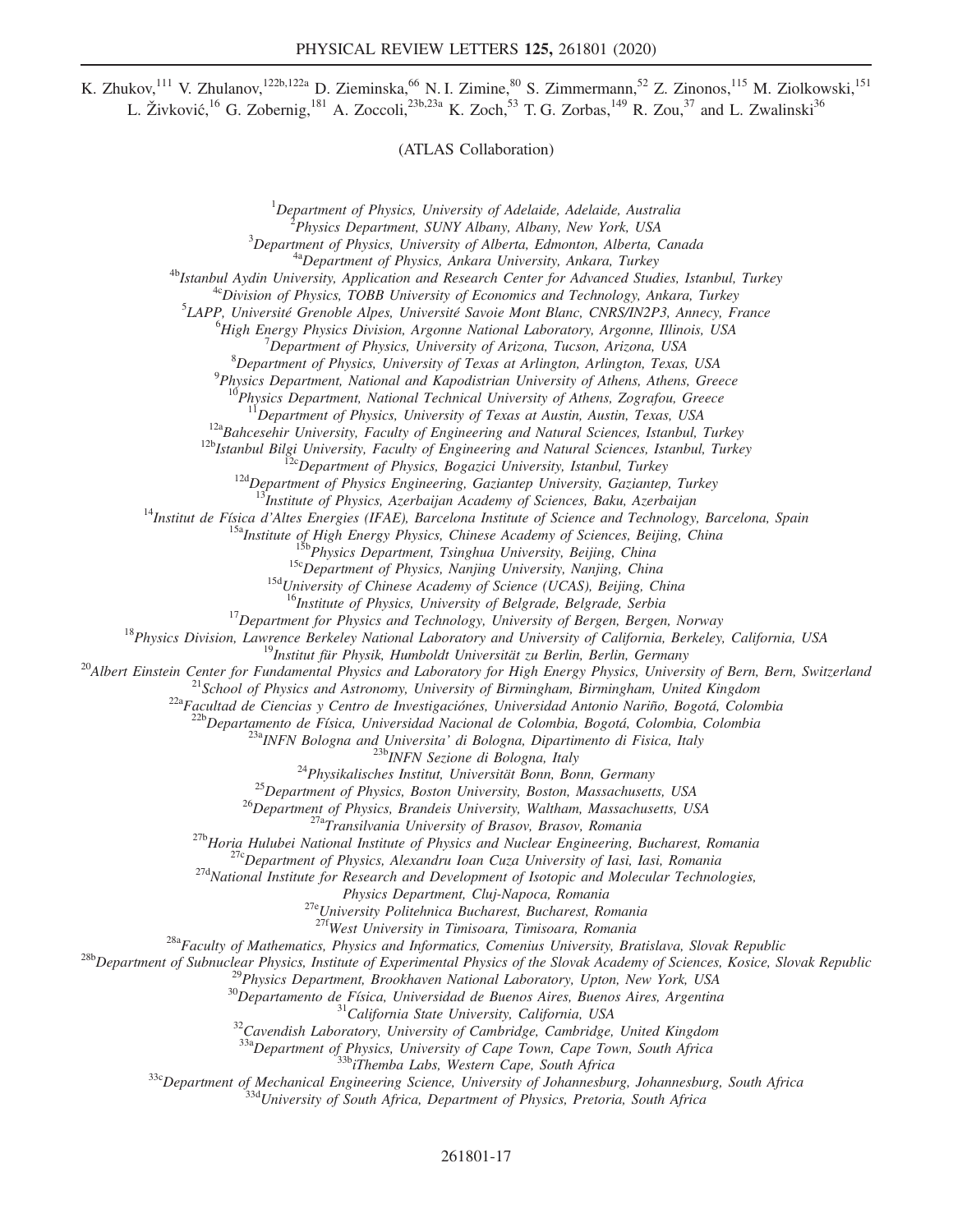<sup>33e</sup>School of Physics, University of the Witwatersrand, Johannesburg, South Africa<br><sup>34</sup>Department of Physics, Carleton University, Ottawa, Ontario, Canada<br><sup>35a</sup>Faculté des Sciences Ain Chock, Réseau Universitaire de Phys

 $\begin{tabular}{c c c c}{{\it S}} &{{\it Caasblanca, Moroco}} \\ {\tiny \begin{tabular}{c} \multic{}} \multic{}} &{{\it Caasblanca, Moroco}} \\ \multic{}} & {\it S}^{\text{35b}}Facult\'e des Sciences, Université Un-Dfail, Kénitra, Morocco \\ \multic{}} & {\it S}^{\text{35c}}Facult\'e des Sciences, Université Modamed Premier and LPTPM, Oujda, Morocco \\ \multic{}} & {\it S}^{\text{36}}Facult\'e des sciences, Université Mohammed V, Rabat, Morocco \\ \multic{}} & {\it S}^{\text{37}}Encult\'e des sciences, Université Mohammed V, Rabat, Morocco \\ \multic$ 

<sup>43</sup>Physics Department, University of Texas at Dallas, Richardson, Texas, USA<br><sup>44</sup>National Centre for Scientific Research "Demokritos", Agia Paraskevi, Greece<br><sup>45a</sup>Department of Physics, Stockholm University, Sweden<br><sup>45b</sup>

<sup>39</sup>Department of Physics, Duke University, Durham, North Carolina, USA<br><sup>50</sup>SUPA—School of Physics and Astronomy, University of Edinburgh, Edinburgh, United Kingdom<br><sup>51</sup>INFN e Laboratori Nazionali di Frascati, Frascati, I

 $60a$ Department of Modern Physics and State Key Laboratory of Particle Detection and Electronics, University of Science and

Technology of China, Hefei, China<br><sup>60b</sup>Institute of Frontier and Interdisciplinary Science and Key Laboratory of Particle Physics and Particle Irradiation (MOE),<br>Shandong University, Qingdao, China

<sup>60c</sup>School of Physics and Astronomy, Shanghai Jiao Tong University, KLPPAC-MoE, SKLPPC, Shanghai, China<br><sup>60d</sup>Tsung-Dao Lee Institute, Shanghai, China<br><sup>61a</sup>Kirchhoff-Institut für Physik, Ruprecht-Karls-Universität Heidelb

 $^{62}$ Faculty of Applied Information Science, Hiroshima Institute of Technology, Hiroshima, Japan<br> $^{63a}$ Department of Physics, Chinese University of Hong Kong, Shatin, N.T., Hong Kong, China

 $^{636}$ Department of Physics, University of Hong Kong, Hong Kong, China<br><sup>63c</sup>Department of Physics and Institute for Advanced Study, Hong Kong University of Science and Technology,

Clear Water Bay, Kowloon, Hong Kong, China<br><sup>64</sup>Department of Physics, National Tsing Hua University, Hsinchu, Taiwan<br><sup>65</sup>LJCLab, Université Paris-Saclay, CNRS/IN2P3, 91405, Orsay, France

<sup>66</sup>Department of Physics, Indiana University, Bloomington, Indiana, USA<br><sup>67a</sup>INFN Gruppo Collegato di Udine, Sezione di Trieste, Udine, Italy

<sup>67c</sup>Dipartimento Politecnico di Ingegneria e Architettura, Università di Udine, Udine, Italy<br><sup>68c</sup>Dipartimento di Matematica e Fisica, Università del Salento, Lecce, Italy<br><sup>68b</sup>Dipartimento di Matematica e Fisica, Univer

<sup>69a</sup>INFN Sezione di Milano, Italy<br><sup>69b</sup>Dipartimento di Fisica, Università di Milano, Milano, Italy

<sup>70a</sup>INFN Sezione di Napoli, Italy<br><sup>70b</sup>Dipartimento di Fisica, Università di Napoli, Napoli, Italy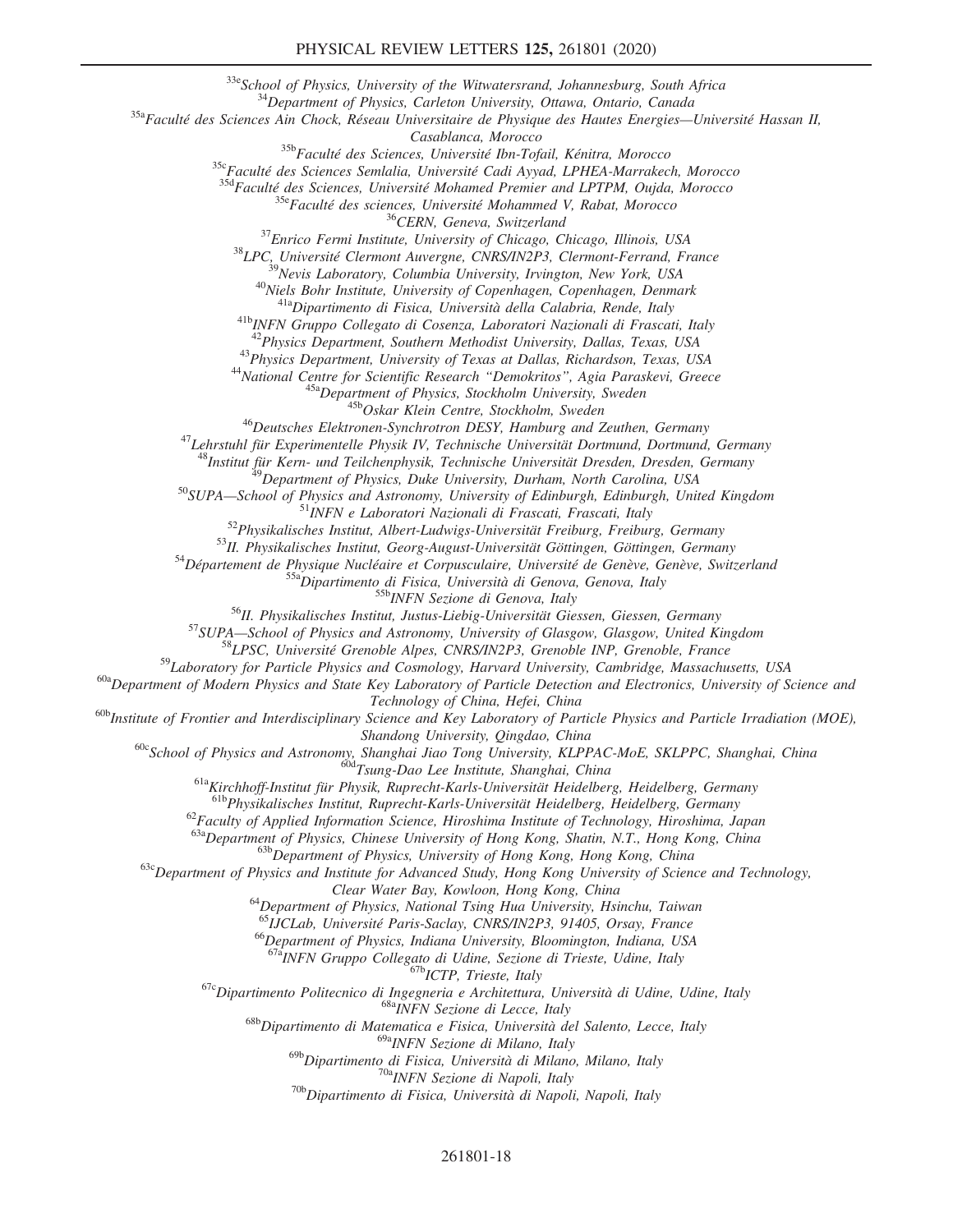## PHYSICAL REVIEW LETTERS 125, 261801 (2020)

<sup>718</sup>Popartimento di Fisica, Università di Pavia, Pavia, Italy<br><sup>718</sup>Popartimento di Fisica Excepti, Diversità di Pavia, Pavia, Italy<br><sup>728</sup>Popartimento di Fisica E. Fermi, Università di Pisa, Pisa, Pisa, Italy<br><sup>728</sup>Poparti

<sup>87</sup> Kyoto University of Education, Kyoto, Japan<br><sup>87</sup> Research Center for Advanced Particle Physics and Department of Physics, Kyushu University, Fukuoka, Japan<br><sup>89</sup> Instituto de Física La Plata, Universidad Nacional de L

Ljubljana, Slovenia<br><sup>93</sup>School of Physics and Astronomy, Queen Mary University of London, London, United Kingdom<br><sup>94</sup>Department of Physics, Royal Holloway University of London, Egham, United Kingdom

<sup>95</sup>Department of Physics and Astronomy, University College London, London, United Kingdom<br><sup>96</sup>Louisiana Tech University, Ruston, Louisiana, USA

<sup>97</sup> Fysiska institutionen, Lunds universitet, Lund, Sweden<br><sup>98</sup> Centre de Calcul de l'Institut National de Physique Nucléaire et de Physique des Particules (IN2P3), Villeurbanne, France<br><sup>98</sup> Departamento de Física Teoric

 $^{106}$ Department of Physics, University of Michigan, Ann Arbor, Michigan, USA<br><sup>107</sup>Department of Physics and Astronomy, Michigan State University, East Lansing, Michigan, USA

 $^{108}B.1$ . Stepanov Institute of Physics, National Academy of Sciences of Belarus, Minsk, Belarus<br> $^{109}$ Research Institute for Nuclear Problems of Byelorussian State University, Minsk, Belarus

<sup>110</sup>Group of Particle Physics, University of Montreal, Montreal, Quebec, Canada<br><sup>111</sup>P.N. Lebedev Physical Institute of the Russian Academy of Sciences, Moscow, Russia<br><sup>112</sup>National Research Nuclear University MEPhI, Mos

<sup>116</sup>Nagasaki Institute of Applied Science, Nagasaki, Japan<br><sup>117</sup>Graduate School of Science and Kobayashi-Maskawa Institute, Nagoya University, Nagoya, Japan<br><sup>118</sup>Department of Physics and Astronomy, University of New Mex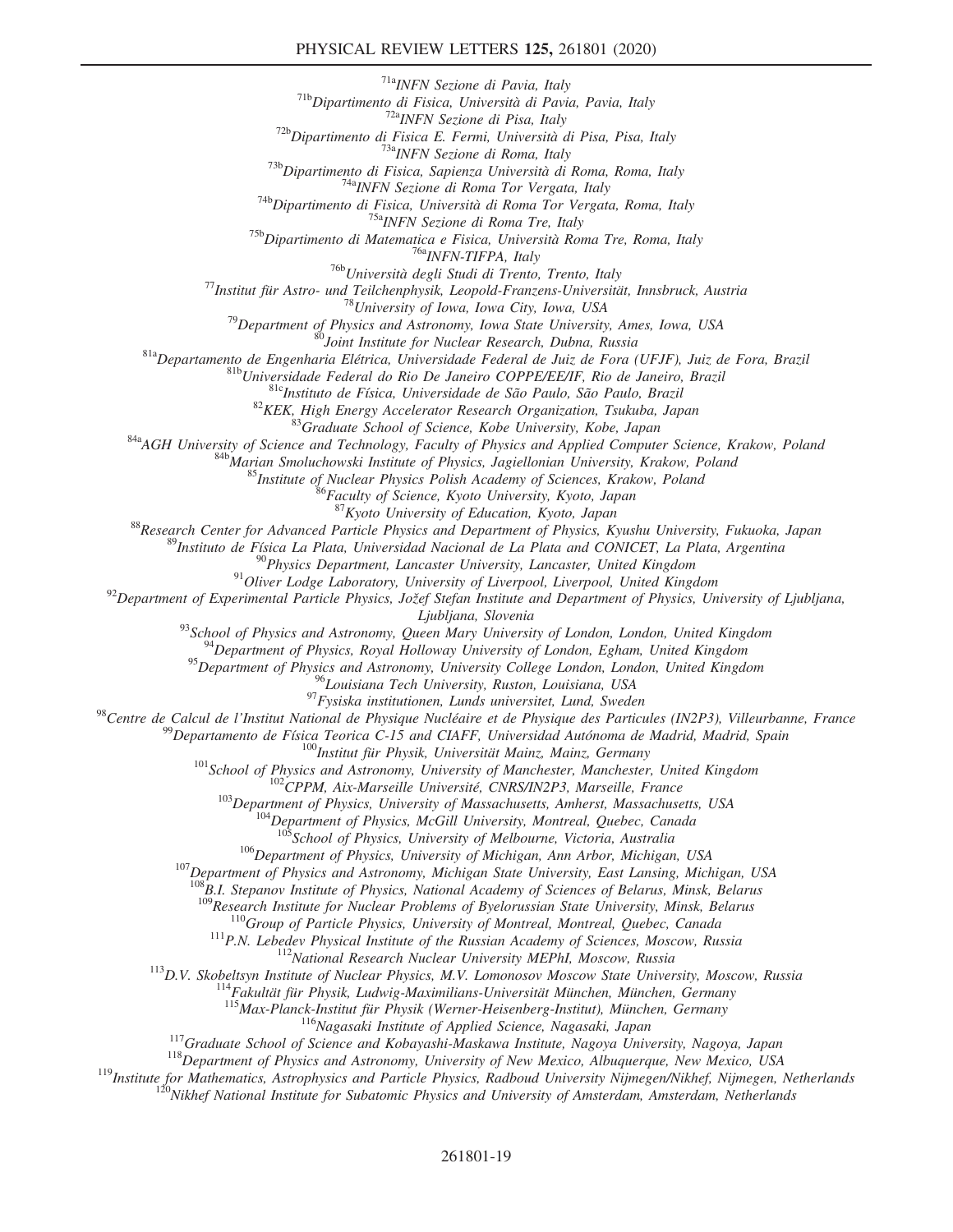<sup>121</sup>Department of Physics, Northern Illinois University, DeKalb, Illinois, USA<br><sup>122</sup>aBudker Institute of Nuclear Physics and NSU, SB RAS, Novosibirsk, Russia<br><sup>123</sup>Institute for High Energy Physics of the National Researc

Moscow, Russia<br>
<sup>125</sup>Department of Physics, New York University, New York, New York, USA<br>
<sup>126</sup>Ochanomizu University, Otsuka, Bunkyo-ku, Tokyo, Japan<br>
<sup>127</sup>Ohio State University, Columbus, Ohio, USA<br>
<sup>128</sup>Homer L. Dodge De

<sup>131</sup>Institute for Fundamental Science, University of Oregon, Eugene, Oregon, USA<br><sup>132</sup>Graduate School of Science, Osaka University, Osaka, Japan<br><sup>133</sup>Department of Physics, University of Oslo, Oslo, Norway

<sup>134</sup>Department of Physics, Oxford University, Oxford, United Kingdom<br><sup>135</sup>LPNHE, Sorbonne Université, Université de Paris, CNRS/IN2P3, Paris, France<br><sup>136</sup>Department of Physics, University of Pennsylvania, Philadelphia, Pe

<sup>139a</sup>Laboratório de Instrumentação e Física Experimental de Partículas—LIP, Lisboa, Portugal

<sup>139b</sup>Departamento de Física, Faculdade de Ciências, Universidade de Lisboa, Lisboa, Portugal<br><sup>139c</sup>Departamento de Física, Universidade de Coimbra, Coimbra, Portugal

<sup>139d</sup>Centro de Física Nuclear da Universidade de Lisboa, Lisboa, Portugal

<sup>139e</sup>Departamento de Física, Universidade do Minho, Braga, Portugal

<sup>139f</sup>Departamento de Física Teórica y del Cosmos, Universidad de Granada, Granada (Spain), Spain

<sup>139g</sup>Dep Física and CEFITEC of Faculdade de Ciências e Tecnologia, Universidade Nova de Lisboa, Caparica, Portugal<br><sup>139h</sup>Instituto Superior Técnico, Universidade de Lisboa, Lisboa, Portugal

<sup>139h</sup>Instituto Superior Técnico, Universidade de Lisboa, Lisboa, Portugal<br><sup>149</sup>Instituto Telephonical University in Prague, Czech Republic<br><sup>141</sup>Charles University, Faculty of Mathematics and Physics, Prague, Czech Republ

<sup>150</sup>Department of Physics, Shinshu University, Nagano, Japan<br><sup>151</sup>Department Physik, Universität Siegen, Siegen, Germany<br><sup>152</sup>Department of Physics, Simon Fraser University, Burnaby, British Columbia, Canada<br><sup>153</sup>SLAC Nat

<sup>6</sup>Department of Physics and Astronomy, University of Sussex, Brighton, United Kingdom <sup>157</sup>School of Physics, University of Sydney, Sydney, Australia

<sup>158</sup>Institute of Physics, Academia Sinica, Taipei, Taiwan

<sup>159a</sup>E. Andronikashvili Institute of Physics, Iv. Javakhishvili Tbilisi State University, Tbilisi, Georgia<br><sup>159b</sup>High Energy Physics Institute, Tbilisi State University, Tbilisi, Georgia

<sup>160</sup>Department of Physics, Technion, Israel Institute of Technology, Haifa, Israel<br><sup>161</sup>Raymond and Beverly Sackler School of Physics and Astronomy, Tel Aviv University, Tel Aviv, Israel<br><sup>162</sup>Department of Physics, Aristo